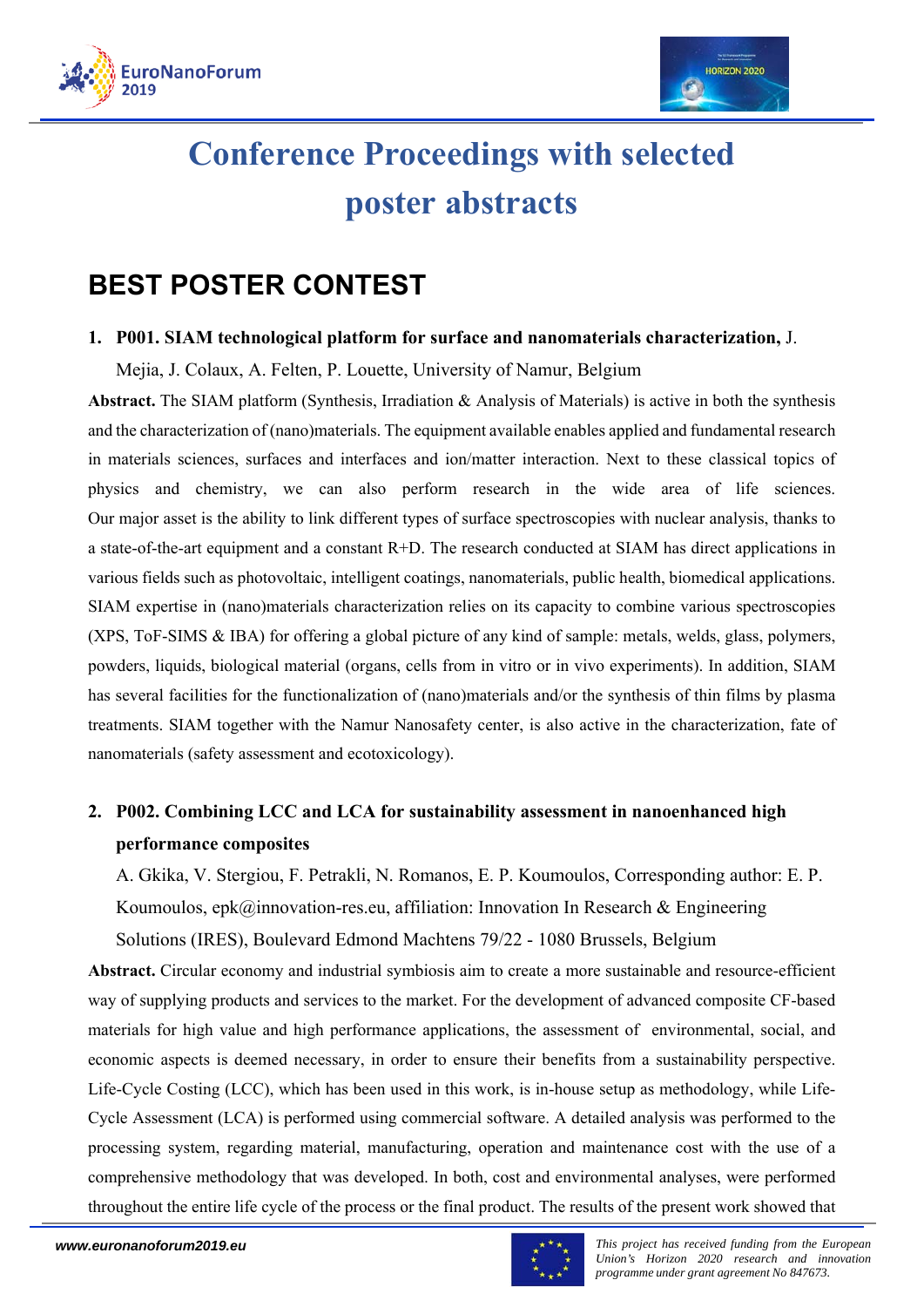

LCA in combination with LCC analysis, could provide a competitive added value final product by suggesting modifications at the process route. The replacement of the conventional methods/materials with innovative substitutes resulted in a direct reduction to the economic and environmental cost.

# **3. P003. A new promising technology based on wide band gap semiconductors for a better reliability and cost—effectiveness**

Razvan Pascu, National Institute for Research and Development in Microtechnologies - IMT Bucharest), Gheorghe Brezeanu, University "POLITEHNICA" of Bucharest, Romania

**Abstract.** The silicon technology almost reached its performance limit for the power devices and systems fabrication, a high-growth area being necessary to satisfy the needs of special applications from harsh environments. A new promising technology based on silicon carbide (SiC) is intensively exploited to obtain more efficiently power devices with a better cost-effective for their fabrication through a reduction in overall system size and weight. In this paper, we propose a promising technology for different SiC devices, like Schottky diodes and MOS capacitors, which acts like sensors (temperature and gas) at high temperatures. In order to reduce the fabrication costs for the two SiC devices, we proposed a common technological flow, based on an oxide ramp termination which has the role to assure a better distribution of the current density through the Schottky diode and to avoid an electric field crowding at the electrode corner of the MOS capacitor. The sensors response has been improved by electrochemical growing of Pt nanoparticles as electrode gate. The fabricated sensors demonstrated a stable operating up to 450°C for the temperature sensor and an extremely high sensitivity, as ultra-low detection limit (0.77 ppm H2) and fast response and recovery times (10 s) for gas sensor.

# **4. P004. Chemical bath deposited Al-doped ZnS thin films: Effect of Al content on their structural and optical properties**

S. Kermadi1\*, S. Sali, L. Zougar, M. Boumaour 1 The Research Centre in Semiconductor Technology for Energetics -CRTSE- Division DDCS 02, Bd Dr Frantz Fanon BP: 140, les 07 merveilles, 16038, Algiers, Algeria

**Abstract.** ZnS is one of the potential candidates as a window/buffer layer in solar cells and photovoltaic devices. It can substitute the highly toxic CdS buffer layer in heterojunction solar cells and enhance their blue response due to its wide energy band gap of 3.7 eV with a high optical transmittance of >85%. In order to achieve that purpose, its high resistivity ( $\sim 107\Omega$ .cm) must be reduced by several orders of magnitude. Without affecting its optical behavior, doping the ZnS by suitable dopants such as Al, Ga and Cu seems to be an effective way. In the present work, Al-doped ZnS thin films with different Al concentrations  $(2, 4, 6 \text{ and } 9\%)$ were deposited on glass and Si substrates by chemical bath deposition using an aqueous solution containing ZnSO4, thiourea and ammonia. The Structural, Surface morphology and Optical properties were investigated as a function of Al content. The Raman analysis showed a pure cubic ZnS structure. SEM observations showed

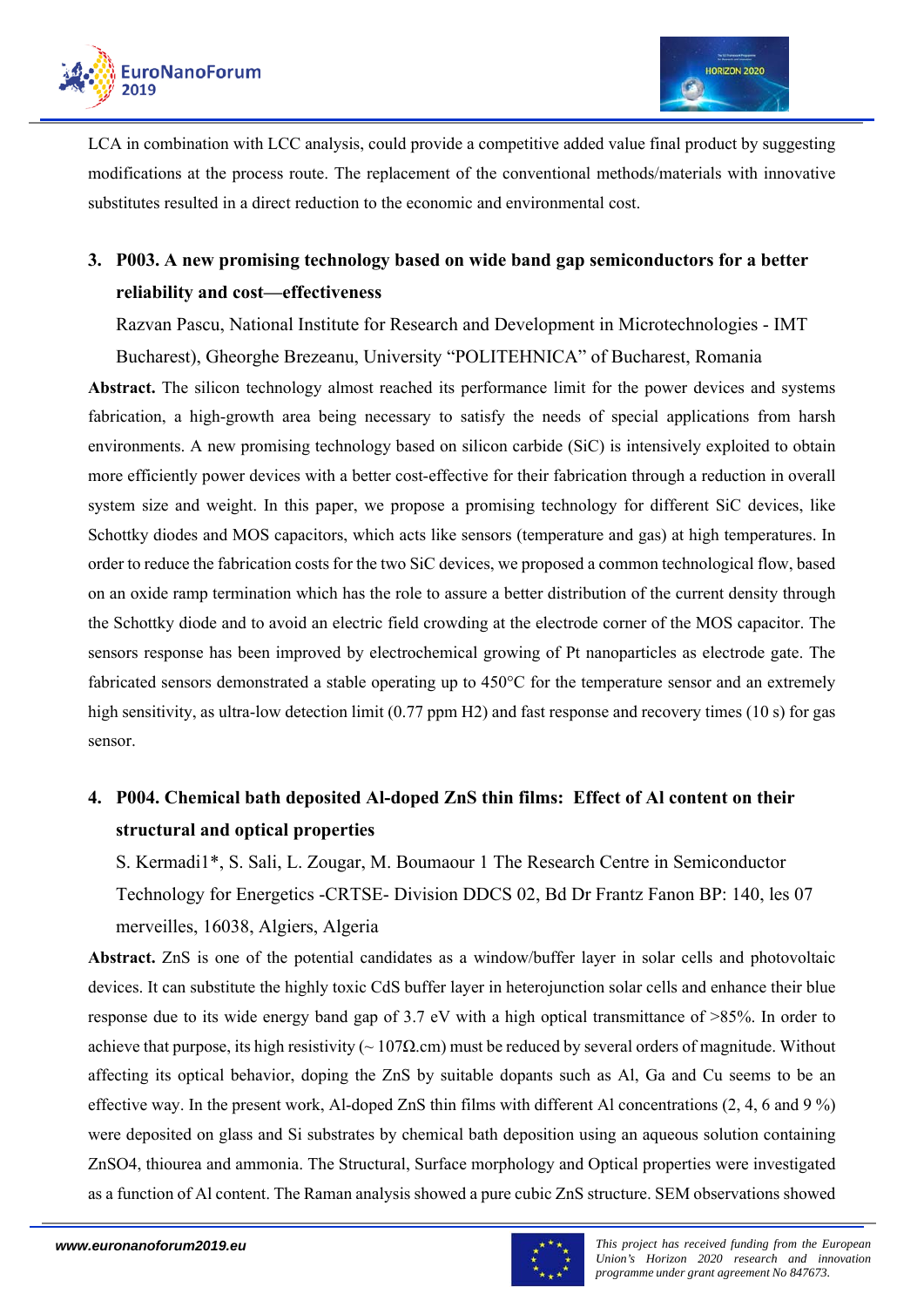

that all films displayed a granular morphology with grain size decreasing by increasing Al content. All films exhibited high transparency (over 70 %) in the visible spectrum. The optical band gap was estimated using optical transmission spectra and the obtained values range around 3.48 and 3.68 eV.

### **5. P005. Towards novel exposure and risk assessment techniques for nanomaterials**

Panagiotis - Theodoros Karagiannis (1,2), Elias P. Koumoulos (1,2), Constantinos A. Charitidis

- (2). 1)Innovation in Research & Engineering Solutions (IRES), Boulevard Edmond Machtens
- 79/22 1080 Brussels, Belgium, 2) National Technical University of Athens, Greece

**Abstract.** Nanotechnology exhibits rapid growth in research, manufacturing and commercial aspects, however uncertainties and information gaps that emerge as a byproduct of such an expeditious technological advance present significant barriers to nanomaterial risk assessment. A continuously growing body of research work demonstrates that manufacture, handling, process and use of nanomaterials may present considerable hazards. Therefore, the development of refined risk assessment strategies is crucial. Evaluating the progress achieved in nanomaterial risk assessment in recent years, we initiated development of a dedicated nano-risk assessment tool. Our approach employs a highly targeted analysis in specific aspects of the risk assessment procedure. The system introduces a detailed scheme of scoring hazardous properties and a specialized exposure assessment methodology, utilizing computational modeling and simulation methods that provide exposure scenario details. If judiciously used, process specific simulated exposure assessments can aid in the optimization of the spatial design of nanomaterial workplaces, and inform on the anticipated effectiveness of control measures. Such a system can also provide insight on the establishment of efficient evacuation plans for areas prone to severe contamination. As such, the groundwork for developing Safe-by-Design nanomaterial processes can be provided and the supplied data can serve as a valuable tool in decision making processes.

# **6. P006. Using a Data Management Plan for Materials Characterisation: the case of Nanoindentation**

Elias P. Koumoulos1,2, Nikolaos Romanos1, Maritini Kalogerini1, Costas Charitidis2 1: IRES, oulevard Edmond Machtens 79/22 1080 Brussels, 2: NTUA, 9 Heroon Polytechniou St., Zographos, Athens, Greece GR-15773

**Abstract.** This work describes a novel methodology of data documentation in materials characterisation, since there is an increasing need of efficient and fast retrieval of necessary information for future needs. While the development and implementation of data-driven materials design protocols are of crucial importance, the initial step was the creation and usage of a Data Management Plan (DMP) document. Its purpose was to facilitate the mining and further processing of large materials data sets, resulting in the extraction and identification of highvalue materials knowledge, towards design and manufacturing. The case study is nanoindentation, a widely used method for the experimental assessment of mechanical properties on a small scale. The digital data

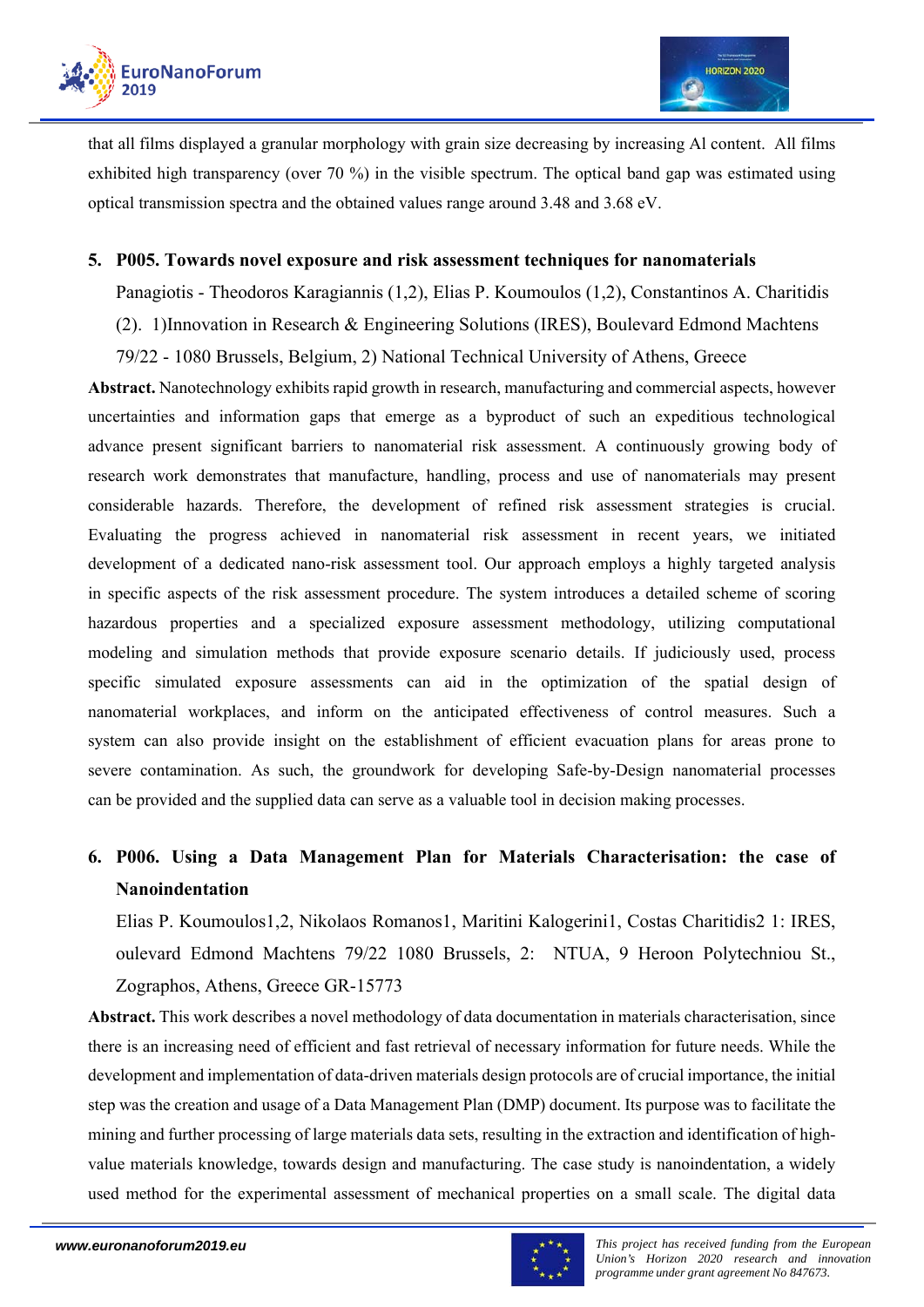

coming from thousands of nanoindentation experiments can be realized over a relevant area and can be kept safe, while reaching worldwide stakeholders at high speeds, thus original and richer information can be gained on the nanomechanical property distributions. Within this complex framework, we have achieved the synergy of data management, materials informatics and digitalization for advanced materials characterization. This effort can be a Key Enabling Technology for introducing groundbreaking innovations in the manufacturing industry and can be harnessed from open innovation environments (OIE), accessible both from industrial and research fields.

# **7. P007. Calcium/aluminum co-doped zinc oxide thin films synthesized by RF–magnetron sputtering and diffusion**

Anca-Ionela Istrate, Silviu Vulpe, Florin Nastase, Iuliana Mihalache, Oana Tutunaru, Cosmin Romanitan, National Institute for Research and Development in Microtechnologies -IMT Bucharest, Romania

**Abstract.** Zinc oxide has attracted interest for use as a gas sensor devices. However, a stable and reproducible co-doping of ZnO thin film is still a main challenging issue. Particularly, Ca atoms has been shown to be able to easily diffuse through the crystal structure of ZnO and resulted in a large increase of the electrical resistance of the ZnO and increase the absorption of CO2. The presence of Al lead to reducing the electrical resistance while maintaining high sensitivity towards CO2. In this context, we report the effect of calcium/aluminum codoped on zinc oxide (ZnO:(Ca,Al)) thin films, with a fixed loading (2 at.%) of Al and different Ca (1–5 at. %) content, successfully synthesized on SiO2/Si substrates by radio-frequency magnetron sputtering (RF– sputtering) and diffusion. The morphology surface of obtained thin films has been characterized by Scanning electron microscopy (SEM), elemental composition were investigated by Energy dispersive X-ray spectroscopy (EDX) and X-ray diffraction (XRD) has been used for microstructural investigation. Optical and electrical properties were explored to assess the opto-electrical behavior. Our results indicated that the Ca-Al dopants has a great influence on the ZnO thin films, for their possible future such as gas sensors.

### **8. P008. Plasmonic Nanopore Slit array fabrication for Single molecule analysis**

Anca Seong Choi, Research Center for Nanobio Science, SunMoon University, Korea South **Abstract.** We have fabricated the plasmonic nanopore array for single molecule analysis. Considering the fact that carbon pore membrane consists of slit pore with  $\sim$  5 nm gap, it would be beneficial to fabricate the slit pore array and to characterize the optical effect throught he nanoslit pore array.

# **9. P009. Hydrophobicity of nanomaterials measurements for risk assessment**  Loïc BURR, David SCHMID, Stefano CATTANEO, Silvia GENERELLI, CSEM Switzerland

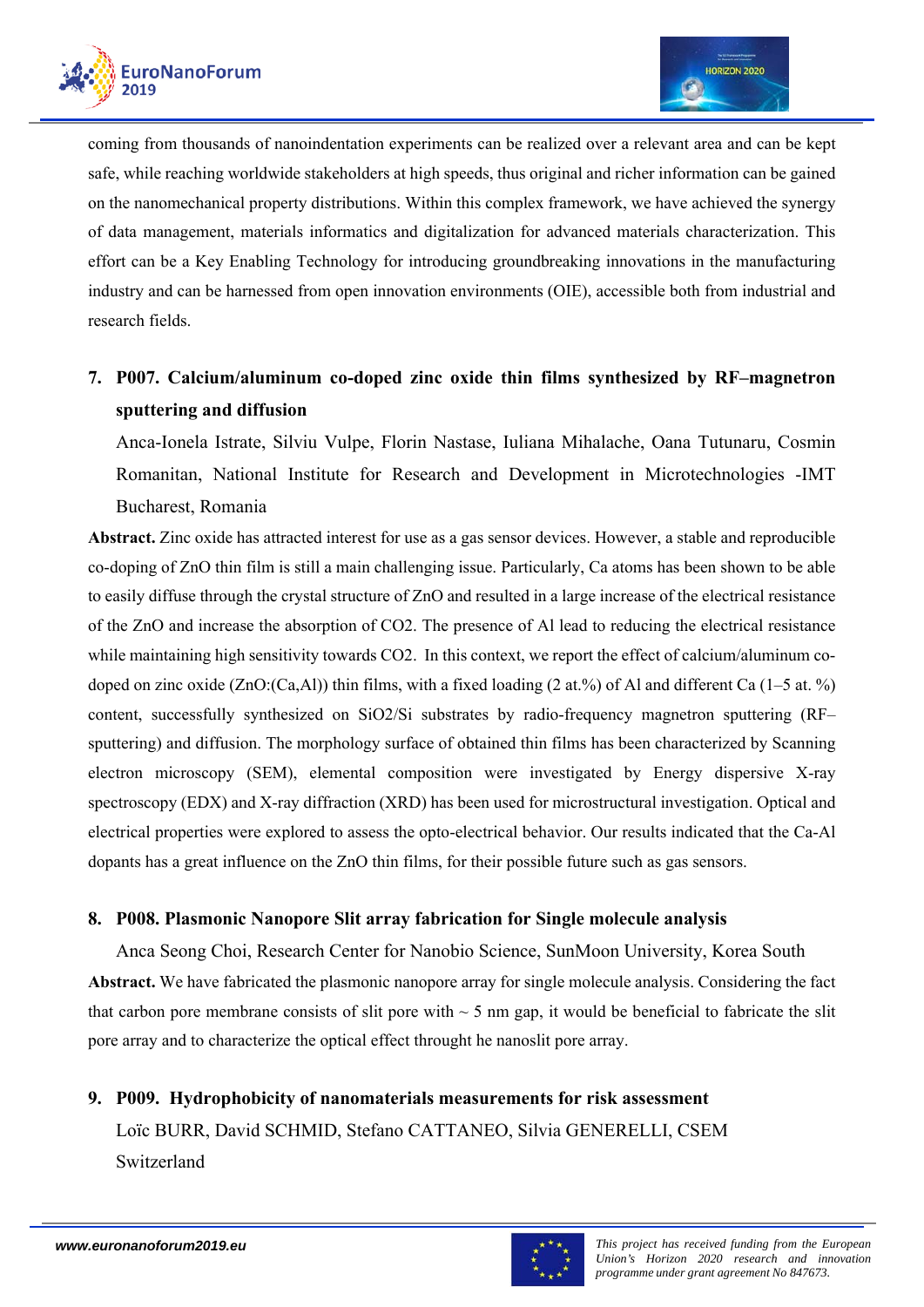

**Abstract.** With the frenetic race to miniaturization and performance improvements, industry increased its use of nanomaterials. However, concerns on the potential risks associated to nanomaterials slows the implementation of such technologies due to the lack of industry-friendly risk assessment methods. Among the major risk factors for nanomaterials such as size, concentration, composition or solubility, hydrophobicity has been identified in the nanosafety research community as one of the key properties to be characterized. In the frame of the European ACEnano project, CSEM is developing innovative characterization techniques to describe the hydrophobicity of nanoparticles. Here we present the assessment of hydrophobicity of polystyrene based nanoparticles with various surface functionalizations. We could successfully show that with a new surface-based method, hydrophobicities can be characterized and compared, which in turn can be used to develop a qualitative comparison chart for nanoparticles.

# **10. P010. Approaches and methodologies accelerating the way from R&D labs to fabrication & market success (TRL9); does it apply to nanotechnologies too?**

Nicolae VARACHIU, National Institute for R&D in Microtechnologies -IMT Bucharest, Romania

Abstract. We will consider some tools / methodologies, scientific & statistics based, to design and optimize technological processes and the resulting products, by providing finally a robust design; being implemented in R&D labs, such tools and methodologies could enable a faster skip from lab experiments to real world by catalysing innovation, problem solving and even discovery. Initially such approach came from agriculture, as experiments there usually last for more than one year and sometimes many years are necessary to derive new reliable and efficient species of food plants. Sir Ronald Fisher wrote "Statistical Methods for Research Workers" in 1925 and further he pioneered the principles the "design of experiments" (DoE) while at Rothamsted Experimental Station, the future Institute of Arable Crops Research in UK; his book "The Design of Experiments" (1935) is considered a foundational work in experiential design, further developed and successfully applied in industry too. We will also present some successful examples of application, to open also a larger discussion and debate about the opportunity of intensively using such approach for nano scale organized materials and further products. And why not, to open the way to suitable improvements and adaptation of it, as necessary.

# **11. P011. GENESIS: High performance MOF and IPOSS enhanced membrane systems as next generation CO2 capture technologies**

Marcel Boringer, Sara Vinklatova, Leitat Technological Center, Spain

**Abstract.** Atmospheric warming due to greenhouse gases has become a serious global concern. The shifting from fossil fuel to renewable energy has been slow mostly due to technological barriers. Meanwhile, the demand for energy is growing rapidly which makes fossil fuel consumptions inevitable, in spite of their high emission of GHC. Therefore, there is need for an immediate-medium term solutions to address  $CO<sub>2</sub>$  emission

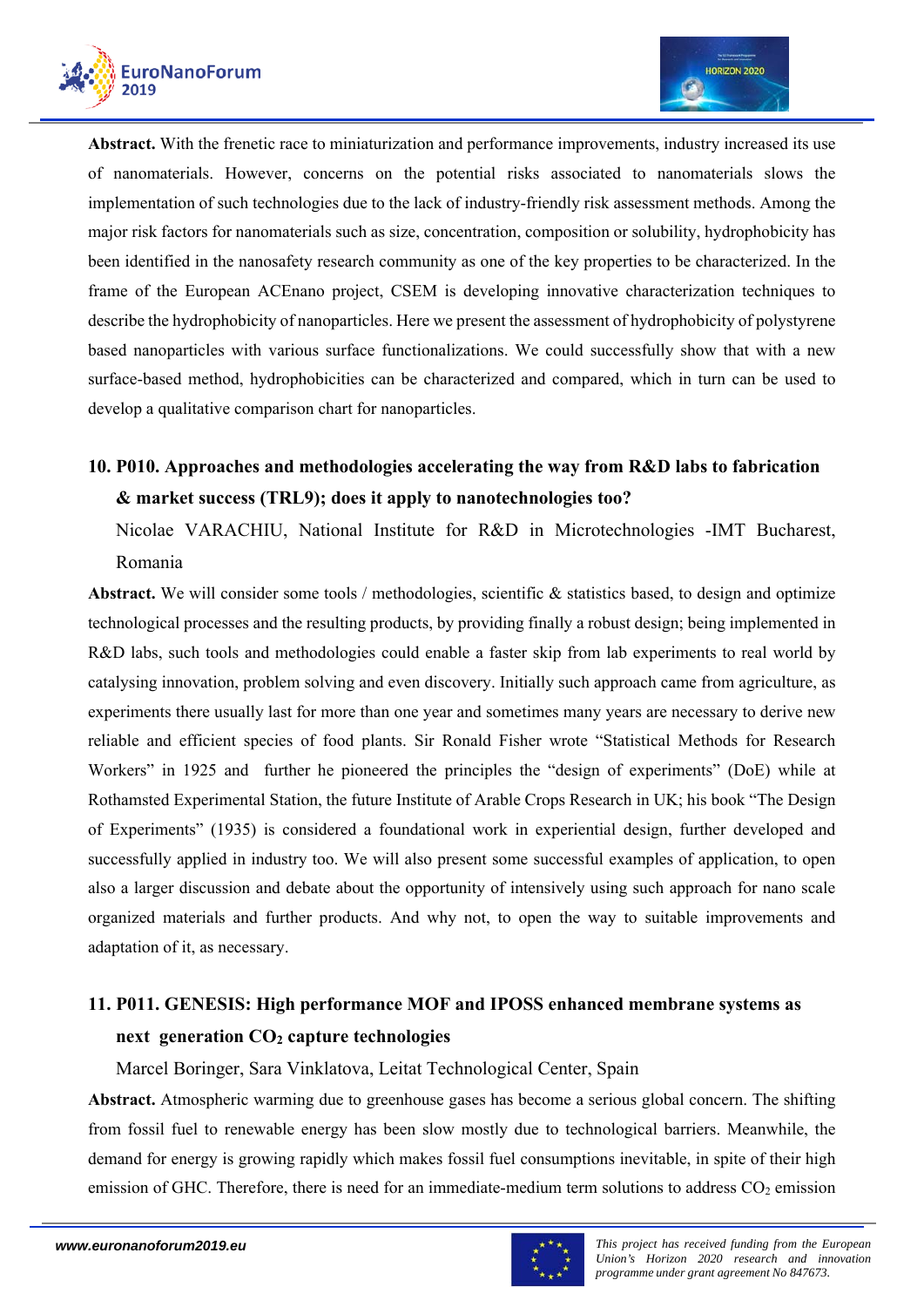



of fossil fuel plants fast and in a cost effective way.  $CO<sub>2</sub>$  capture technologies recognized one of the direct answers to this problem. Currently, CO<sub>2</sub> capture technologies have been adopted in different parts of the world but still there is a long way to reach their full potential. Some of the most important barriers are large energy requirements and high cost. Advanced material solutions can play a significant role in price reduction and increase of efficiency and enable industries to use fossil fuel while reduce emission of GHC drastically. GENESIS project aims to develop and upscale some of the most promising material for  $CO<sub>2</sub>$  capture and demonstrate their performance, durability and reliability in industrial environments. GENESIS is build upon two previous ambitious EU projects that developed IPOSS and MOF membrane systems with a great performance for CC. GENESIS will take these technologies a step further by scaling up the most promising ones by demonstrating in relevant 0.45 MWe capture process for pre-combustion and 2 post-combustion applications and achieve at least  $90\%$  of CO<sub>2</sub> recovery at a cost of 15 $\epsilon$ /MWh in two carbon intensive industries (Cemex & Arcelormittal). GENESIS is building upon a multidisciplinary team of European technology centers, large enterprises, SMEs in a cross-border project. This will guarantee that the successful implementation of GENESIS and ensure the ambitious objectives will be achieved and impact will be realized in terms of a rapid market penetration of the developed materials and systems by overcoming technological barriers.

# **12. P012. n-Track: Multimodal nanoparticles for structural and functional tracking of stem cell therapy on muscle regeneration**

Marc Masa. LEITAT Technological Center Carrer de la Innovació, 2, 08225 Terrassa, Barcelona, Spain

**Abstract.** The prediction of the success or failure of cell therapy is challenged by the current lack of methods to track the biodistribution and fate of the transplanted cells and to detect their viability in real time. Current clinical practice evaluates the success of cell-based treatments by assessing the disease symptoms, which can only be examined after the treatment was initiated. The nTRACK nano-based system will allow the visualization and longitudinal monitoring of the transplanted stem cells in real time. The nTRACK nanoparticles enhances the various strengths of the most prominent clinically-used multimodal imaging systems, overcoming the limitations of each independent imaging system (temporal and spatial resolution, anatomical details, and functional information) and allowing direct clinical translation. The main goal of nTRACK project is to develop a safe, scalable and highly sensitive multimodal nano-imaging agent, gold-shell iron-core, aligned with current regulatory framework. It will enable non-invasive, quantitative and longitudinal stem cell tracking and whole body biodistribution. nTRACK will end up with fully characterized, (nano)safe and functional nano-based contrast agent proved in a clinical imaging framework with a large animal model to resemble human complexity plus a data interpretation and modelling software.

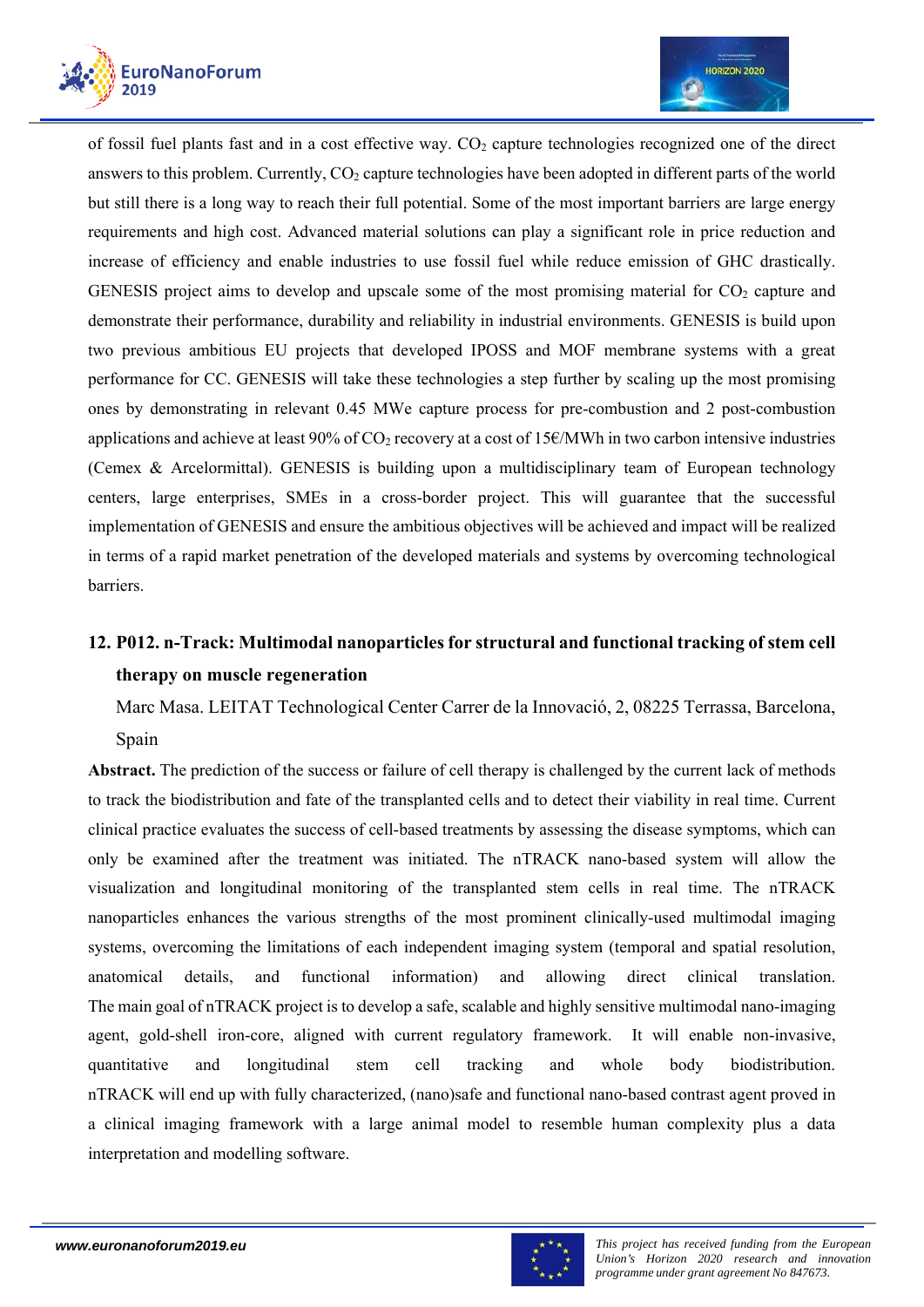



### **13. P013. Lase-induced Graphene as Microporous Layer in PEM Fuel Cells**

Alexandra M.I. Trefilov 1, Adriana E. Balan 2, Ioan Stamatin 2, Athanasios Tiliakos 1; 1.

INFLPR - National Institute for Laser, Plasma and Radiation Physics, Bucharest, Romania; 2.

University of Bucharest, 3Nano-SAE Research Center, Bucharest, Romania

**Abstract.** High porosity nanocarbons are established as main materials in the manufacturing of microporous layer (MPL), a main component of PEM fuel cells (FC). MPL has the role of enhance the water/gas management and facilitate electron transfer, thus influencing both FC cost and performance. However, with low quality carbon, the corrosion of the carbon material leads to mass loss and low durability - one of the main causes which hinders large scale implementation of low-temperature fuel cells. Obtaining high quality nanocarbons at competitive yield-to cost ratio constitutes an important objective, with plasma or pyrolytic techniques having shown promise for the bulk production of nanocarbons. We present the first results of using laser-induced graphene (LIG) foam as the MPL in PEM fuel cells. LIG method employs low-cost IR laser engravers for the laser pyrolysis of commercial polyimide substrates into graphene-based foams with distinctive 3D porous networks, enhanced stability, high electrical conductivity and good hydrofobicity. The LIG/Pt catalyst/Membrane assembly is tested on a BT-112 Single Cell Test System, showing power performance comparable to industrial quality membrane assemblies, with elevated working potential and impeccable fuel crossover for a low-cost system resulting from a highly scalable, inexpensive, and rapid manufacturing method.

### **14. P014. Synthesis of SiO2 nanoparticles via the sonochemical sol-gel process**

Teodora Malaeru, Mirela Maria Codescu, Delia Patroi, Virgil Marinescu; National Institute for Electrical Engineering, INCDIE ICPE-CA, Splaiul Unirii, No. 313, sector 3, Bucharest, Romania Abstract. The interest in the scientific research of SiO<sub>2</sub> nanoparticles has increased because of many and various industrial applications1-3. The size and narrow size distribution of the particles play a very important role in each of in that applications. In this work we present the preparation of  $SiO<sub>2</sub>$  nanoparticles with narrow distribution via a sonochemical sol-gel process. In that synthesis, tetraethyl orthosilicate (TEOS) was used as silicon source, ethylenediamine as catalyst and polyvinylpyrolidone (PVP) as surfactant. The prepared SiO2 nanoparticles have been characterized by X-Ray Diffraction (XRD), Energy Dispersive Spectroscopy (EDS), Fourier Transform Infrared (FTIR) spectroscopy, Scanning Electron Microscopy (SEM). The XRD measurement revealed the amorphous nature of  $SiO<sub>2</sub>$  nanoparticles. EDS analysis has confirmed only the presence of Si and O elements. FTIR spectroscopy confirmed the presence of Si – O in sample. SEM result showed that SiO<sub>2</sub> nanoparticles with spherical morphology and diameter of approximately 35 nm were obtained.

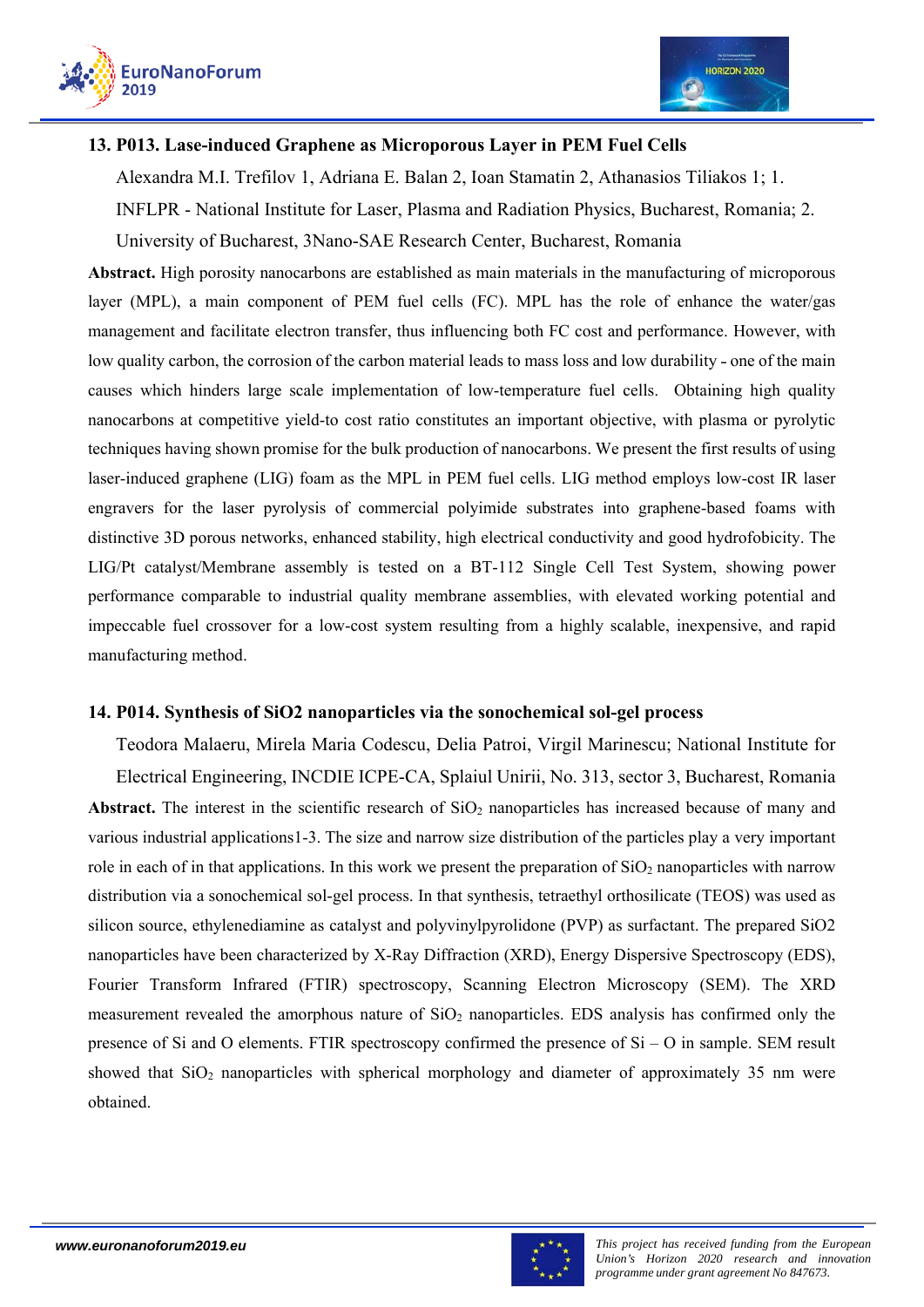



# **15. P015. GUIDEnano as a key risk assessment tool to be integrated into the NanoCommons e-infrastructure Platform**

Gemma Janer1, Alejandro Vilchez1, Nathan Bossa1, Camila Delpivo1, GUIDEnano Consortium, Socorro Vázquez Campos1 1LEITAT Technological Center, C/ de la Innovació 2, 08225 Terrasa (Barcelona), Spain E-mail: nbossa@leitat.org

**Abstract.** H2020 NanoCommons aims at creating a novel e-infrastructure providing a standardized, reproducible and interoperable way to access available data, knowledge, models and tools for nanomaterials. One of the specific objectives of NanoCommons is to integrate existing knowledge for risk assessment of nanomaterials and novel and emerging materials. Integration of these tools into this platform will allow the tools to reach a wider audience for future benchmarking, as well as assuring robustness and repeatability as a key step towards ensuring industry and regulatory acceptance. One of the tools currently being integrated into the NanoCommons platform is the GUIDEnano Tool, a web-based guidance tool, which was developed to support and guide industry in the evaluation and management of human and environmental health risks of nanomaterials and nano-enabled products. GUIDEnano combines a range of predictive models, multilevel decision trees, and databases to derive critical information along the risk assessment and risk mitigation processes. In this presentation we will provide an overview of the knowledge in the different modules of GUIDEnano tool, the steps towards a user-friendly version of the tool, and an overview of the steps underway to integrate it into NanoCommons. These steps can then be generalized for other tools and models.

### **16. P016. ALD 3D-nanosensors on CMOS compatible substrates**

A Jupe, D. Dietz, H.Kappert, H.Vogt, Fraunhofer Institute for Microelectronic Circuits and Systems, Germany

**Abstract.** ALD technology (atomic-layer-deposition), in combination with selective sacrificial layer etching, enables the production of free-standing 3D nanosensors. The technology is used for the production of sensitive gas sensors or for the realization of 3D multi-electrode arrays. For a 3D-MOx gas sensor, metal oxide (MOx) nanowires with a width of 350 nm and a length of 150 µm were used. The metal oxide (e.g. ZnO or SnO2) is used as a functional layer. However, the metal oxides have to be heated by a hot plate structure to increase gas sensitivity. In this case Ru, TiN or TiAlCN is used as heating material, which is also deposited by ALD. The novel technology is also used to manufacture nanopellistors on CMOS. The heating elements also consist of free-standing 3D structures to thermally decouple sensor and substrate. All materials are deposited by ALD. The heater consists of Ru. The peripheral insolation layer is Al2O3 and the catalyst layer is made of Ru. Another application for the use of the technology is the production of 3D-MEA. Ru nanostructures can penetrate biological cell membranes to directly measure intracellular electrical signals. The structures have a diameter of 200 nm and a height of a few micrometers.

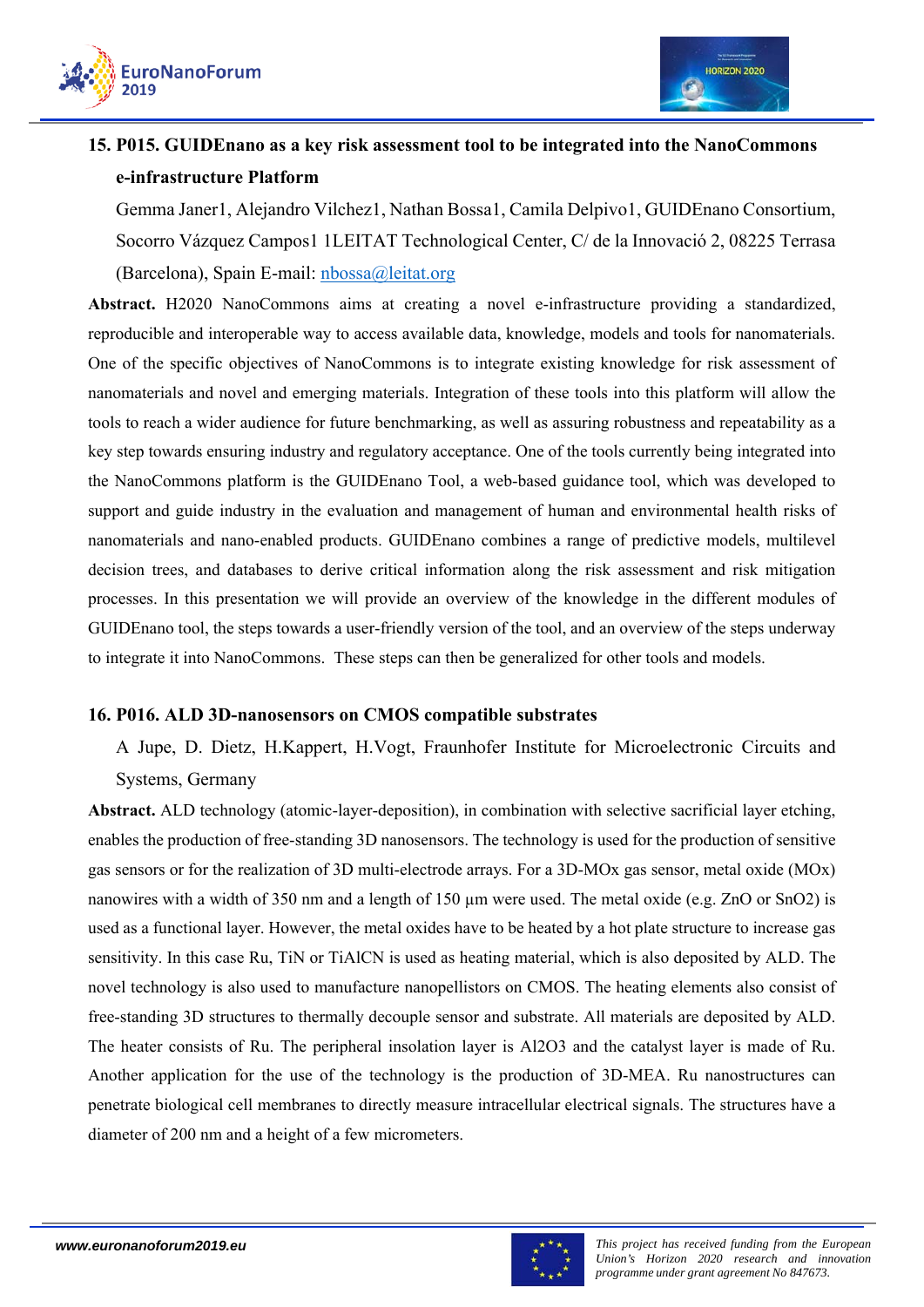



#### **17. P017. BayFOR support for European funding**

Dr. Panteleimon Panagiotou, Dr. Nico Riemann, Bavarian Research Alliance GmbH, Germany **Abstract.** ALD The Bavarian Research Alliance GmbH (BayFOR) is a private company which supports Bavaria as a centre for science and innovation. Its Associates are the Bavarian universities (of applied sciences) and it is funded by the Bavarian State Government. BayFOR assists researchers from academia and the private sector with acquiring European funds for research and innovation projects. The focus is directed at the Framework Programme for Research and Innovation "Horizon 2020". BayFOR is part of a large network: at regional level in the Bavarian Research and Innovation Agency (www.bayfia.de), funded by the State of Bavaria, and at EU level in the world's largest advisory network for SMEs, the Enterprise Europe Network (een.ec.europa.eu).

# **18. P018. IN-POWER: Advanced Materials technologies to quadruple the Concentrated Solar Thermal current Power Generation**

Monica Della, Elena Torralba, Vincent Jamier - LEITAT

**Abstract.** IN-POWER project develops High efficiency solar harvesting CSP architectures based on holistic materials and innovative manufacturing process to allow an innovation effort mainly focusing on advanced materials such as High Reflectance Tailored Shape light Free glass mirror, High working temperature absorber in Vacuum Free receiver, optimized Reduced Mass support structure allow upgrading current solar field. IN-POWER reduces environmental impact also by reducing THREE times standard thermal storage systems by novel thermal storage materials; and an amazing reduction FOUR TIMES the required land extension in comparison of current mature PTC power generation with the same thermal power output. IN-POWER solution will bring LCOE below 0.10 €/KWh beyond 2020.

### **19. P019. Plug and play decoration of gold nanoparticles with recombinant proteins**

Angela Saccardo (1), Wenwei Ma (1\*), Enrico Ferrari (1); 1: University of Lincoln, UK; \*:

### Current address: BioMed X Innovation Center, Heidelberg, Germany

**Abstract.** The functionalization of gold nanoparticles with active proteins has been extensively exploited in nanomedicine and beyond, due to the broad availability and easy synthesis of the nanoparticles and their ability to passively adsorb proteins. However, passive adsorption, or physisorption, does not necessarily lead to functional conjugates, as the protein function can be compromised by denaturation or inaccessibility of active sites. On the other hand, chemisorption, which is the conjugation by bespoke chemical modification of the nanoparticles, the protein or both, is unpractical to obtain routinely and universally, due to the vast biochemical diversity of proteins, which forces to undergo tedious optimizations for each individual protein-nanoparticle pair. To facilitate covalent and oriented conjugation of recombinant proteins on standard citrate-capped gold nanoparticles, we designed and synthesised a fusion protein with the function of "universal adaptor". This protein consists of two recombinantly fused polypeptides: 1. glutathione S-transferase (GST), which rapidly

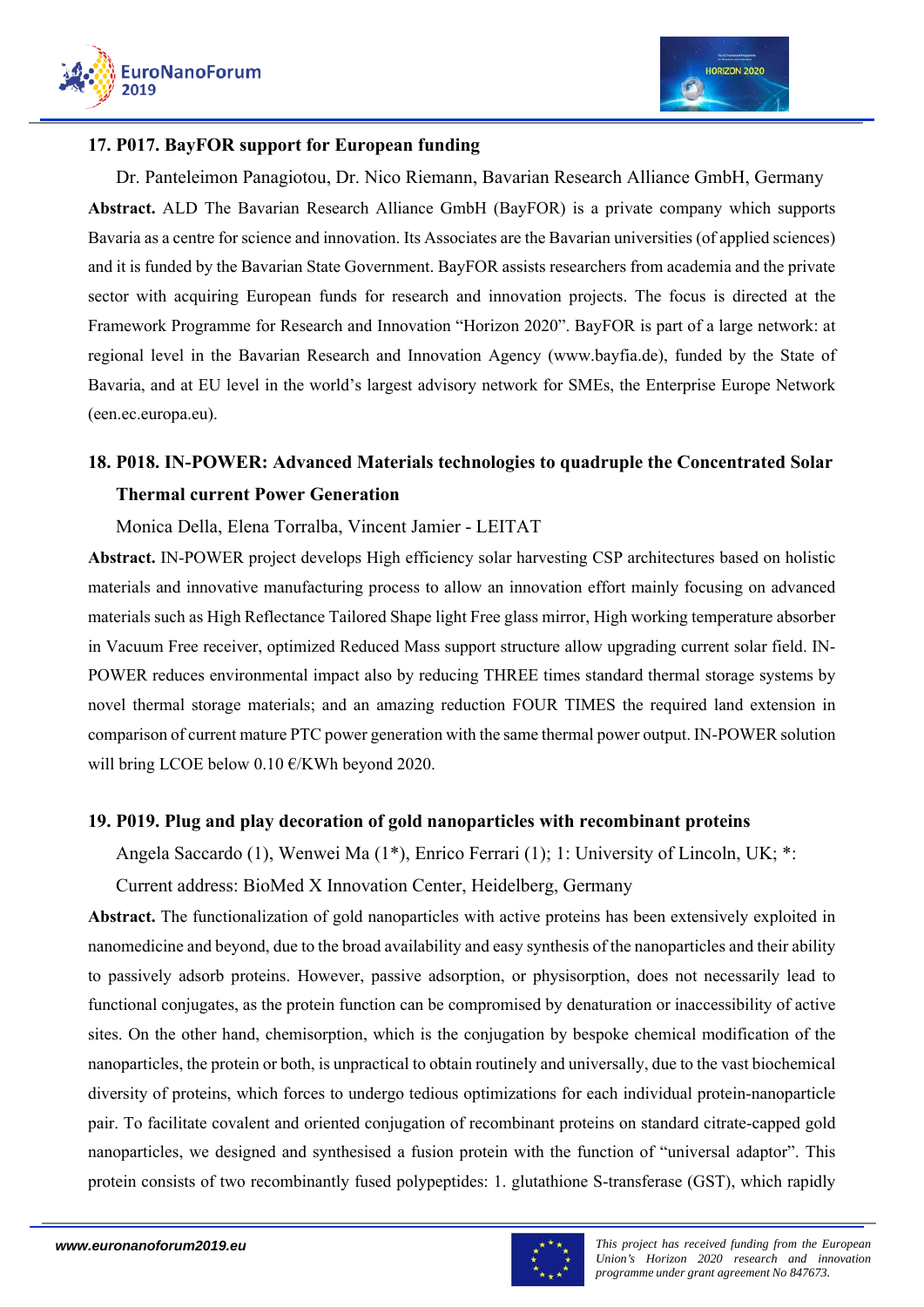

forms stable gold-sulphur bonds with the gold nanoparticle and 2. SpyCatcher, a well-established synthetic protein that spontaneously forms an iso-peptidic bond with any protein tagged with SpyTag. This highly modular approach provides a convenient method to covalently bind a SpyTag-modified protein to gold nanoparticles by simple mixing.

# **20. P020. Functional Layered Double Hydroxides (LDHs) thin films obtained by laser techniques**

A. Vlad<sup>1\*</sup>, R. Birjega<sup>1</sup>, A. Matei<sup>1</sup>, F. Andrei<sup>1,2</sup>, M. Secu3, R. Zavoianu<sup>2</sup>, <sup>1</sup>National Institute for Lasers, Plasma and Radiation Physics, 409 Atomistilor Str., 077125 Bucharest, Magurele, Romania <sup>2</sup>University of Bucharest, Faculty of Chemistry.

**Abstract.** The Nowadays, fabrication of hybrid organic-inorganic thin film of layered double hydroxides (LDHs) in order to obtain functional surfaces with controlled properties has attracted attention of the scientific community.

The main property of LDHs is their ability to intercalate anionic species (metals, organic chromophores, polymers, drugs) into the interlayer space. The lamellar structure of this compound provides good support for different applications: adsorption of heavy metals from aqueous solution or for fabrication of photoluminescent thin films.

Here we report two deposition techniques used to obtain layered double hydroxides thin films: Pulsed Laser Deposition (PLD) and Matrix Assisted Pulsed Laser Evaporation (MAPLE) technique. In order to obtain functional luminescent material two types of chromophores were used: coumarin-343 and curcumin. Preparation of functional thin films of Mg-Al layered double hydroxide (LDH) with Mg/Al of 2.5, organic coumarin and curcumin intercalated Mg-Al LDH thin films have been investigated. Pulsed laser deposition (PLD) technique using a Nd:YAG laser (266, 532, 1064 nm) and Matrix Assisted Pulsed Laser Evaporation (MAPLE) technique using Nd:YAG laser (266 nm) have been employed. All the films display photoluminescence properties. PLD and MAPLE proves to be suitable techniques for deposition of complex structures.

# **21. P021. Advanced Materials and Nanotechnologies to boost innovation and shape the future - Examples from Slovenia**

Vesna Butinar1\*, Martina Knavs2,3\*; 1Advanced Materials Department and SRIP FoF, Jozef Stefan Institute, Ljubljana, Slovenia, 2 Department for Complex Matter and SRIP FoF, Jozef Stefan Institute, Ljubljana, Slovenia, 3 CENN Nanocenter, Ljubljana, Slovenia

**Abstract.** Strategic Research and Innovation Partnership Factories of the Future (SRIP FoF) integrates Slovenian research and innovation know-how and experiences from the industrial and academic sector, in order to enable priority breakthroughs of new products, technologies and services. Advanced Materials and Nanotechnology, as two important pillars of this Partnership, can enrich international consortiums with

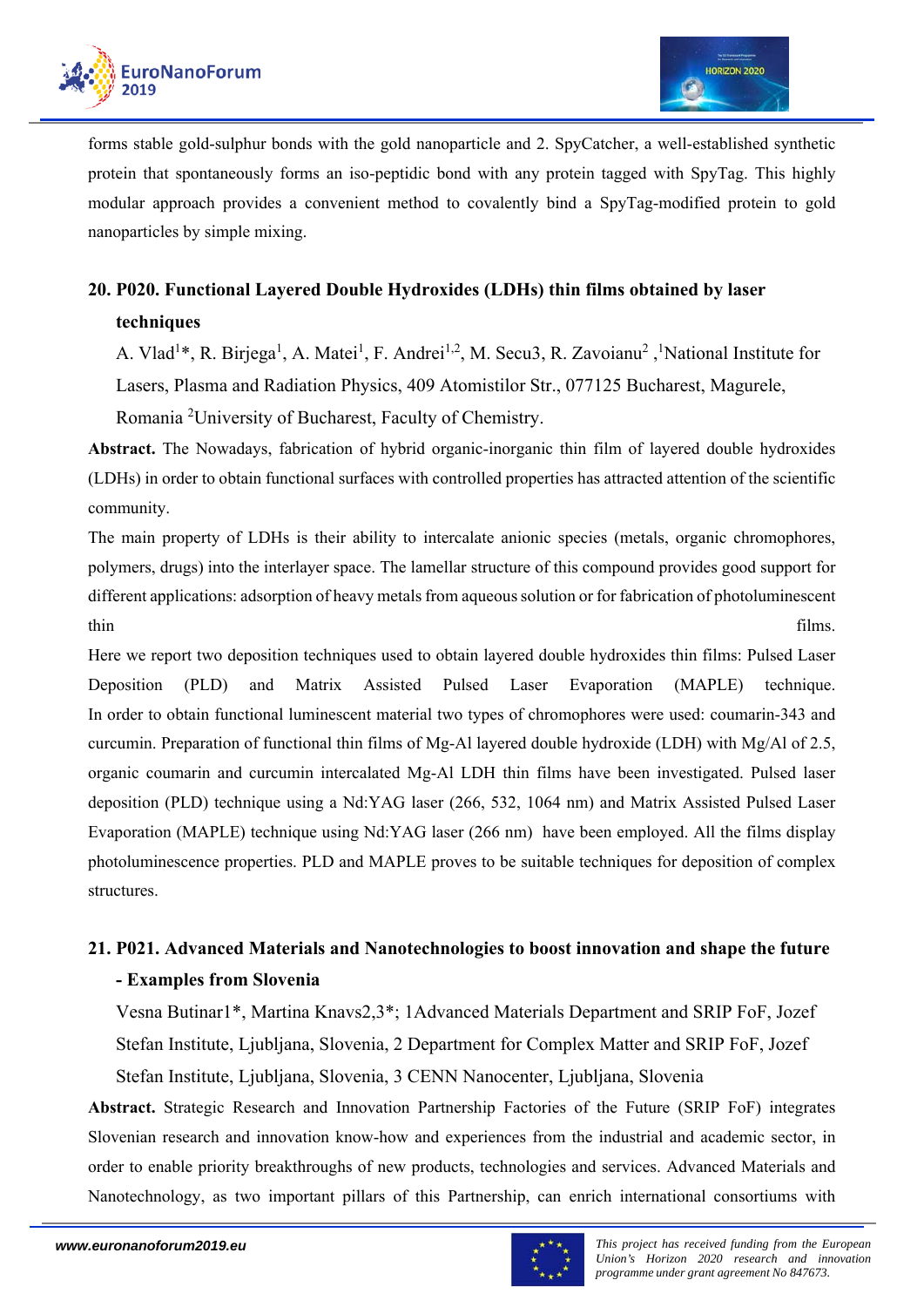

interdisciplinary research teams and the support of state-of–the-art research equipment. Our main expertise is based on modern material synthesis, structural and functional characterisation, optimisation of technological processes and nano enabling quantum technologies. The area of our research and development activities includes materials for electronics, energy, medicine and insulation, nano-sensor structures for industrial, biomedical and environmental applications, smart surface coatings for construction, industrial and medical applications, as well as smart nanotech-based systems for sustainable environment.

# **22. P022. Bilayer Al2O3/ 40Ni-YSZ Thin Films Electrode Materials Prepared by Pulsed Laser Deposition**

Vesna R.Pascu, M. Andreea, A. Vlad, A. Lazea-Stoianova, National Institute for Laser Plasma and Radiation, Romania

**Abstract.** Thin films Al2O3/ 40Ni-YSZ were prepared by PLD on Si (100) substrate in the following configurations: a (650°C/600°C, 10.000/190.000 pulses, 4 5 (J/cm2)); b (650°C/600°C, 15.000/ 250.000 pulses, 4/ 5 (J/cm2).The development of Al2O3/ 40Ni-YSZ is a technology used to protect on thermal and mechanical stresses anode/ reference electrodes on electrochemical devices like µSOFC and planar potentiometric lambda sensor with influence of reduction the thickness of 8 YSZ electrolyte and the temperature of activation. The XRD studies indicate a cubic structure for bilayer Al2O3/ 40Ni-YSZ; the AFM studies reveal a porous surface with uniform distribution of nano crystallites. The cross section of morphology indicates inter columnar porosities. Anode supported design of electrochemical devices can operate at low temperature because lesser ohmic loss in a thinner electrolyte; Al2O3 acts like a thermal barrier and generated a robust anode. Keywords: Bilayer Al2O3/ 40Ni-YSZ, PLD, Electrode Materials, µSOFC and planar potentiometric lambda sensor.

# **23. P023. H2020 - ACEnano: Characterization of nanomaterials for risk assessment – sample prep for solubility**

David SCHMID, Loïc BURR, Sundas ISMAEEL, Peter CRISTOFOLINI, CSEM SA,

Switzerland

**Abstract.** Engineered nanomaterials are being produced in exponentially increasing quantities, due to their unique physical and chemicals properties and the improved performance of final products, and therefore spur technological and economic progress. However, assessment of potential risks associated with nanomaterials in an industry-friendly manner, is still lagging behind considerably. Solubility of nanomaterials has been identified in the nanosafety research community as a potential key property to be assessed and included in a cost efficient analysis that will facilitate decision-making in choice of techniques and support quality control, labelling and anti-counterfeiting. Here we present the development of a well plate based preparation system for automated nanomaterials mixing and incubation with a range of solvents for 24 assays in parallel. The solutions can be probed consecutively with an autosampler and fed into the analysis system, e.g. an ICP-MS.

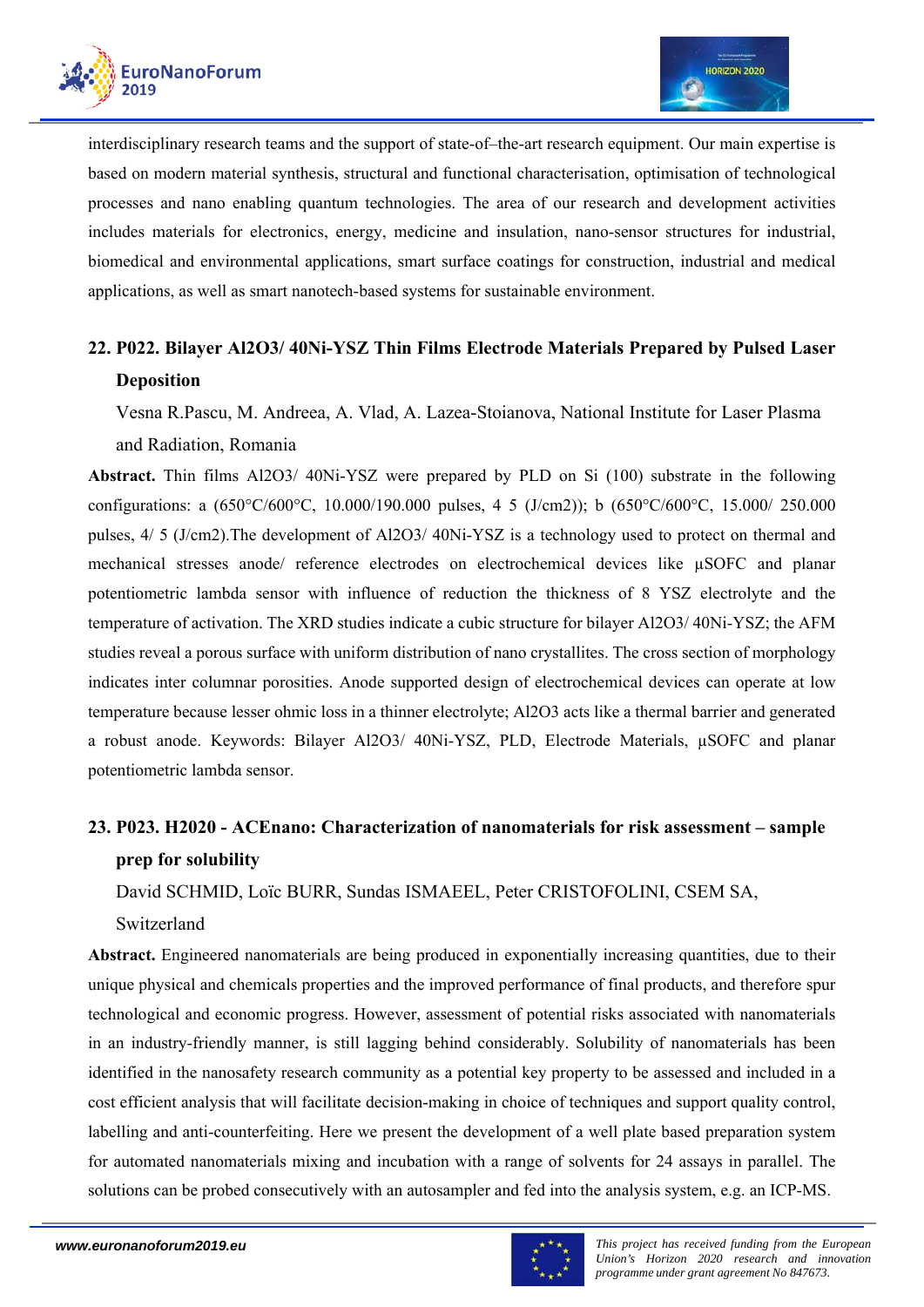



### **24. P024. Optimization and ISO scale-up of magnetic nanoparticles**

O. Ibarrola, I Gamboa, A Arbona, E Gainza Biopraxis Research AIE, Spain

**Abstract.** Pancreatic ductal adenocarcinoma is an orphan disease with a very bad prognosis, even when diagnosed early1. the objective of the NoCanTher project (H2020) is to optimize the formulation to scale-up those MNPs under ISO conditions to reach clinical trials.

MNPs batches under ISO conditions were successfully synthesized and characterized. In the following months, these batches will be tested for stability and toxicity studies, as previous steps for the clinical trial.

# **25. P025. Fabrication of dense arrays of GaN nanocolumns by a hybrid top-down–regrowth approach**

V. Z. Zubialevich  $1*$ , P. Pampili  $1,2$  and P. J. Parbrook  $1,2,1$  Tyndall National Institute,

University College Cork, Cork, Ireland. \*E-mail: vitaly.zubialevich@tyndall.ie <sup>2</sup> School of

Engineering, University College Cork, Cork, Ireland

**Abstract.** A detailed description of a fabrication procedure for the preparation of ultradense locally ordered arrays of hexagonal cross-section GaN nanocolumns is presented. Our primary strategy is a hybrid top–downregrowth approach, using top–down nanofabrication based on cheap, flexible silica nanosphere lithography for the first step. A sequence of dry and wet etches is then used to form nearly cylindrical GaN nanocolumns, with care taken to avoid undesirable array height variation. The NC arrays, of moderately high fill factor, (defined by the closely packed silica nanosphere monolayer being used as hard mask) then undergo an annealing step using optimised conditions to recover their natural crystallographic facets, giving an almost perfect hexagonal section. A regrowth step is demonstrated to increase the array fill factor if necessary. For many applications densely ordered, homogenous NC arrays with size, and particularly height, uniformity are desirable as they provide a large surface area and allow for easy fabrication of resulting devices. Arrays of such GaN nanocolumns may serve as a suitable ingot for various advanced structures, particularly ones with core–shell architecture and thus are a potentially ideal building block for various optoelectronic devices such as light emitting diodes, photovoltaics, photoelectrodes etc.

### **26. P026. Chemiresistive Humidity Sensors Based On Oxidized Nanocarbon Materials**

Bogdan-Catalin Serban<sup>1</sup>, Cornel Cobianu<sup>1</sup>, Nicolae Dumbravescu<sup>1</sup>, Viorel Avramescu<sup>1</sup>,

Roxana Marinescu<sup>1</sup>, Octavian Buiu<sup>1</sup>, <sup>1</sup>National Institute for Research and Development in

Microtechnologies, IMT-Bucharest, 126 A Str. Erou Iancu Nicolae, 077190

**Abstract.** Single-walled carbon nanohorns (SWCNHs) have been investigated for various applications such as drug delivery system, photovoltaics, gas storage, supercapacitors. Despite their attractive properties, the literature is poor in data related to their use as sensing films in humidity and gas sensors. The poster presents three novel chemiresitive humidity sensors (patents pending) based on oxidized carbon nanonhorns and their nanocomposites with poly (ethylene glycol)-block-poly (propylene glycol)-block-poly (ethyleneglycol) and

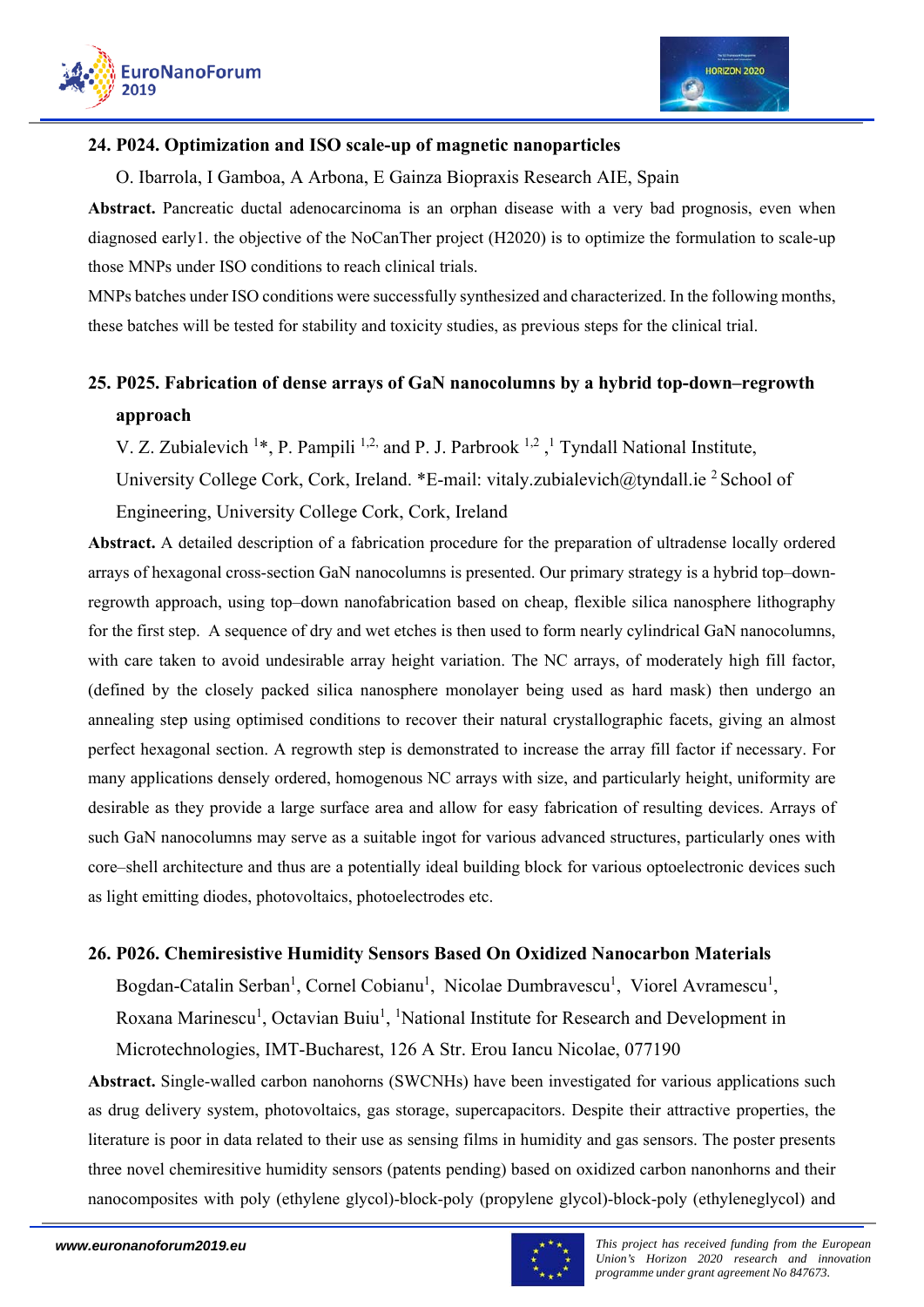



polyvinylpirrolidone nanocomposites as sensing layers. All the sensing films were drop casted on IDT structures based on Si/SiO2 substrates. The humidity sensing measurements were performed at room temperature, in different conditions (humid nitrogen, humid air) by applying a constant current between the two connecting electrodes and recording the voltage at different values of the relative humidity level at which the sensing layers were exposed. The results are discussed from the perspective of different sensing mechanisms: a decrease in holes's concentration and the swelling effect. The most promising results are obtained in the case of using SWCNHs – PVP (1:2, w/w). This nanocomposite combines the excellent properties of the nanocarbonic component (high conductivity, high surface area, good dispersion in water due to carboxylic groups) with those specific to the polymer (hydrophilicity, film- former properties).

# **27. P027. Fabrication of bioanalytical microfluidic lab-on-chip devices by roll-to-roll (R2R) nanoimprinting**

Bogdan Andreas Falk1, Susanne Resch1, Christa Schimpel1, Goran Bijelic2, Nerea Briz Iceta2, Ainhoa Egizabal Luzuriaga2 and Martin Smolka3; [1 - BioNanoNet Forschungsgesellschaft mbH (BNN), Graz, Austria; 2 - Tecnalia Research & Innovation, Miñano, Spain; 3 - JO

**Abstract.** Driven by global trends that are increasingly favoring personalized medicine and Point-of-Care (PoC) testing, a steadily increasing demand exists for miniaturized analytical systems [1]. The EU-projecft R2R Biofluidics [2] established a completely new process chain for large scale production of selected lab-ona-chip devices suitable for PoC applications, e.g. for detecting antibiotic-resistant pathogens. The novel chips designed for chemiluminescence detection provide improved sensitivity thanks to imprinted optical structures. Secondly, project partners jointly developed cell chips containing imprinted cavities and microscale channels for controlled neuron culturing to be applied in high-throughput drug screening. Within the innovation process, clarity about the safety surrounding these new technologies is one of the most important conditions for acceptance of the technology [3]. Since eliminating hazards at the design stage is often easier and cheaper to achieve than making changes later when hazards become real risks a Safe-by-Design (SbD) [4] approach was chosen to cover materials (i.e., resist formulations, adhesion-promoting molecules, coating materials, biomolecule candidates), processes (i.e., mastering und imprinting) and the products. Biocompatibility testing, workplace monitoring (with special focus on workers safety), and screening of potential safety concerns along the life-cycle (consumer and environmental issues) led to evidence of safety for the products of this project. References:

[1] Chin, C. D., Linder, V., & Sia, S. K. (2012). Commercialization of microfluidic point-of-care diagnostic devices. Lab on a Chip, 12(12), 2118-2134.

[2] http://www.r2r-biofluidics.eu/

[3] Schimpel, C., Resch, S., Flament, G., Carlander, D., Vaquero, C., Bustero, I., & Falk, A. (2018). A methodology on how to create a real-life relevant risk profile for a given nanomaterial. Journal of Chemical Health and Safety, 25(1), 12-23.

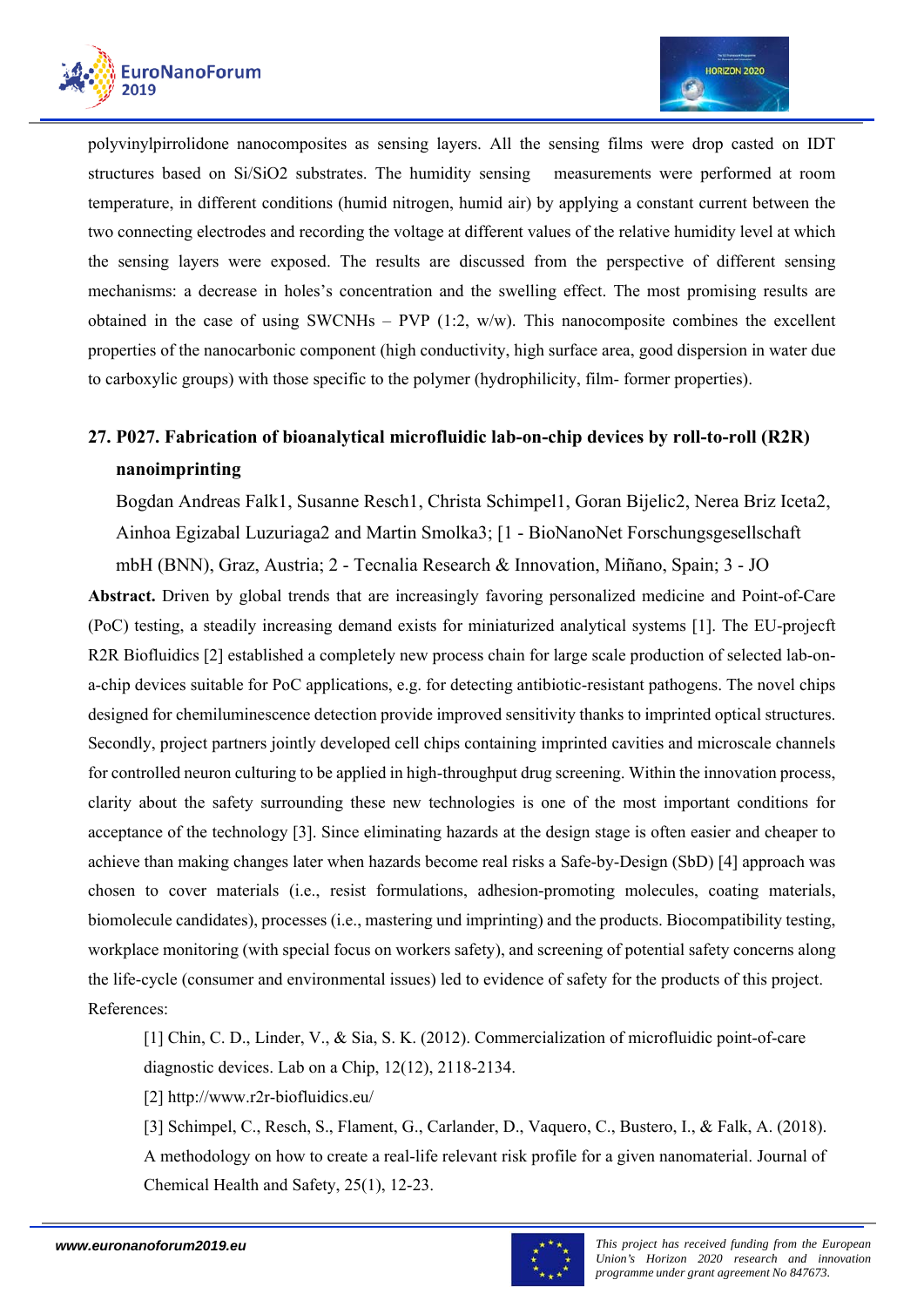



[4] van de Poel, I., & Robaey, Z. (2017). Safe-by-design: from safety to responsibility. Nanoethics, 11(3), 297-306

### **28. P028. Innovative products based on Photonics & Bionanotechnology**

Bogdan Ana Valero & Andreas Seifert, CIC nanoGUNE, San Sebastián-Donosti, Spain **Abstract.** Nanotechnology in combination with biophotonics is used for entering the medical device market with novel diagnostic tools. The Nanoengineering Group at CIC nanoGUNE aligns its research and technology according to industrial and clinical needs, considering market-driven needs and real-life applications. Current research includes photonic and plasmonic sensing for biomedical applications, food control, environmental monitoring and material science. In particular, we develop plasmonic detection systems for next generation health care, realized by liquid biopsy for cancer diagnostics. We also build up optical probes for monitoring cardiovascular conditions as well as physiological parameters, that way replacing slow biochemical analysis by continuous and real-time monitoring technology. Moreover, we develop novel non-existing instrumentation for early detection of Alzheimer's disease and food quality control by combining the two different spectroscopy techniques Raman and FTIR, resulting in extended information. According to our philosophy to include end-users needs from the beginning at each R&D stage into our multidisciplinary programs, we accelerate the value chain from lab to market. All this work is realized by means of nanoGUNE's excellent nanotechnology facilities and through close collaborations with different R&D entities of the unique research and technology landscape and network within the Basque Country.

### **29. P029. Toward oxide electronics by advanced structure design, processing and characterization**

Bogdan R. Plugaru, National Institute for R&D in Microtechnologies, Erou Iancu Nicolae Str.

### 126A, Bucharest 077190, Romania

**Abstract.** The present and foreseeable developments in critical domains such as energy, transportation and information technology pose challenging requirements on electron devices, including: i) accurate processing routes with in situ control at atomic scale, ii) charge and spin transport, detection and manipulation, iii) use of strains, polarization and magnetization for multiple functionality, and iv) control of interface phenomena. The use of binary and complex oxides compatible with the silicon technology in novel structures that overcome the limitations of the present devices has emerged as a promising research area of oxide electronics. Here, we present results obtained on each of the three directions: 1) Design of heterostructures comprising of arrays of nano objects and ultrathin films for testing charge dynamics and photoresponse functions. We also use computational methods to establish guidelines for tuning the macroscopic properties; 2) Innovative processing routes for the deposition of multilevel structures, substrate patterning and control of dopants and defects; 3) Accurate characterization methods of the optical, transport and electrical properties of the structures.

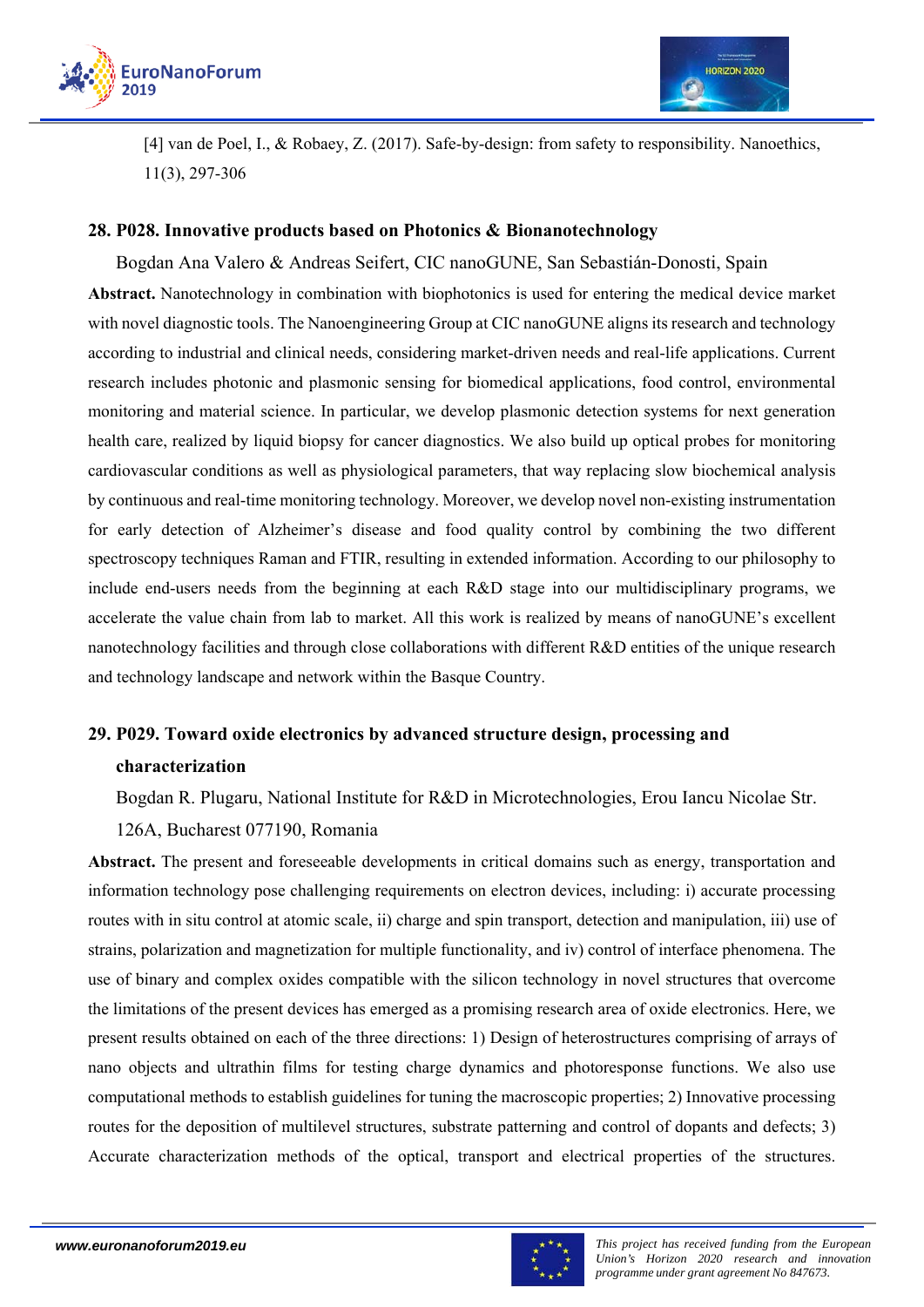

We highlight the main phenomenology involved and the appropriate handles for properties control at each stage.

### **30. P030. Multifunctional coatings based on metallic and metal oxide nanoparticles**

Bogdan Ludmila Otilia Cinteză1, Adina Răducan1, Daniela Bala1, Petruţa Oancea1, Marin Micuţ1, Teodora Staicu1, Cristian Petcu2, Cristina Scomoroscenco2, Cristina Lavinia Nistor2 1University of Bucharest, Physical Chemistry Department, 4-12 Elisabeta Blvd, 03

**Abstract.** Coatings able to combine more than one functionalities on the same material, such as self-healing, superhydrophobic, anti-icing and/or anti-fogging, antibacterial, antireflection, photoactive, have been studied in the last decades for many applications in various fields.

Superhydrophobic or highly hydrophobic modification of surfaces is usually obtained from filmogenic materials with nanostructured fillers, in order to obtain adequate roughness. Nanopowders with different composition are used, encapsulated in organic or organic-inorganic films.

Metallic and metal oxide nanoparticles, such as Ag, Cu, CuO, ZnO, MgO were proved to possess strong antimicrobial activities against many common pathogens and, moreover against multidrug resistant ones. Composite materials based on organic-inorganic silica matrix with various nanoparticles are reported, designed to ensure various combinations of functionalities (self-cleaning and water-repellent properties, UV protection and superhydrobobicity, self-cleaning and antibacterial). The morphology and efficiency of composite coatings are significantly influenced by the nanoparticle content, size and shape of the nanoparticles, hydrophobic nature of the filmogenic material. Composite materials with superhydrophobic and antibacterial properties were successfully fabricated and characterized using SEM, AFM contact angle measurements and antibacterial tests. The multifunctional coatings are cost effective, eco-friendly easy scalable and versatile, since they can be transferred on various substrate (stone, textile, paper).

# **31. P031. Development of multicellular 3D in vitro models of the gut and their application in the hazard assessment of engineered nanomaterials**

Angela AM Kämpfer1, Ali Kermanizadeh2, Victor Ude2, Mathias Busch1, Helinor Johnston2, Roel PF Schins1, Vicki Stone2, 1IUF – Leibniz Research Institute for Environmental Medicine, Germany 2 Nano-Safety Research Group, Heriot Watt University, UK

**Abstract.** The increasing use of engineered nanomaterials (ENM) in products intended for human consumption and food contact materials has raised questions regarding their safety upon oral uptake. As the gastro-intestinal route of exposure has long been neglected, the availability of reliable and practicable in vitro models is a major challenge.

In the project on Physiologically Anchored Tools for Realistic nanOmateriaL hazard aSsessment (PATROLS), an international team of academics, industrial scientists and governmental officials combines efforts to provide innovative laboratory-based and computational approaches to predict the potential human hazards of ENM.

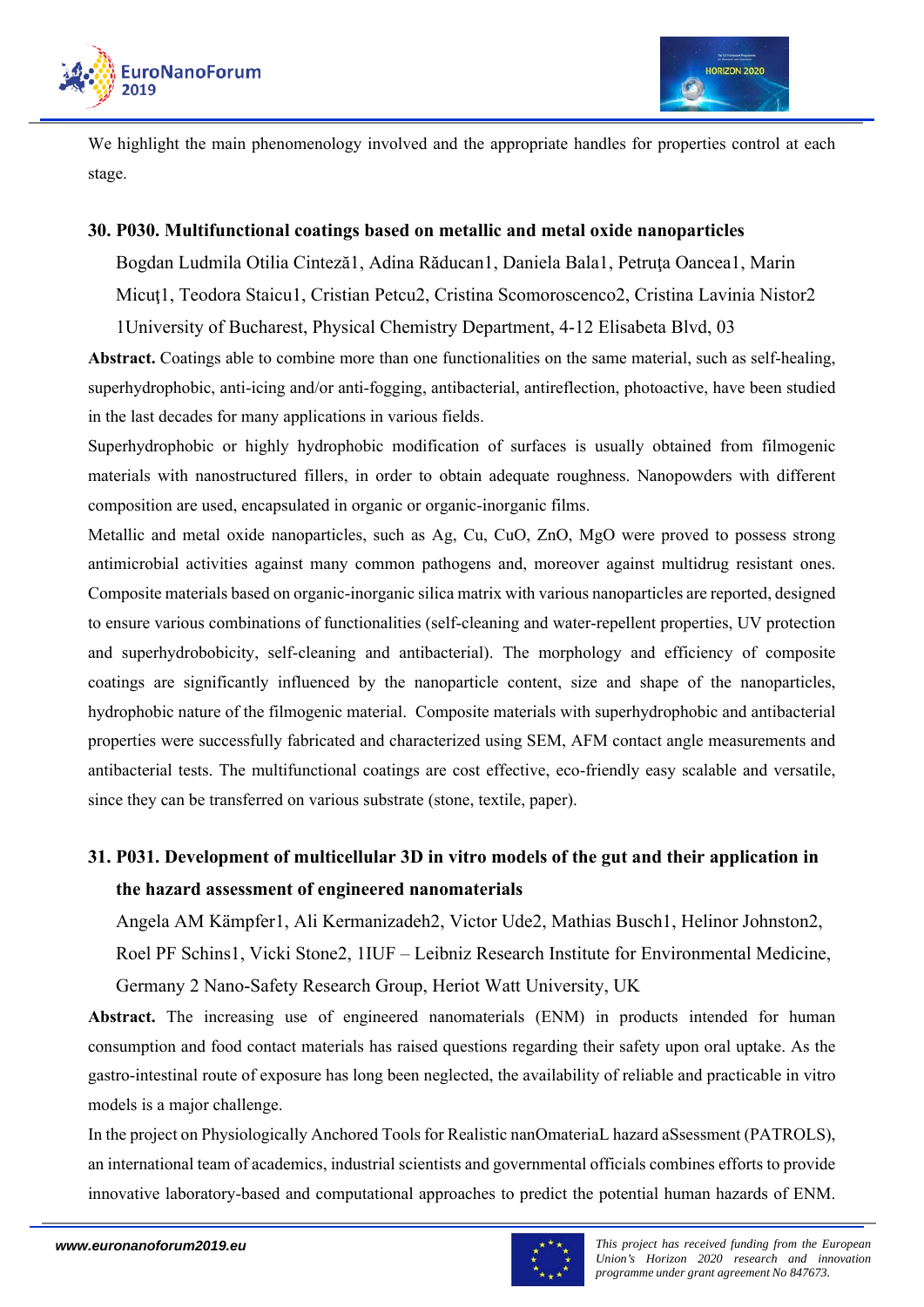

Within PATROLS, two intestinal in vitro models were advanced to approach complementary endpoints of ENM hazard assessment following repeated long-term, low-dose exposure. Both models are based on transwell-grown co-cultures of human Caco-2 and mucus-producing HT29-MTX epithelial cells. The first model focuses on the induction of microfold (M-)cells by RajiB lymphocytes; the other model includes differentiated THP-1 cells to represent the innate immune system. Whereas the M-cell model is especially suitable to study ENM uptake and translocation, the macrophage model can mimic the intestine in healthy and inflamed-like state. Thereby, it enables the study of the inflammatory potential as well as the impact of preexisting inflammatory conditions on effects of ENM exposure.

# **32. P032. The relationship between FAIR data and data driven innovation in nanosafety research. Disruptive or disrupted?**

Anastasios G. Papadiamantis<sup>1</sup>, Thomas Exner<sup>2</sup>, Dieter Maier<sup>3</sup>, Egon Willighagen<sup>4</sup>, Ivan Stambolic<sup>3</sup>, Lucian Farcal<sup>2</sup> and Iseult Lynch<sup>1</sup>,<sup>1</sup> School of Geography and Environmental Sciences, University of Birmingham, UK<sup>2</sup> Edelweiss Connect, Switzerland<sup>3</sup> Biomax In

**Abstract.** The Significant part of industrial innovation originates from publicly funded research. Technology advancement and nanoinformatics transform nanosafety into a data intensive field. But publicly funded research outputs remain disparate, poorly accessible, and often of poor quality, due to insufficient semantic metadata disrupting findability, accessibility, interoperability and reusability (FAIR) and inhibiting the potential for data driven innovation. Therefore, the return on public investment is sub-optimal and does not stimulate the expected positive innovative and socioeconomic impact. Hence, the relationship between academic research and data driven innovation becomes disrupted rather than disruptive. H2020 NanoCommons addresses these by implementing data capture into everyday scientific research using Electronic Laboratory Notebooks linked to the NanoCommons KnowledgeBase (findability). Our Research Data Management Plan describes the rolling out of our Commons under CC-BY licensing, allowing partial reuse. Detailed data management workflows, user and application programming interfaces (with H2020 OpenRiskNet) ensure accessibility. Interoperability is provided by standardisation (e.g. collaborating with GO FAIR) and a translational layer able to harvest and combine data from publicly available sources to create bigger, more complete datasets. The resulting reusability will, thus, strengthen big-data analysis and Artificial Intelligence, bringing data driven innovation including nanomaterials safety-by-design to the heart of the EU's growth strategy.

# **33. P033. Transparent conductive Sn:ZnOx coatings prepared by magnetron sputtering at low temperature**

M. Kormunda - 1, P. Hedbavny – 2, 1 - J.E.Purkyne University, Faculty of Science, Ceske mladeze 8, 400 96 Usti nad Labem, Czech Republic, 2- VAKUUM PRAHA, V Holesovickach 747/2, 180 00 Praha, Czech Republic

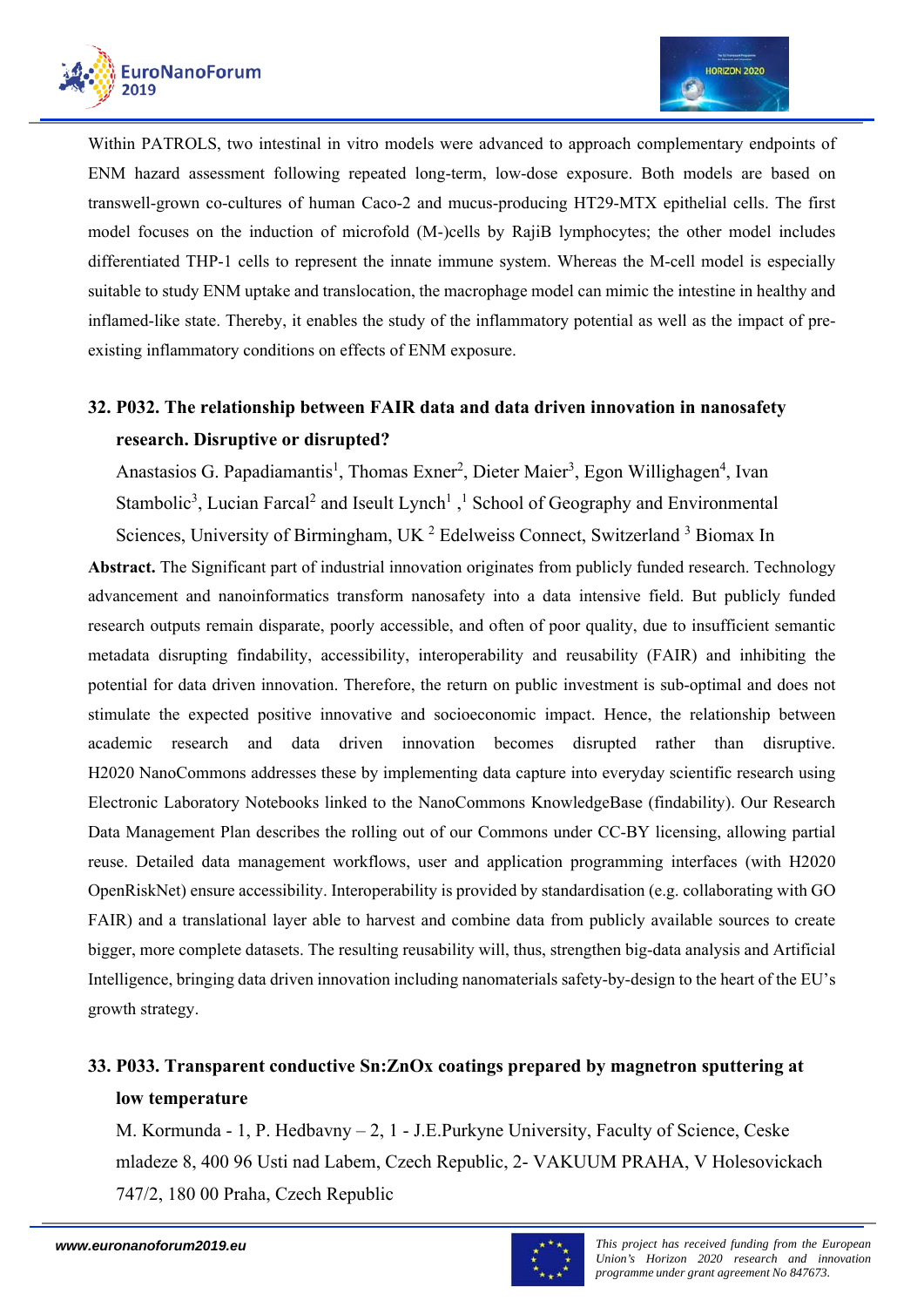



Abstract. The coatings were deposited from two 2in magnetrons. The targets were made of ZnO and SnO<sub>2</sub> connected to DC pulsed and RF power supplies, respectively. The pure Ar and reactive gas mixture  $Ar/O<sub>2</sub>$  were used for the depositions. DC pulsed power applied on ZnO target was kept constant 50W 50kHz, 20% d.c. and the RF power applied on  $SnO<sub>2</sub>$  target was set to values from 0W up to 150W and annealed at temperatures 200° C. The amount of Sn in the films is proportional to applied RF power on SnO2 target. The XPS observed Zn/Sn ratio in surface area is reduced by the annealing process. Films deposited in oxygen rich reactive gas mixture does not reduces the resistivity with added Sn in contrary to films deposited in Ar where the resistivity was reduced by 5 orders of magnitudes. Therefore, we observed differences between refractive indexes in the films deposited with low RF powered SnO2 magnetron at RT and post-annealed at 200 ° and no difference between RT and post-annealed film at higher RF power above 50 W. The transparency of the 180 nm thick films was above 80% in visible range and the resistivity decreased down to 90 Ohm/sq.

# **34. P034. Using SPM as a process diagnosing tool at the IMT- MINAFAB technological facility of IMT Bucharest**

Raluca Gavrila, National Institute for R&D in Microtechnologies - IMT Bucharest, Romania **Abstract.** The Originally merely a morphological imaging tool, Atomic Force Microscopy (AFM) has evolved into a family of complementary techniques generic known as Scanning Probe Microscopy (SPM) used for complex investigations of surface properties with high resolution. IMT-MINAFAB, the micro- and nanofabrication center of IMT-Bucharest, is a technological platform devoted to multidisciplinary research and small scale fabrication of micro and nanoelectronic devices, sensors and microsystems. Here we report some applications of SPM in diagnosing and characterizing materials and output of various processes involved in the research conducted using IMT-MINAFAB facilities: physico-chemical depositions, thermal processes, chemical synthesis, surface charging, cleaning or functionalization etc. In particular, SPM proved as an invaluable tool for high resolution characterization of soft matter such as polymers and heterogeneous systems at the nanoscale.

### **35. P035. Impact of Biogenic Nanoparticles on Future Bioeconomy**

Steliana RODINO<sup>1</sup>, Alina BUTU<sup>1</sup>, Adelina POPESCU<sup>4</sup>, Marian BUTU<sup>1</sup>, <sup>1</sup>National Institute of Research and Development for Biological Sciences, <sup>2</sup>Romanian Farmers Association

**Abstract.** Any economic activity arising from products made using biological processes and using biological solutions is considered as bioeconomy. Furthermore, bioeconomy not only provides solutions to pressing social and environmental needs, but also delivers real benefits to the community. In this context, nanoparticles are an important component because of both the methods through which they are obtained and their biological activity. With the rapid development of nano techniques, the basic research and application of nanoparticles starting from plant protection, improving the quality of agricultural production industry to delivering drugs, medical imaging, and other areas are also rapidly developing. At present, nanoparticles are increasingly used

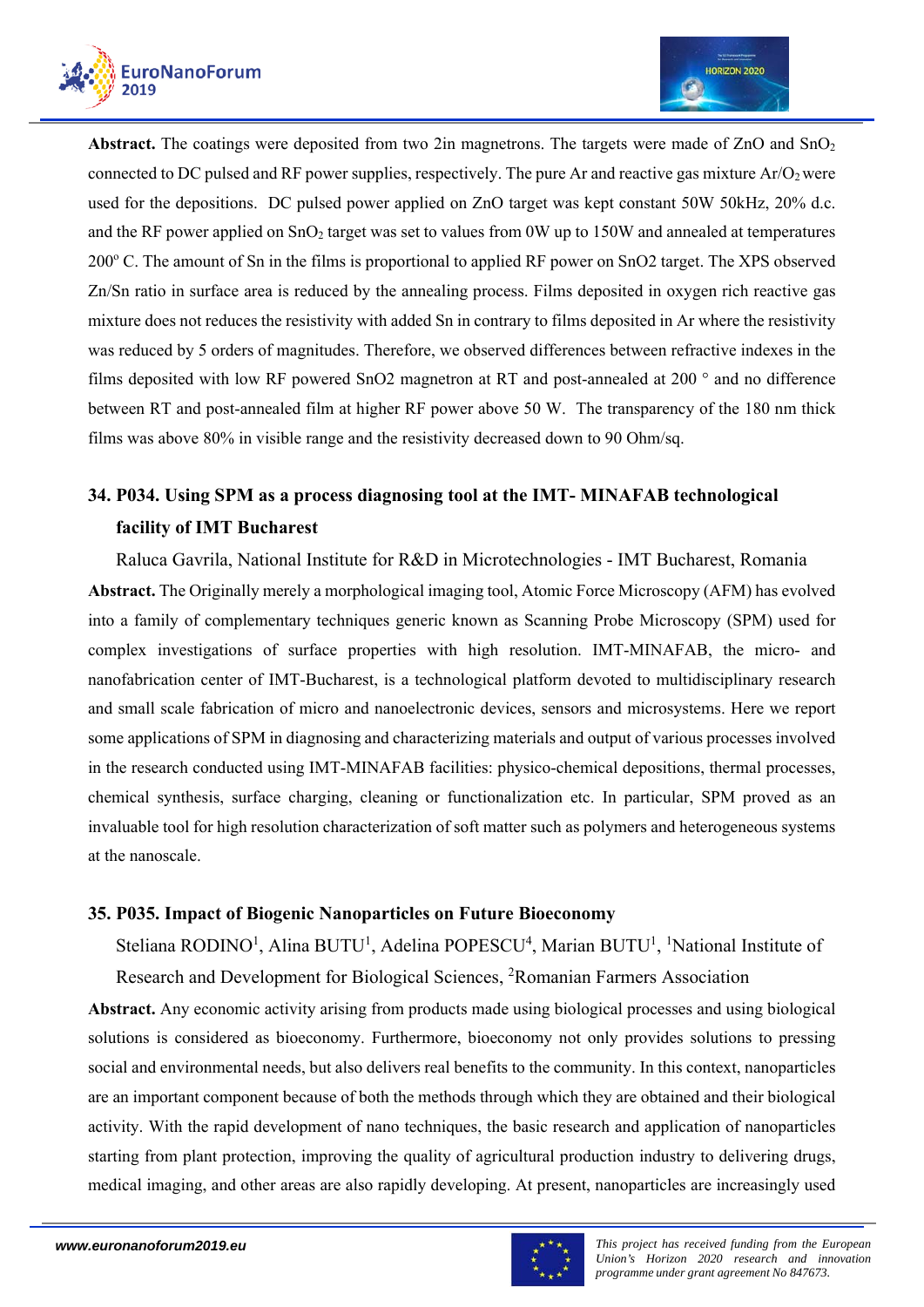

for commercial purposes. The widespread use of nanoparticles can have positive and negative effects on the environment and health. The production and also the applications of nanoparticles strongly impact the development of bio-economy at a regional/national level as well as globally. This paper analyzes both the positive and the negative aspects of the impact nanoparticles production and application have on bioeconomy. Finally, the importance of the research on the assessment of the potential impact nanoparticles have on the environment and on human health in the context of bioeconomy standards and innovative approaches is summarized.

# **36. P036. Impact Green Synthesis of Silver Nanoparticles and Their Preservation Effect on Fresh Fruits**

Marian BUTU<sup>1</sup>, Alina BUTU<sup>1</sup>, Steliana RODINO<sup>1</sup>, <sup>1</sup>National Institute of Research and

### Development for Biological Sciences

**Abstract.** The objective of our research was to study the silver nanoparticles by the synthesis mediated with plant extracts and to evaluate their preservation effect on fresh fruits. The vegetal material used for plant extracts was Vaccinium vitis idaea fruits and Petroselinum crispum leaves. The silver nanoparticles were formed by reducing silver nitrate solution with the plant extracts. Various concentrations of silver nanoparticles - plant extracts solutions were investigated for their effect on prolongation of fruits shelf life. The fruit species used were Vaccinium myrtillus (blueberries) and Rubus fruticosus (blackberry). The influence of the mixtures on fruits preservation was evaluated by monitoring the sensorial and microbiological quality during the storage period. The synthesis of nanoparticles was characterized by the color change of mixture. The silver nanoparticles produced by green synthesis with both extracts showed the good results on prolongation of tested fruits shelf life. Our study demonstrated both the potential of green silver nanoparticles and the synergistic effect of plant extract and nanoparticles in preservation of fresh fruits.

### **37. P037. Application of Nanoparticles in Shelf Life Extension of Vegetables and Fruits**

Alina BUTU<sup>1</sup>, Steliana RODINO<sup>2</sup>, Marian BUTU<sup>1</sup>, <sup>1</sup>National Institute of Research and

Development for Biological Sciences, <sup>2</sup>The Bucharest University of Economic Studies

**Abstract.** Despite the numerous potential applications of nanoparticles and the growing trends in scientific publications and patents, applications on vegetables and fruits shelf life extension are not yet available on the market. The growing demand for fresh vegetables and fruits leads to the constant challenge to develop innovative solutions for vegetables and fruits preservation. Nanoparticles such as gold, silver or copper nanoparticles have increasingly attracted the researcher's interest for antimicrobial products due to their biological properties. This study gives an overview of the synthesis steps, variety of plant species and practical applications of biogenic nanoparticles in shelf life extension of vegetables and fruits. The best results of our research have been obtained for silver nanoparticles synthesized by plant extracts-mediated.

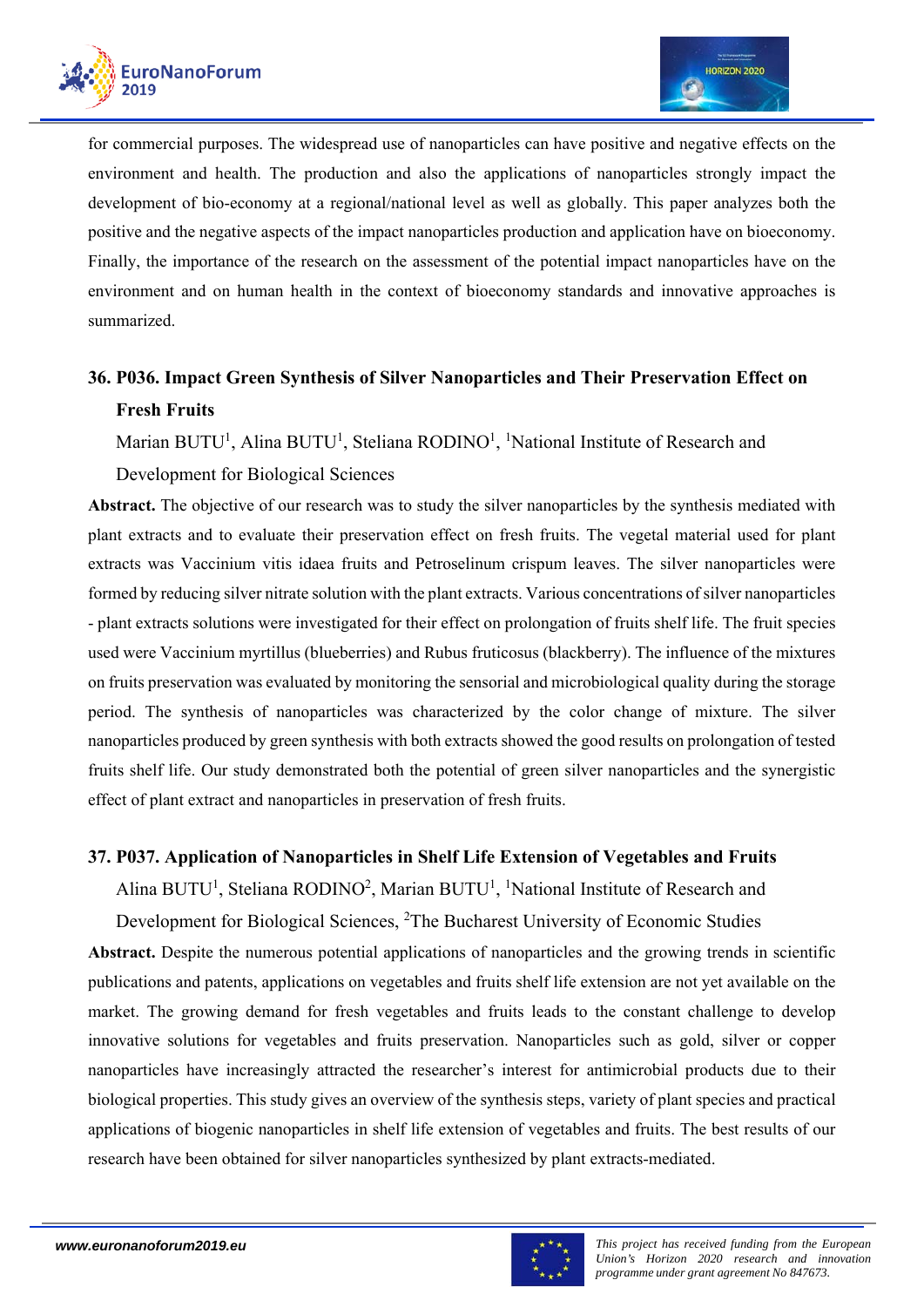



#### **38. P038. Wettability properties of lamellar thin films obtained via laser methods**

A. Matei, A. Vlad, R. Birjega, M. D. Ionita, A. Lazea-Stoyanova, National Institute for Lasers,

Plasma, and Radiation Physics, 409 Atomistilor Street, 077125 Magurele, Romania

**Abstract.** Lamellar clay materials are promising candidates as low-cost adsorbents. Layered double hydroxides (LDH) are anionic clays consisting in brucitic-like layers of positively charged metal/hydroxides with anions and water molecules in between the layers. Montmorillonite (MMT) is cationic lamellar clay, part of phyllosilicate mineral species, with an interesting lamellar structure allowing guest absorption between the lamellas. The absorption can take place at the surface, or interlayer. In this work, thin films of lamellar materials were obtained by pulsed laser deposition (PLD) and matrix assisted pulsed laser evaporation (MAPLE). A Nd:YAG laser (1064, 532, 355 and 266 nm) was used for PLD experiments, irradiating dry pressed targets of Mg-Al based LDH or MMT clay powder. For MAPLE, the powders were frozen in deionized water or water: ethanol (10% w/w) and used as targets. The laser fluence was in the range 1–3 J/cm2 and silicon was used as substrate. Surface wetting capabilities of the films can be controlled and tailored by using proper deposition parameters, or by intercalating a suitable guest in the interlayer space. Fatty acids can be used for obtaining hydrophobic films and polyethylene glycol for hydrophilic layers. Chemical, structural and morphological analysis were performed in order to corelate films properties with the hydrophilic/ hydrophobic character of the film surface. Contact angles in a large range of values were obtained (between 20° and 160°) due to micro and nano scale roughness and chemistry of surface.

# **39. P039. A complex 3D tetra-culture alveolar model to study the toxicological effects of gold nanoparticle suspensions**

Melissa Saibene<sup>1</sup>, Sebastien Cambier<sup>1</sup>, Tommaso Serchi<sup>1</sup>, Elisa Moschini<sup>1</sup>, Patrizia Bonfanti<sup>2</sup>,

Anita Colombo<sup>2</sup>, Wolfgang Parak<sup>3</sup>, Paride Mantecca<sup>2</sup>, Arno C. Gutleb<sup>1</sup>, <sup>1</sup>Environmental Health Group, Environmental Sustainability Assessment and Circularity Unit, ERIN

**Abstract.** In the last decades nanotechnology advancements lead to a massive increase of the engineered nanoparticles (NPs) in our society and in consumers products increasing human and environmental exposure. For humans, inhalation can be considered the main exposure route, reason why lung toxicity studies should be considered a priority. Inhaled NPs reach the alveoli, the lowest part of the human air-ways, thin barrier between the organism and the atmosphere. NPs are able to cross this barrier, enter the blood stream and reach other organs exerting systemic effects. Generally, inhalation studies are performed in vivo to mimic the human exposure. The use of 3D in vitro models represents a valid and efficient alternative to predict the acute toxicity effects of inhaled substances on human health. We describe the effects of different shaped gold nanoparticles (AuNPs) on a complex 3D in vitro alveolar tetra-culture model in which cells are maintained at Air-Liquid-Interface (ALI) and exposed to nebulized NP suspension by the VitroCell™ Cloud System. 24 hour after exposure, the effects of Pegylated AuNPs with comparable size were evaluated in terms of viability,

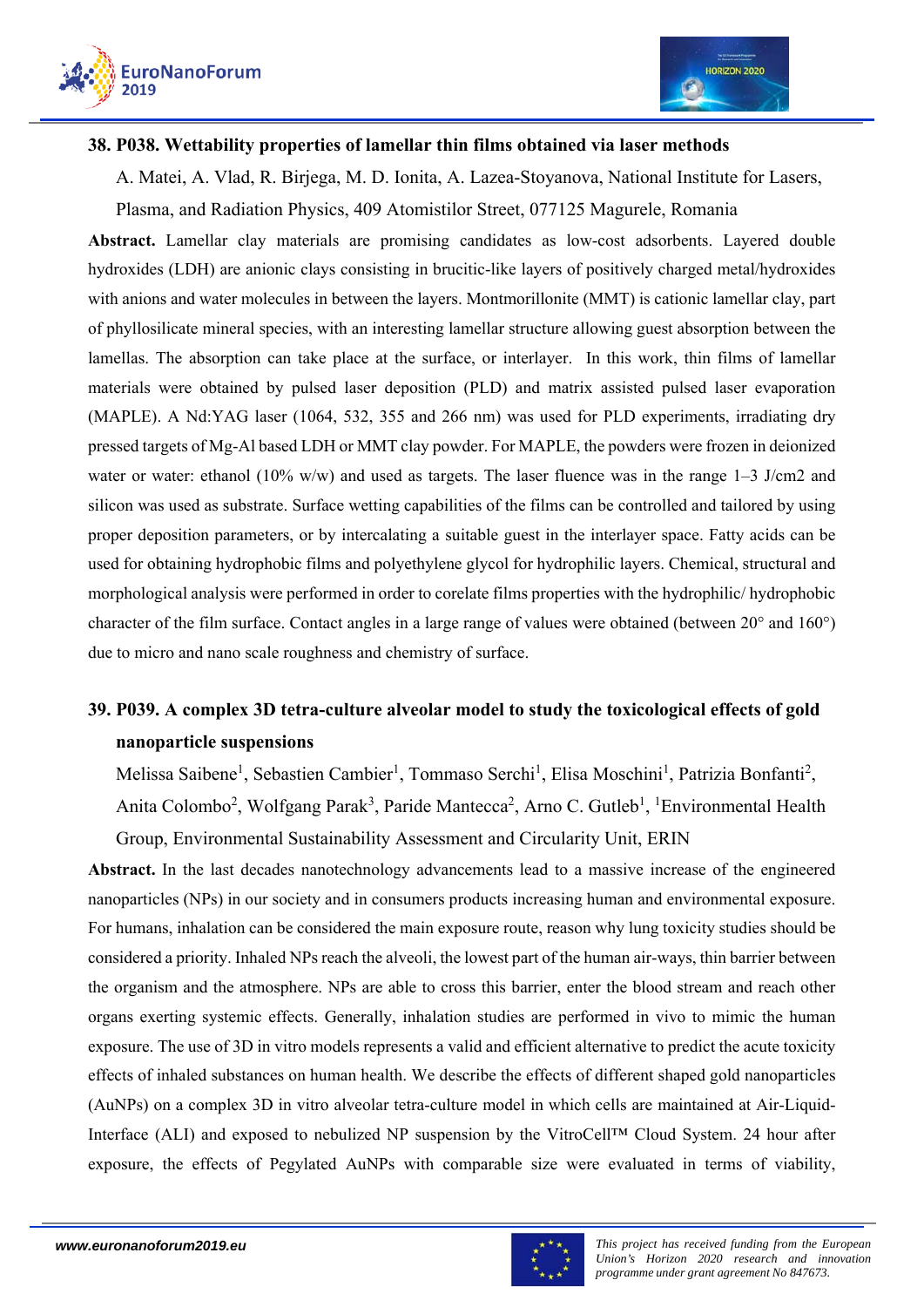



cytotoxicity, inflammatory response and uptake. The set of AuNPs included Gold Nano Spheres (GNPs), Rods (GNRs) and Stars (GNSs).

### **40. P040. Piezoelectric energy harvester for environmental applications**

G. Muscalu1,2\*, B. Firtat1,2, S. Dinulescu1, A. Anghelescu1, C. Moldovan1, M. Ekwińska3, D. Szmigiel3, M. Zaborowski3, J. Zając3; 1. IMT-Bucharest, 126A Erou Iancu Nicolae, 077190, Bucharest, Romania; 2. ETTI, University POLITEHNICA of Bucharest, 1-3

**Abstract.** The current paper focus on the fabrication and testing of a piezoelectric energy harvester which is capable to harvest mechanical energy from ambient environment and convert it into electrical energy. The MEMS device includes 20 piezoelectric harvesting cantilevers which are designed as unimorph cantilevers and working in flexure mode. The piezoelectric material was chosen as a lead-free material (Sc doped AlN). We focused on obtaining a double array of proof mass cantilevers for a resonant frequency in the environment application domain (few hundred Hz [1]) and a chip area of 1cm2. The technological process consists in using SOI wafers, thermal oxidation, sputtering deposition and DRIE etching. We obtained a double array of 10 cantilevers (2500 $\mu$ m x 300 $\mu$ m x 10 $\mu$ m) with a thickness of 400 $\mu$ m for the proof mass. The resonant frequency was around 465Hz (measured with a laser Doppler interferometer) and the cantilevers were connected according with their phases [2]. For this resonant frequency and an acceleration of 2g we obtained, using the integrated circuit LTC3588-1 [3], a stabilized output voltage of 1.8V, which is sufficient to power up a wide range of commercially available microcontrollers, like STM32L series. The estimated output power for the fabricated chip is around 4.8µW.

References

[1] J.-Q. Liu, H.-B. Fang et al., Microelectronics Journal, vol. 39, no. 5, pp. 802-806, 2008 [2] G. Muscalu, B. Firtat, S. Dinulescu et al., 2018 International Semiconductor Conference (CAS), pp. 321- 324, Sinaia, 2018.

[3] Linear Technology, LTC3588-1datasheet

Acknowledgements: The research work was supported by "PiezoMEMS" M-ERA.NET Transnational Project and "SENSIS" PN III National Project. The technological process was possible with assistance from PIEMACS Sàrl, Lausanne, Switzerland

# **41. P041. Piezoelectric Wafer Level Nanoimprint Lithography Enabling Novel Photonic Devices**

Anneliese Pönninger, Martin Eibelhuber, EV Group E.Thallner GmbH, Austria

**Abstract.** Photonic applications are emerging rapidly using the fabrication infrastructure of the semiconductor industry to enable new functionalities, smaller form factors, improved performance and reduced costs. The nanoscale manipulation of light is at the core of developing the full potential of photonic devices, where shape and periodicity of the structures are the key parameters. For that reason, adequate Nano-patterning solutions

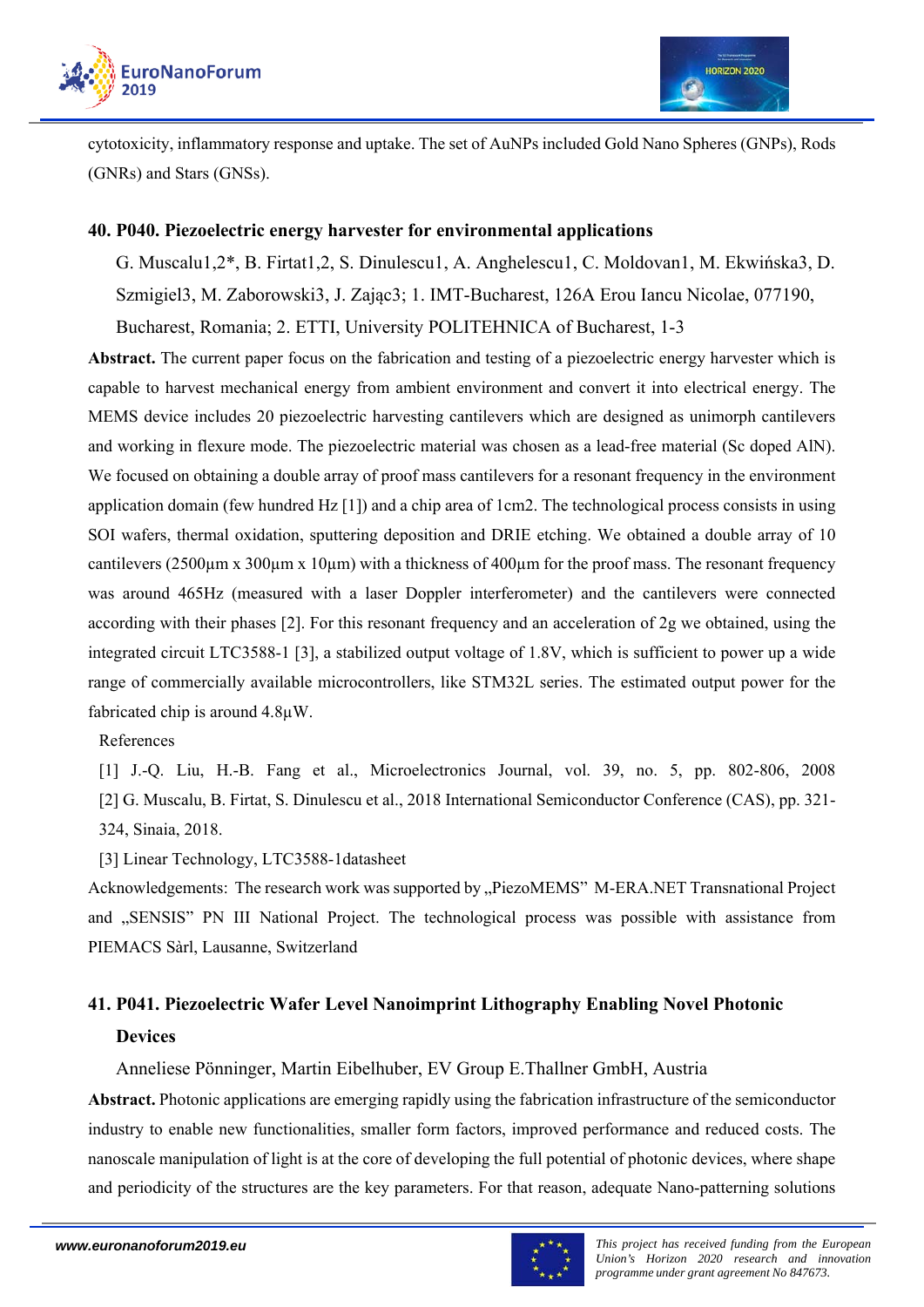



will play an essential role in the photonics market. To this end, direct writing methods have been extensively used for research and development of optical structures but these techniques cannot be easily scaled up for cost-efficient production. Nanoimprint lithography (NIL) though is in many cases key enabling to bridge the gap from R&D to high-volume manufacturing. NIL has the unique capability of adapting to the needs of the fragmented and less standardized photonic market while still providing a low cost volume production solution. In particular, full-field UV-NIL can be used to stitch free patterns over large areas and supports a wide range of structure dimensions and shapes including 3D patterns. Cost efficient replication of such patterns by NIL is essential for many applications like augmented reality devices, optical sensors and biomedical chips.

# **42. P042. Piezoelectric Thin film- and Nano-technology for future solar-driven energy conversion systems**

Abermann Stephan, Theodoros Dimopoulos, Stefan Edinger, Martin Bauch, Nina Winkler,

Lukas Kinner, Rachmat Adhi Wibowo, Neha Bansal, Anies Mutiari, AIT Austrian Institute of

Technology, Center for Energy, Photovoltaic Systems

**Abstract.** Thin film (TF)- and nanotechnology (NT) are crucial for any PV-technology, amongst others, in the form of anti-reflection-coatings, transparent conductive materials, back-contact-, buffer-, or absorber layers. In a broader sense, future PV-based energy conversion systems will need to be integrated to an increased extent with related energy conversion- and storage technologies, such as batteries or hydrogen-based systems. Regardless of the type of solar cell or other solar-driven energy conversion system, the current and future requirements for each material and its associated manufacturing technology are the same: low-cost, applicability, reliability and sustainability. The Competence Unit Photovoltaic Systems at AITs Center for Energy develops and commercializes TF and NTs for above given applications, while focusing on low-cost and sustainable material systems that are abundant in the earth's crust and can be processed with easily scalable deposition techniques. This presentation gives an overview on these activities, summarizing AITs recent achievements regarding transparent conductive materials, buffer- and absorber layers processed via physical vapor based- or chemical solution based on deposition routes. In addition, considered future application possibilities of AITs TF- and NT-based competences regarding future photovoltaic- and solar-driven integrated energy conversion- and storage systems are outlined.

# **43. P043. Piezoelectric Innovative and Smart Printed Electronics based on Multifunctionalized Paper: from Smart Labelling to Point of Care Bioplatforms**

Ana Viñuales, Ramón Tena, FUNDACIÓN CIDETEC

**Abstract.** Being flexible, easily foldable and recyclable, paper as substrate and functional part of portable, wireless, and/or disposable electronic devices is emerging as a promising approach to develop sustainable electronics contributing to reduce the electronic waste. INNPAPER is a use-case driven project aiming at providing a configurable common electronic platform based on multifunctional paper. To develop innovative

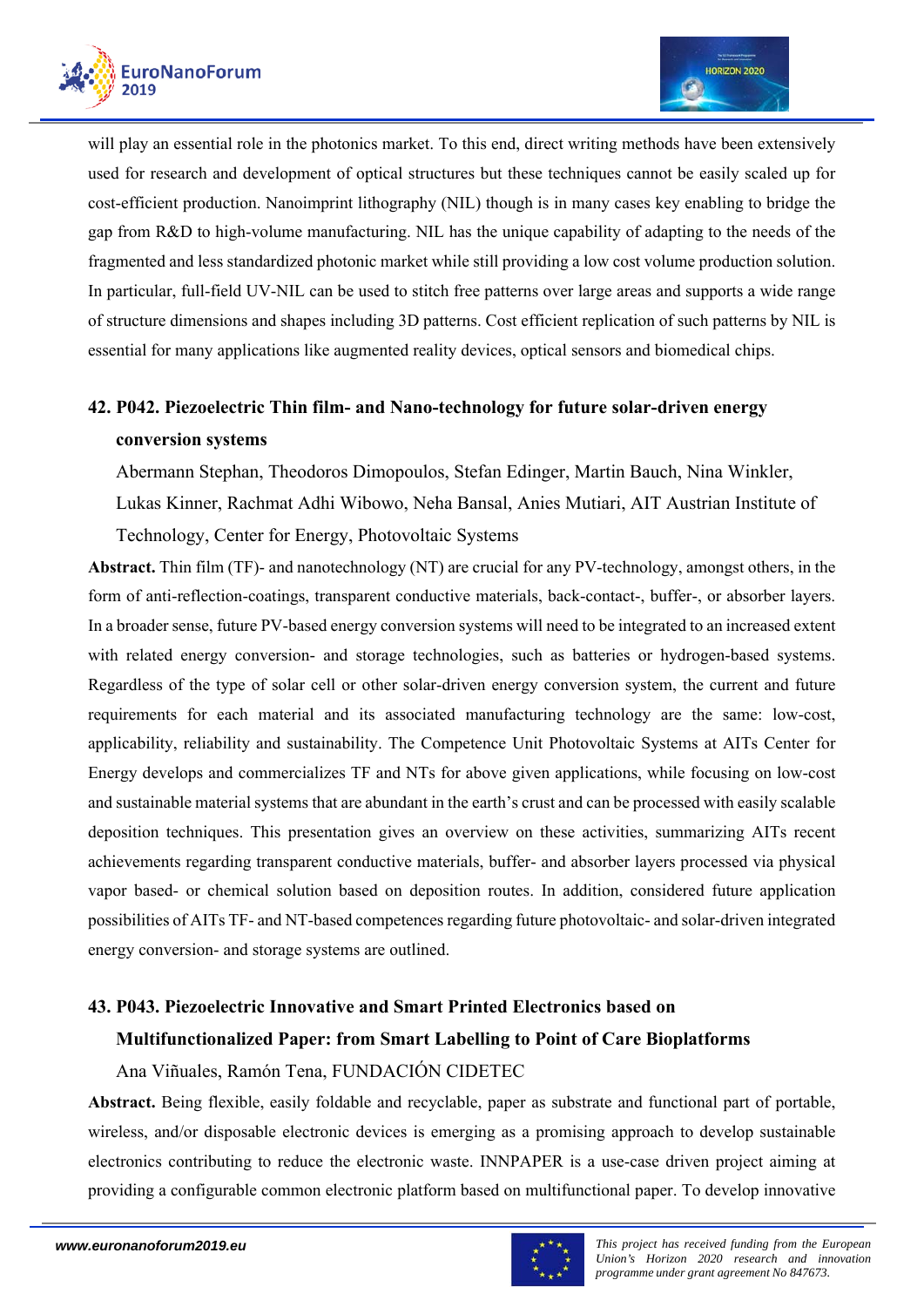



paper manufacturing approaches, including (Nano)cellulose functionalization, to generate paper with tailormade properties (e.g. (super)hydrophobicity/philicity, conductivity, etc) at surface and bulk level will be the first key challenge of the project. Based on this progress, a configurable common platform comprising a variety of paper-based devices (printed battery, electrochromic display, antenna and hybrid electronic circuit), where the paper will act as substrate and active component, will be developed. The common platform will be the basis for the subsequent manufacturing of a variety of use-cases covering different industrial sectors, in particular packaging and Point of Care (PoC) assays (security, food traceability, medical). The paper-based platforms will be manufactured in existing printing and hybrid manufacturing pilot-lines located at the partners facilities, providing not only a high impact paper-based electronics business case but also an open-access pilot line network to the EU after the project. An eco-design strategy including sustainability and re-use issues will be implemented. Exploitation and Business plan to ensure the profitable use of the pilot-lines in short and long term timescale and the commercialization of the resulting paper-based platforms will be elaborated. The accomplishment of the INNPAPER targets will support the EU industry in the emergence of internet of things, consolidating the paper making and wood-harvesting industries and positioning EU in the environmental management of electronic waste.

### **44. P044. Photocatalytic metal oxide materials for air purification applications**

M. Suchea <sup>1,2</sup>, I. V. Tudose <sup>2,3</sup>, C. Pachiu<sup>1</sup>, P. Pascariu<sup>4</sup>, A.Dinescu<sup>1</sup>, E. Koudoumas<sup>2</sup> **Abstract.** The photocatalytic materials have various functions, such as self-cleaning, antifogging, antibacterial actions, deodorization or decomposition as removal of pollutant. These effects of photocatalyst's functions are the responsible for the development of a broader range of functional smart materials used in various applications. The most widely used semiconductor photocatalysts are  $TiO<sub>2</sub>$  and  $ZnO$  because of their high photosensitivity, photochemical stability, large band gap, strong oxidizing power and non-toxic nature. The successful exploitation of such photocatalysts requires the development of techniques for controlling their size, morphology, structural and surface characteristics, as well as efforts to enhance their photochemical response to visible/solar illumination. Until now, there are quite few reports in the literature presenting state of art approaches of use of  $TiO<sub>2</sub>$  and  $ZnO$  materials onto textile substrates for several applications such as antibacterial, deodorizing and UV protection, and none regarding any systematic approach of direct growth and optimization with respect the textile support. Up to our knowledge, there are only a few available studies in the literature about  $TiO<sub>2</sub>$  and  $ZnO$  coated textiles used as photocatalytic active support for gaseous compounds decomposition. This work will particularly present recent advances on photocatalytic pure and doped  $TiO<sub>2</sub>$  onto textile supports for air purification applications.

# **45. P045. Photocatalytic activity of rare earth (La, Er, Sm) doped ZnO nanostructures under UV irradiation for Congo-Red dye degradation**

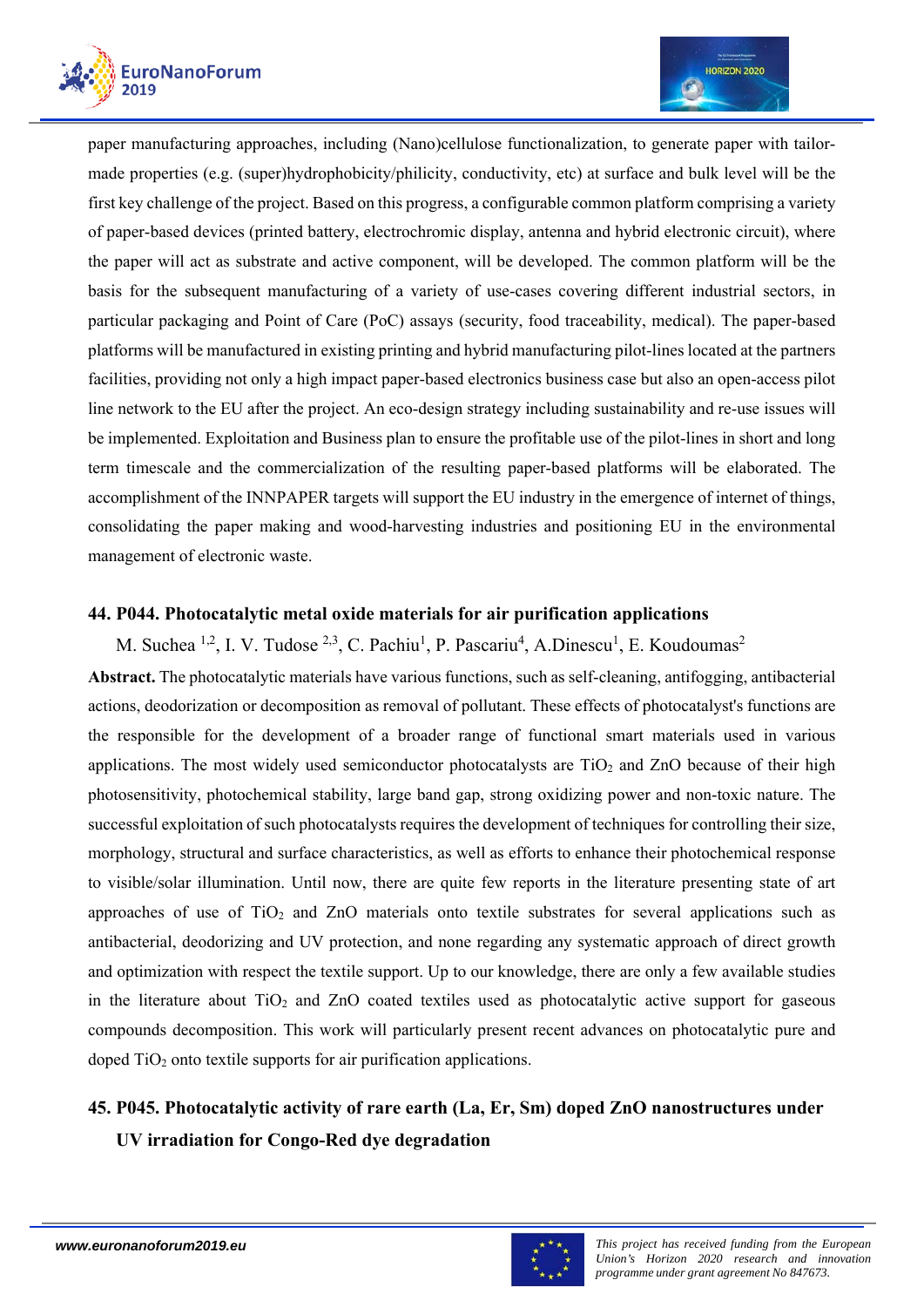



P. Pascariu1 and M. Suchea<sup>2, 1</sup>"Petru Poni" Institute of Macromolecular Chemistry, Iasi 700487, Romania<sup>2</sup>National Institute for Research and Development in Microtechnologies

(IMT-Bucharest), Bucharest, 023573, Romania <sup>3</sup> Center of Materials Technologies

**Abstract.** In recent years, photocatalysts based on ZnO nanostructures has shown a special interest in both fundamental scientific research and use in many applications (sensors and actuators, solar cells, diodes, photocatalysts, piezoelectric devices). ZnO doped with 1% rare earth metals RE (Sm, Er, La) nanostructures were obtained by electrospinning method combined with calcination at 700 °C for 3 h. All materials were characterized using the surface morphology (SEM, TEM), crystalline structure (XRD) and band gap energies. SEM micrographs of the e electrospun products showed the formation of uniform, long and continuous fibers with average diameters ranging from 0.39 to 1.19 µm. TEM images of ZnO doped with RE disclosed a morphology of interconnected nanoparticles of  $25 - 134$  nm in size. The XRD patterns of the inorganic products confirmed the hexagonal wurtzite structure. Photocatalytic activity of RE doped ZnO nanostructures was investigated by the degradation of Congo Red dye under UV-light irradiation. Optimal conditions of experiments were determined empirically by employing the gradient method. Thus, a maximal value of color removal efficiency (95.8%) was observed experimentally for the initial dye concentration of 10.7mg/L and 0.236 g/L catalyst dosage (ZnO:Sm). Furthermore, a successful recovery of the spent catalyst was accomplished by thermal activation.

# **46. P046. Investigation of Crystalline and Magnetic Properties of Nanostructured Ferrites, Hardened by Exchange Interactions**

M. M. Codescu, E. Chitanu, W. Kappel, D. Patroi, E. Manta, V. Marinescu R&D National

Institute for Electrical Engineering ICPE-CA 313 Splaiul Unirii, Bucharest, Romania

**Abstract.** The magnetic nanostructured systems, constituted from magnetically hard and soft phases that interact by magnetic exchange coupling, are potential candidates to replace the conventional single-phase materials. Here we report the synthesis by chemical route of the exchange coupled ferrites nanocomposites, using the BaO•6Fe2O3 and CoO•Fe2O3 as hard magnetic, respectively soft magnetic phases. The subsequent calcination converts the assembly into BaO•6Fe2O3/CoO•Fe2O3 nanocomposites, which exhibit hard magnetic characteristics, due to the effect of exchange interaction occurred between the two phases. The prepared nanocomposites were morpho-structural, through X-ray diffraction a scanning electronic microscopy and magnetic, through vibrating sample magnetometry, characterised. The values reached for saturation magnetisation are  $40 - 50$  emu/g and for coercivities  $1000 - 2000$  Oe. The obtained value of ratio between remanent magnetisation and saturation magnetisation are greater than  $0.5$  (Mr/MS =  $0.53$ ) that means that the two phases are exchange coupled.

### **47. P047. Electro-analytical application of nano-crystalline graphite**

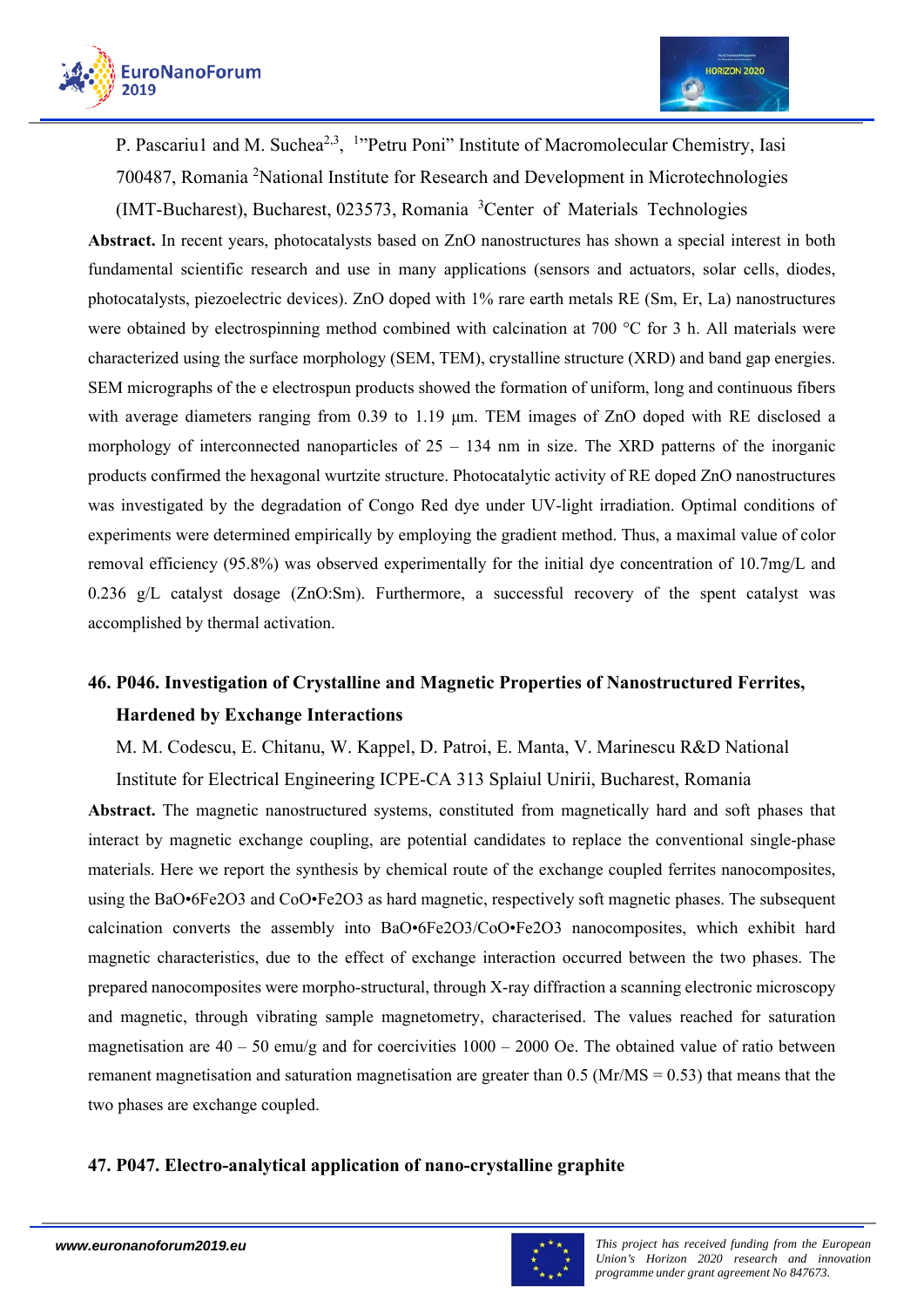



Camelia Albu<sup>1</sup>, Sandra A. V. Eremia<sup>1\*</sup>, Monica Lucia Veca<sup>2</sup>, Andrei Avram<sup>2</sup>, Radu Cristian Popa<sup>2</sup>, Cristina Pachiu<sup>2</sup>, Cosmin Romanitan<sup>2</sup>, Mihaela Kusko<sup>2</sup>, Raluca Gavrila<sup>2</sup>, Antonio Radoi<sup>2\*</sup> <sup>1</sup> Centre of Bioanalysis, National Institute of Research and Development for Biological Sciences

**Abstract.** A nano-crystalline graphite film (NCG, ~350 nm, ~340  $\Omega$ /sq.) wqas used as sensor for caffeic acid detection and quantification in real samples. It worked at an applied potential of  $+$  0.4 V vs. Hg/Hg2Cl2 reference electrode showing a linear working range comprised between  $5.0 \times 10$ -5 and  $1.0 \times 10$ -3 M.

# **48. P048. Assessment of Antitumor Activity of Liposomes With Cafeic Acid and Caffeic Acid Phenethyl Ester**

Hlevca Cristina (1), Sha'at Fawzia (1,2), Pavaloiu Ramona-Daniela (1,2), Neagu Georgeta (1), Savoiu Gabriela (1), Pirvu Lucia (1); (1) Institutul National de Cercetare - Dezvoltare Chimico–Farmaceutica – ICCF Bucuresti; (2) Universitatea Politehnica Bucuresti

**Abstract.** Although many vegetal compounds have been shown to have significant antitumor activity, their production and use as therapeutic agents is limited by their disadvantages: poor solubility, poor permeability, low bioavailability, instability in biological fluids, and extensive first pass metabolism. These limitations of vegetal compounds can be overcome by using nanotechnology for their formulation. The purpose of this paper is to formulate liposomes with caffeic acid and caffeic acid phenethyl ester to provide antitumor activities at least equal to the substances in free form. In the experiments performed, various caffeic acid and caffeic acid phenethyl ester liposomes formulation were prepared and their antitumor activity was compared with the substances in free form. The cell viability for all formulations was determined by MTS method through CellTiter 96 AQueous Non-Radioactive Cell Proliferation Assay Kit (MTS), Promega. The results have shown that by incorporation of caffeic acid and caffeic acid phenethyl ester into liposomes was obtained an increase of the antitumor activity of the vegetal compounds.

This work was financed through Program NUCLEU implemented with MCI support, Project PN 19-41-01-01.

# **49. P049. A common camera as ultrasensitive power-meter in the investigation of the thirdorder optical nonlinearity**

Adrian Petris\*, Petronela Gheorghe# National Institute for Laser, Plasma and Radiation Physics,

Department of Lasers, 409 Atomistilor Street, 077125 Bucharest – Magurele, Romania

**Abstract.** The generation of the third harmonic in nonlinear optical materials is a powerful method in the investigation of their ultrafast third-order optical nonlinearity of electronic origin. When the third-order nonlinearity is excited in non-phase-matching conditions, the conversion efficiency is very low and the third harmonic beam can be very weak (pW fW power). We present a method, recently introduced by us, in which the very low optical powers are measured using a commercial inexpensive camera as an ultrasensitive optical power-meter. Each pixel of the camera's photosensitive array is a micrometric sensor, which converts the light into an electrical signal. The incident optical power is determined by image processing, converting the average

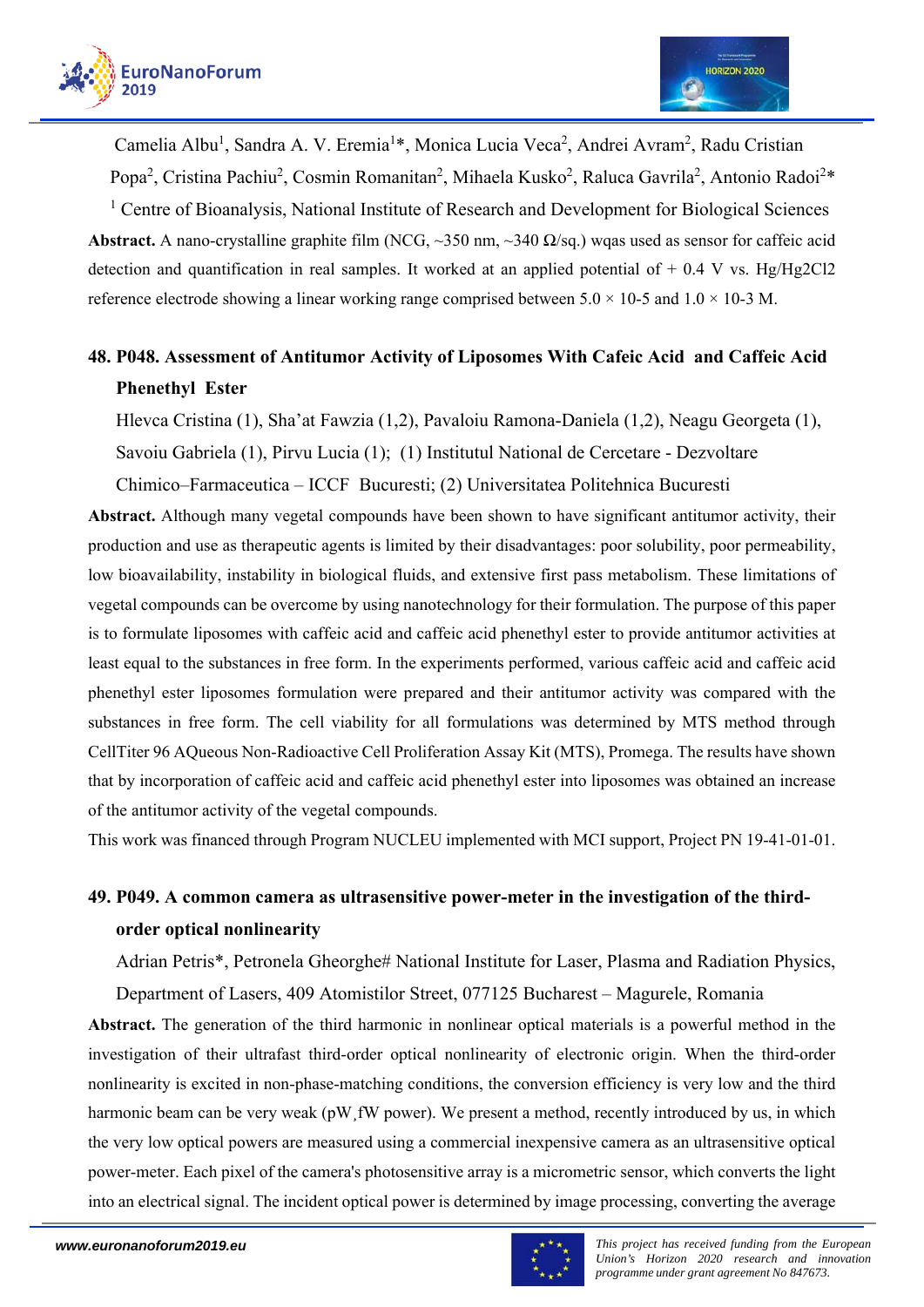



pixel gray level to optical power according to a procedure developed by us. Adjusting the exposure time and the spot size on the camera, and collecting the signal only from the pixels inside a software generated window that surrounds the measured beam spot, we measured optical powers down to fW level. We used this method in the measurement of the optical third harmonic generated in nonlinear materials by high-repetition-rate infrared femtosecond laser pulses.

Acknowledgment: The support of the Ministry of Research and Innovation (Nucleus Programme LAPLAS VI 16N/08.02.2019) is acknowledged.

# **50. P050. New advanced materials based on SiGeSn nanocrystals in oxides for SWIR phototodetectors and non-volatile memory devices**

C. Palade [1], I. Stavarache [1], A.M. Lepadatu [1], A. Slav [1], S. Lazanu [1], T. Stoica [1], V.S. Teodorescu [1,2], M.L. Ciurea [1,2], F. Comanescu [3], A. Dinescu [3], R. Müller [3], G. Stan [4], A. Enuica [4], M.T. Sultan [5], A. Manolescu [5]

**Abstract.** We deal with new solutions for fabricating new advanced materials based on SiGeSn nanocrystals (NCs) in oxides with targeted photoconductive (PHC) and non-volatile memory (NVM) properties, using environmentally friendly and cost-effective technologies and raw materials with impact on wide range domains of applications as environment, biomedicine, food, nuclear, space and optosecurity. For fabrication we use magnetron sputtering deposition followed rapid thermal annealing for films nanostructuring. The oxide (TiO2, SiO2) films with embedded SiGeSn NCs that we obtain by engineering NCs sizes, composition and concentration have controlled photosensitivity in SWIR. The photodetectors based on these materials discriminate between different road conditions as dry, wet and icy asphalt, contributing to reducing traffic accidents [https://m-era.net/success-stories/high-photoconductive-oxide-films-functionalized-with-gesinanoparticles-for-environmental-applications-photonanop]. Our materials are versatile as PHC properties can be tuned for other dedicated applications (specified above). We have the know-how to fabricate MNV devices of gate HfO2/Ge-HfO2 floating gate/tunnel HfO2/Si wafer with floating gate of Ge QDs positioned in a single layer in HfO2 that determines the high NVM performance (4–6 V memory window; very good retention time with 50% capacitance decrease after 10 years). Also, we have the know-how to fabricate MNV devices targeted to be used in radiation dosimetry applications (medical, space, nuclear, military).

# **51. P051. New Release kinetics of lipid-polymer nanoparticles loaded with perindropril for cardiovascular applications**

Pavaloiu R.D. (1,2), Sha'at F. (1,2), Deaconu M. (1), Brezoiu A.-M., (1), Hlevca C. (2), Sha'at M. (3), Matei C. (1), Nechifor G.(1), Berger D. (1); (1) University Politehnica of Bucharest; (2) ICCF Bucharest; (3) University of Medicine and Pharmacy "Grigore T.Popa" Iasi

**Abstract.** Lipid-polymer nanoparticles (LPHNPs) are structures conceptually derived from liposome and polymeric nanoparticles that possess advantages of both systems like: excellent biocompatibility, nano-size, high carrier capacity, high stability. The objective of this paper was the release behavior evaluation of lipid-

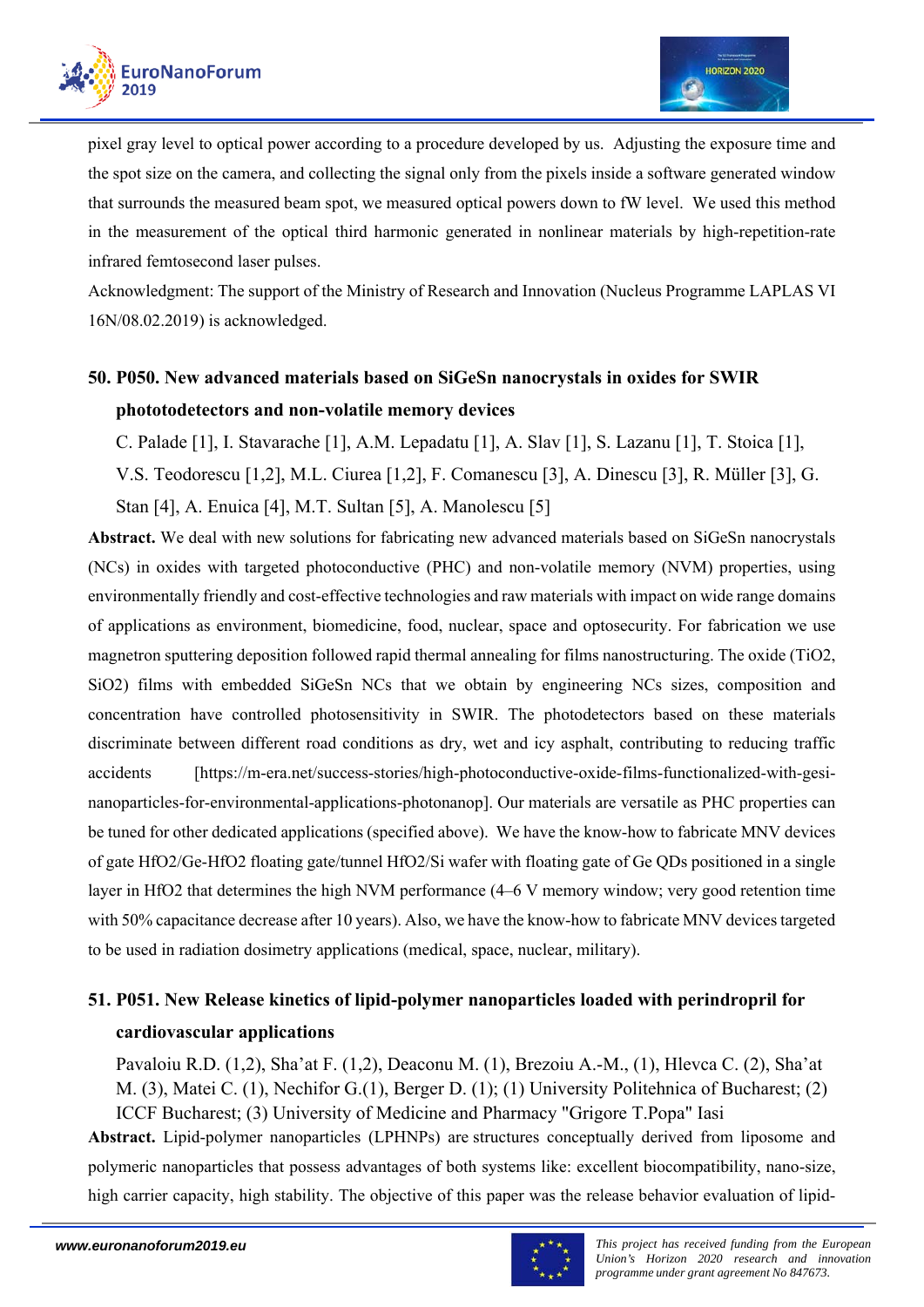

polymer nanoparticles for cardiovascular applications. As cardiovascular model drug was used an angiotensinconverting enzime inhibitor, perindropril. LPHNPs loaded with perindropril were prepared via modified nanoprecipitation and characterized in terms of entrapment efficiency, size and polydispersity. In vitro drug release from LPHNPs was performed in 0.1M PBS,  $pH = 6.8$  by using dialysis bag method under sink conditions. Various models such as: Zero-order, First order, Korsmeyer-Peppas, Higuchi and Hixson-Crowell were applied to evaluate the release mechanism. The prepared LPHNPs loaded with perindopril showed good entrapment efficiency, small sizes and narrow distribution. The in vitro release study showed a slow release of perindopril compared with free perindopril. The results suggested that LPHNPs could be exploited as drug carriers for cardiovascular drugs. Acknowledgement: This work was financially supported by Ministery of Research and Innovation CNCS-UEFISCDI through Contract 74/2018 - PNIII (PN-III-P1-1.1-PD-2016-1756).

### **52. P052. DPN techniques and its future for micro-nanoelectronics**

Cristina Pachiu, Carp Mihaela, National Institute for Research and Development in

### Microtechnologies -IMT Bucharest

**Abstract.** Dip pen nanolithography (DPN) is a scanning probe nanolithography technique where an atomic force microscope (AFM) tip is used to transfer molecules or nanoparticles to the surface of a substrate in a controlled manner. In DPN technique, the ink material to be patterned is transferred from the coated tip / meniscus to the substrate surface / meniscus. Comparing with micro printing  $(\mu CP)$  or Inkjet printing), DPN printing method provides a greater flexibility because it allows control over the size of the pattern by adjusting the tip speed dwell time and environmental control. We present here new research and development efforts that demonstrate the potential of DPN as a technique to the direct deposition of metallic materials or to improve micro-nanoelectronic devices.

### **53. P053. Phonon Fluctuation Spectroscopy in Nanostructures and Nanomaterials**

#### Mihai Mihaila, IMT- Bucharest

**Abstract.** Thermal vibrations of the atoms around their equilibrium position scatter the electrons flowing in a solid-state matrix. Since this mechanism/interaction is fundamental for the material properties, it is of paramount importance to know what are the most important atomic vibration modes(phonons) the electrons interact with. In individual nanostructures, such as a single nanowire, etc., these mechanisms of interaction are difficult to investigate by conventional methods of spectroscopy. A new electrical method which is capable to extract the phonon spectrum from electronic noise data at room temperature, called phonon fluctuation spectroscopy, has been proposed and developed in the last decade. It is especially useful for small dimensional systems, because it offers a detailed map of how electrons couple to different phonon modes in a conducting nanostructure or nanomaterial. This method and some of its applications will be briefly presented in this work. For pure solid-state matrix, the method gives the energies of extended phonon modes, while both extended and impurity-induced local phonon modes are observed in intentionally doped or impure nanomaterials. These

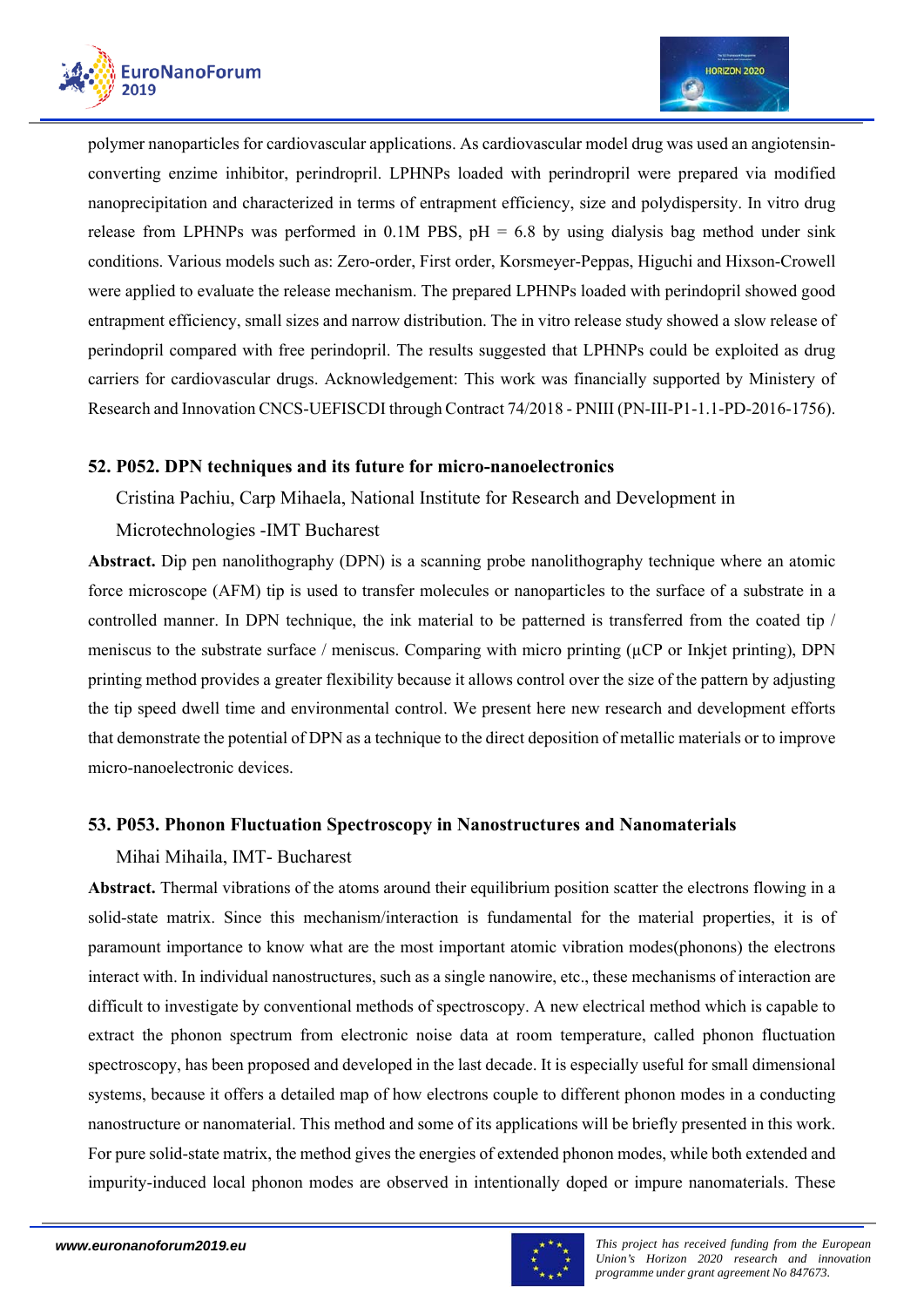

statements will be exemplified by results obtained on individual nanowires and detection of pure carbon molecules (fullerenes) in carbon dust.

# **54. P054. Influence of alternating magnetic fields on the differentiation of stem cells loaded with magnetic nanoparticle**

Dumitru-Daniel Herea<sup>1</sup>, Luminita Labusca<sup>1</sup>, Camelia Danceanu<sup>1,2</sup>, Anca Emanuela Minuti<sup>1</sup>,

Cristina Stavila<sup>1</sup>, George Stoian<sup>1</sup>, Gabriel Ababei<sup>1</sup>, Horia Chiriac<sup>1</sup> and Nicoleta Lupu<sup>1</sup>, <sup>1</sup>National Institute of Research and Development for Technical Physics 47 Mangeron

**Abstract.** Magnetic nanoparticles (MNPs) are versatile tools for various applications in biotechnology and nanomedicine. MNPs-mediated cell tracking, targeting and imaging are increasingly studied for regenerative medicine applications in cell therapy and tissue engineering. Mechanical stimulation influences mesenchymal stem cell differentiation. Here we show that MNPs-mediated magneto-mechanical stimulation of human primary adipose derived stem cells (ADSCs) exposed to variable magnetic field (MF) influences their adipogenic and osteogenic differentiation. ADSCs loaded with biocompatible magnetite nanoparticles of 6.6 nm, and with an average load of 21 picograms iron/cell were exposed to alternating low intensity (0.5 mT -LMF) and higher intensity magnetic fields (14.7 and 21.6 mT - HMF). Type, duration, intensity and frequency of MF differently affect differentiation. Short time (2 days) intermittent exposure to LMF increases adipogenesis while longer (7 days) intermittent as well as continuous exposure favours osteogenesis. HMF (21.6 mT) short time intermittent exposure favours osteogenesis. Magnetic remotely-actuated MNPs up-taken by ADSCs promotes the shift towards osteoblastic lineage. ADSCs-MNPs under MF exposure could be used for enabling osteoblastic conversion during cell therapy for systemic osteoporosis. Current results enable further in vivo studies investigating the role of remotely-controlled magnetically actuated ADSCs-MNPs for specific biomedical applications.

# **55. P055. Influence High saturation magnetization Co35Fe65 nanowires for biomedical applications**

Adrian Ghemes<sup>1</sup>, Oana Dragos<sup>1</sup>, Marian Grigoras<sup>1</sup>, Horia Chiriac<sup>1</sup>, Nicoleta Lupu<sup>1</sup>, Daniel Shore<sup>2</sup>, Bethanie Stadler<sup>2</sup> and Ibro Tabakovic<sup>2</sup>, <sup>1</sup>National Institute of Research and

Development for Technical Physics, Iasi, Romania<sup>2</sup>ECE Department, Univ. of Minnesota **Abstract.** Recently it has been demonstrated that high saturation magnetization CoFe nanowires with various lengths and diameters are highly efficient hyperthermia materials, showing a high specific absorption rate (SAR). Also, theoretical studies suggested that the acceleration of spin-spin relaxation has a square dependence on the magnetic moments of nanoparticles contrast agents. Therefore, magnetic nanostructures with high BS could be used as new T2 MRI contrast and magnetic hyperthermia agents.

Here we report on electrodeposition of high saturation magnetization Co35Fe65 nanowires with diameters of 35 and 200 nm and lengths up to 20 micrometers. Electrodeposition was carried out from a sulfate/chloride

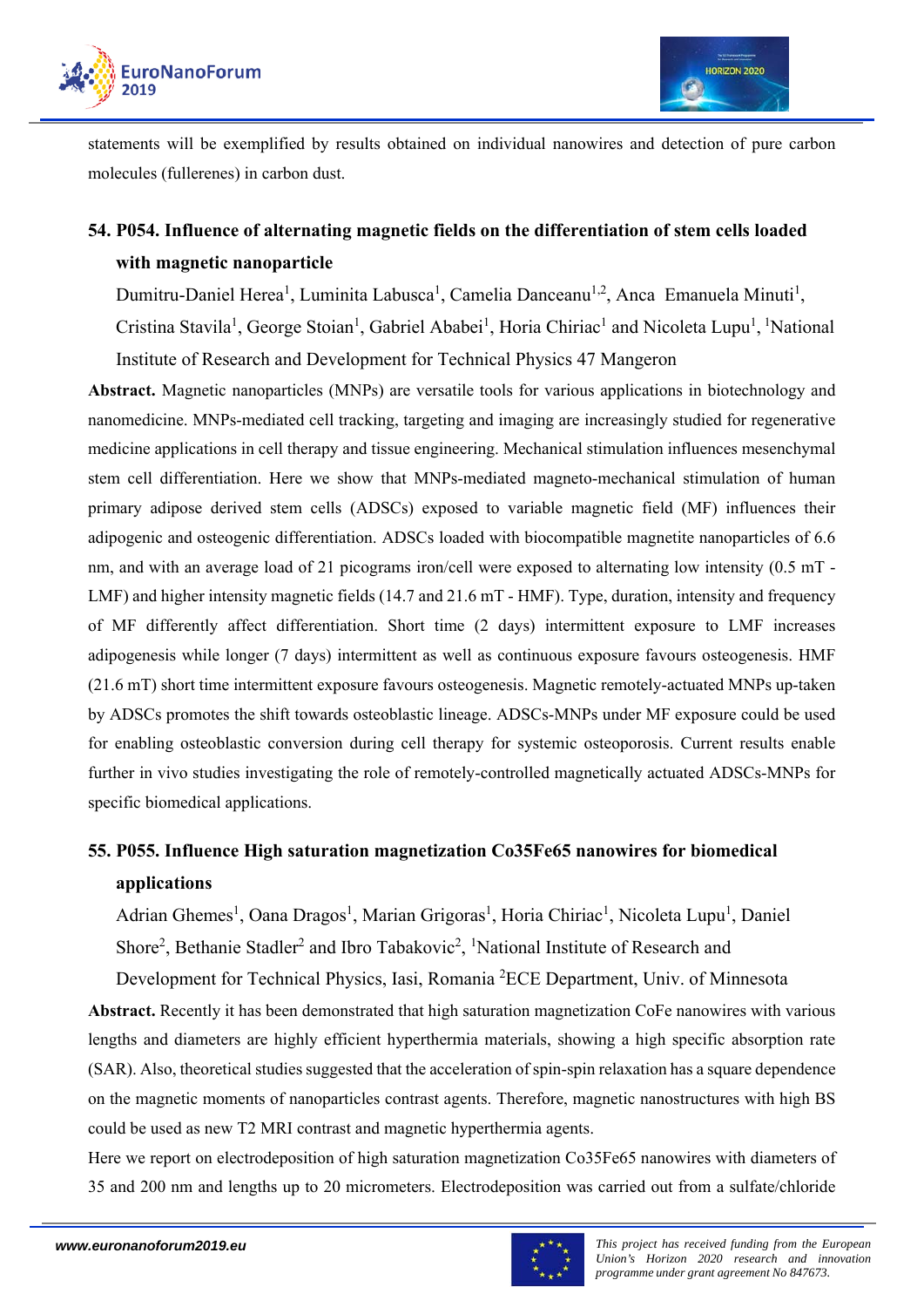

solution using a pulsed potential deposition with  $T_{on} = 2.5$  s at the potential of 1.15 V/SCE and  $T_{off} = 1.0$  s at - 0.70 V/SCE. Uniform nanowires arrays with constant composition have been obtained. CoFe nanowires were analyzed by SEM, EDS, and VSM measurements (results will be shown on poster). As deposited CoFe nanowires were released from AAO template, were functionalized and were used to measure longitudinal (T1) and transversal (T2) relaxation times and their corresponding relaxivities r1 and r2, respectively. Our results showed r2/r1 values much higher compared to Fe2O3 nanoparticles and high SAR values.

# **56. P056. Influence New broadband electromagnetic shielding composite material based on Co-Fe-B amorphous nanoparticles embedded in textile-structure**

Gabriel Ababei1, Maria Gaburici1, Codrin Donciu2, Nicoleta Lupu1, Horia Chiriac1, 1-

National Institute of Research and Development for Technical Physics, Iasi, Romania , 2-

Faculty of Electrical Engineering, "Gh. Asachi" Technical University

**Abstract.** The presence of electromagnetic fields in the environment has a negative effect on the human body. To reduce this effect is necessary to use electromagnetic shields with high shielding efficiencies. Composite materials based on metallic nanoparticles embedded in textile fiber structures are now days intensively studied as possible new candidates for electromagnetic shielding domain.In this paper, a new broadband electromagnetic shielding composite material containing chemically synthesized polymer coated Co-Fe-B amorphous nanoparticles embedded in textile-structure for 1 GHz - 18 GHz microwave frequency domain is presented. Co-Fe-B amorphous nanoparticles have a high potential for applications in microwave domain due to their special soft magnetic properties like high saturation magnetization, low coercivity, large anisotropy and high magnetic permeability. Chemical synthesis method gives the possibility to obtain polymer coated Co-Fe-B amorphous nanoparticles with diameters from few nanometers to tens of nanometers by varying the parameters of the chemical synthesis. The shielding properties of the broadband electromagnetic shielding composite material are controlled through the thickness of the polymer layer, the concentration of the nanoparticles and the thickness of the composite material. Electromagnetic shielding efficiencies above 30 dB (> 99% attenuation) is obtained by using a multi-layered composite structure.

# **57. P057. Nanostructured thin films used to improve the fundamental characteristics of the mechatronic components**

Gheorghe Gheorghe, Liliana-Laura Badita - National Institute of Research and Development in

Mechatronics and Measurement Technique, Romania

**Abstract.** Considering the importance of mechatronic applications realized in INCDMTM, researches have been carried out on the possibility to increase the lifetime of the mechatronic components, subjected to friction, by using nanostructured thin films. Nanostructured metallic thin films (Ti, Cr, Al and Ti/Al multilayer) were deposited by the electron beam evaporation method on different types of steel substrates (OLC45, Rul1, C120,

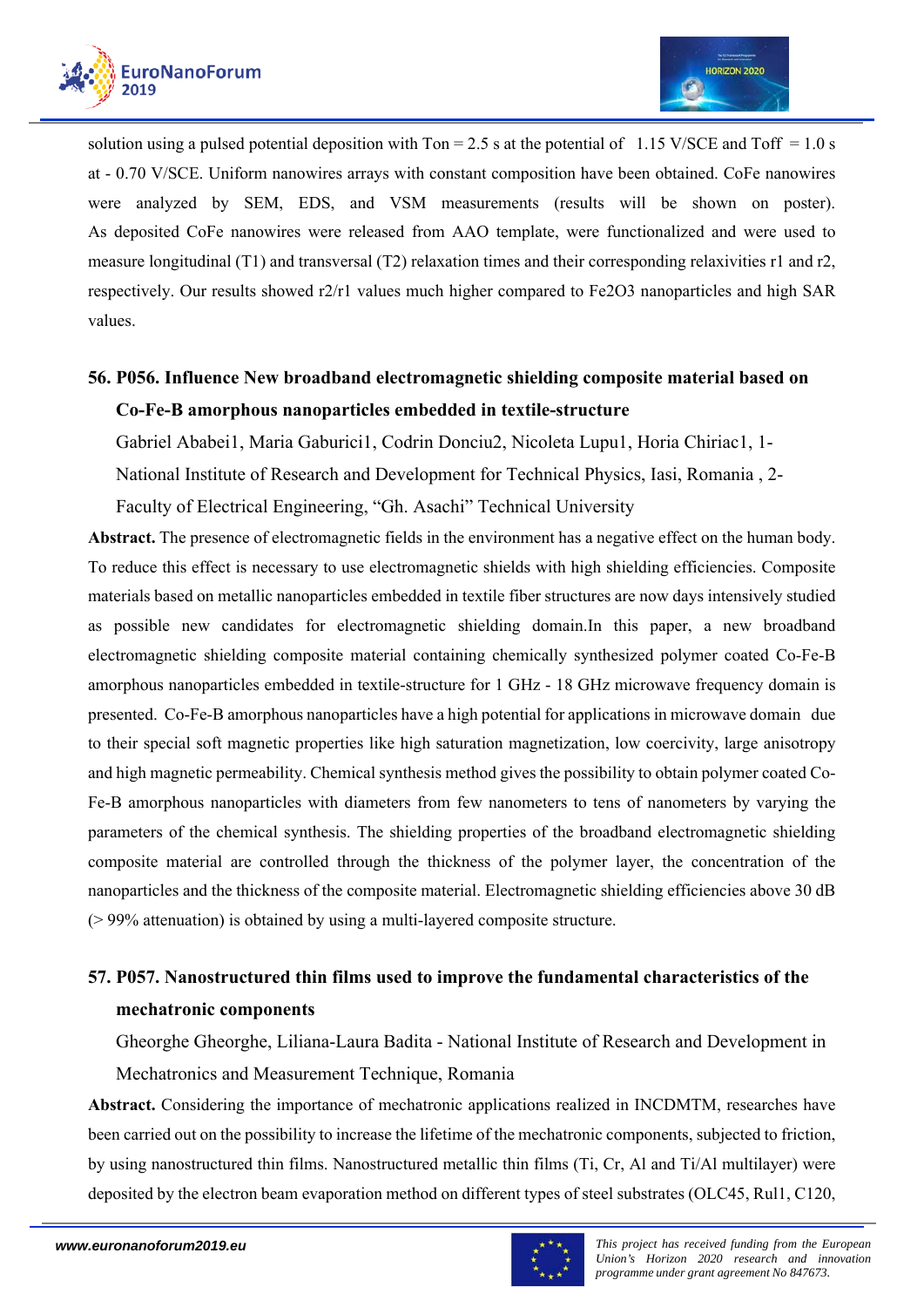



OSC). These have been selected because nanomaterials have superior properties in relation to macrostructured materials and these steel types are frequently used in mechatronics. After scratch tests, mechanical and topographic characterization of the thin films, Ti and Cr proved to be the materials with the highest wear resistance. Ti layer presented the best adhesion on all types of substrates. Behaviour of Ti and Cr layers deposited on mechatronic components has been analyzed comparatively for obtaining information about their wear resistance in real medium. Functional tests were performed in dynamic and real-time conditions, evaluating the tribological behaviour of the components belonging to a guiding-precentration device made of Rul1 steel. Taking into account the behaviour of these layers, the main conclusion was that Ti and Cr thin films should be integrated into real mechatronic systems in order to increase their lifetime.

# **58. P058. DaNa2.0 Knowledge Base - Quality-approved information on Safety of Nanomaterials for all**

C. Marquardt1, N. Bohmer4, H. F. Krug2, D. Kuehnel3, A. Mattern3, N. Möller4, C.

Steinbach4, K. Nau1 (1) Karlsruhe Institute of Technology (KIT), Institute for Automation and Applied Informatics, Hermann-von-Helmholtz-Platz 1, 76344 Eggenstein-Leopoldsh

**Abstract.** Nanomaterials have found their way in our everyday lives via numerous market applications ranging from electronics to the health care system. They offer great innovative potential and are assumed to be beneficial to mankind and the environment. However, consumers, journalists, or regulators often miss reliable and understandable information on nanomaterials and their applications. Communication of scientific facts with the public is an ambitious task as complex issues need to be simplified whilst ensuring scientific correctness. Due to the multidisciplinary nature of nanotechnology, communication on safety aspects is particularly challenging. The DaNa2.0 project (data and knowledge on nanomaterials) is addressing these challenges by collecting and evaluating scientific results. Alongside, a criteria checklist for quality evaluation and management of scientific publications with mandatory and desirable criteria has been developed to ensure a thorough and comprehensive assessment. These evaluated research findings are presented in a worldwide unique knowledge base, correlating material properties and applications, tailored to interested citizens, stakeholders and scientists. The DaNa2.0 platform www.nanoobjects.info offers easy-to-understand, up-todate and quality-approved information on the 26 most widely used nanomaterials together with FAQs and cross-cutting topics like Nanomedicine. DaNa2.0 is a national project funded by the German Federal Ministry of Education and Research (FKZ 03X0131).

# **59. P059. Nano-structured GeSn coatings for detection and emission of short-wave infrared light**

T. Stoica, A. Slav, I. Dascalescu, A.-M. Lepadatu, M. L. Ciurea National Institute of Materials Physics, 077125, Magurele, Romania. D. Buca, D. Stange, N. von den Driesch, D. Grützmacher Peter Grünberg Institut (PGI 9) and JARA Fundamentals of Future

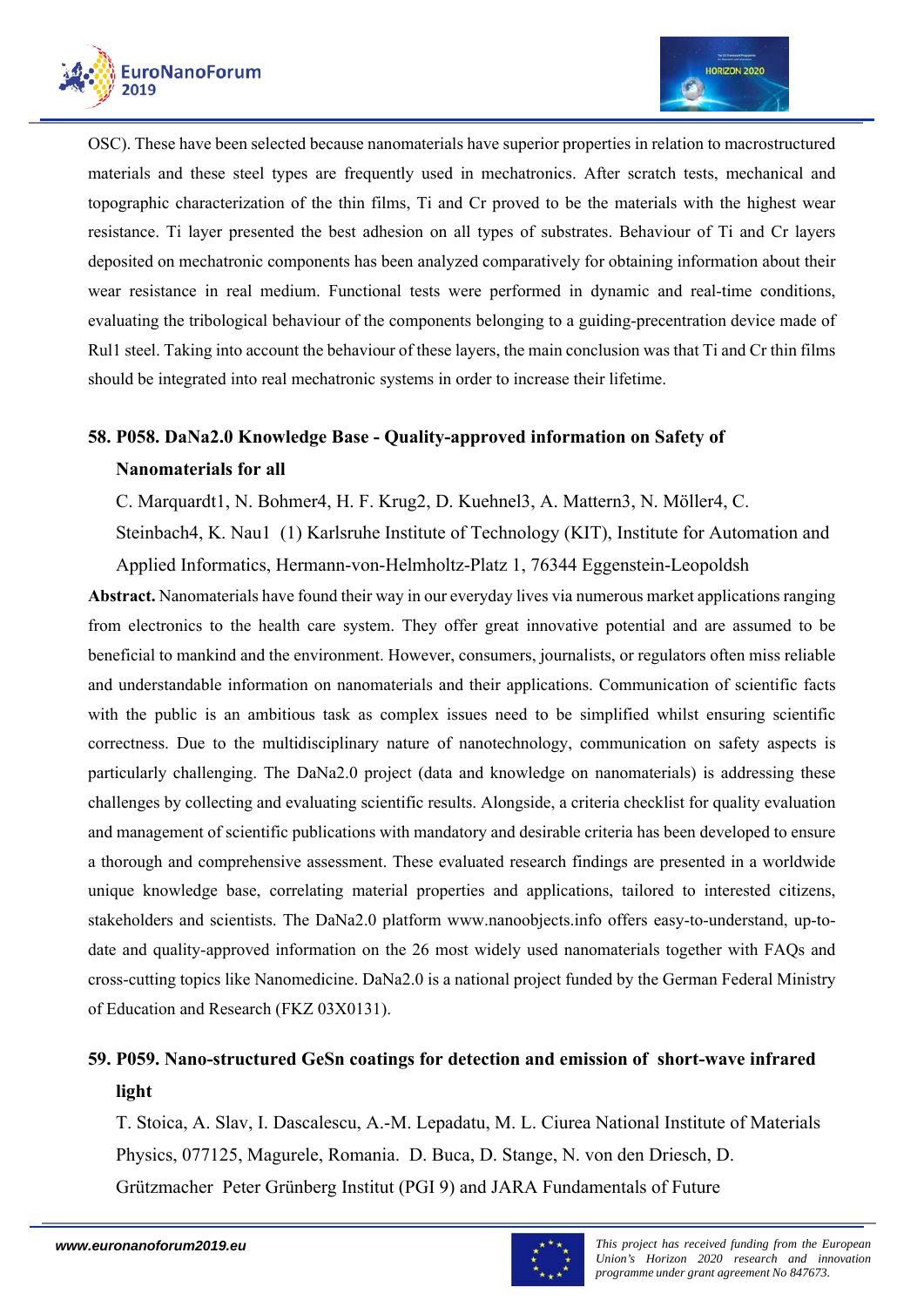



**Abstract.** GeSn is a new advanced coating material for detection and emission of short-wave infrared (SWIR) light. The new GeSn semiconductor material offers an alternative solution to the current III-V IR technology, being less expensive, environmentally friendly and compatible with Si technology. GeSn is a direct-bandgap semiconductor, opening a new path for silicon photonics. The performances of the GeSn based devices can be further enhanced by nano-structuring. This is the topic of the GESNAPHOTO project\* in the frame of the M-ERA.NET EU program. The project is a synergistic partnership of research institutes and manufacturing companies from Romania and Germany. Two methods of fabrication of GeSn layers are addressed: cost effective magnetron sputtering (MS) and industrial standard chemical vapor (CVD) depositions. Multiple structural and topological characterization methods available in consortium are used as well and electronic band structure modeling. SWIR detection up to wavelength of 2.4 mm was demonstrated for GeSn nanocrystals (NCs) embedded in SiO2 obtained by annealing of MS deposited layers and light emission at about 2.5 µm on multiple quantum well structures. Electroluminescence diodes and SWIR detectors were fabricated by using both homojunction and nanostructured multilayers of epitaxially grown (Si)GeSn on Ge-virtual substrates. \*More on: http://www.infim.ro/projects/nano-structured-gesn-coatings-photonics-gesnaphoto

### **60. P060. Sensitive platform with surface acoustic wave sensor for hydrogen detection**

A. Baracu\*<sup>1</sup>, V. Buiculescu<sup>1</sup>, R. Müller<sup>1</sup>, M. Nedelcu<sup>2</sup>, C. Mitrea<sup>2</sup>, National Institute for R&D in Microtehnologies IMT-Bucharest, S.C. ROM-QUARTZ S.A, Erou Iancu Nicolae Street,

### 126A, 077190, Bucharest, Romania;

**Abstract.** Fabrication and experimental characterization using a sensitive platform with surface acoustic wave (SAW) sensors for hydrogen detection are presented in this paper. The development and implementation of this platform using chemical microsensors are required for answering to actual market needs: short response time, low manufacturing costs and highly reproducible sensitivity to low hydrogen concentrations. The SAlW microsensors were fabricated using aluminum for the interdigital transducers (IDTs) and a thin absorptive platinum film as sensing area. All these metallic layers were deposited over a quartz substrate using a delay line configuration. Central frequencies between 96 MHz to 97.5 MHz range were measured after the first fabrication run of the SAW devices. The experimental characterization was performed by measuring the phase characteristics of the transmission coefficient S21 with a laboratory grade Vector Network Analyzer (VNA) from Anritsu. The hydrogen concentration into the hermetic measurement enclosure was gradually increased by injecting a "diluted" gas mixture of  $7\%$  H<sub>2</sub> and 93 % N<sub>2</sub>.

### **61. P061. ZnO nanostructures obtained by chemical methods with special applications**

Maria Zaharescu (1), Mariuca Gartner(1), Susana Mihaiu (1), Cristina Maria Vladut (1), Ecaterina Tenea (1), Silviu Preda (1), Jose M. CalderonMoreno (1), Hermine Stroescu (1), Irina Atkinson (1), Carmen Moldovan (2) (1) Ilie Murgulescu Institute of Physical Chemistry

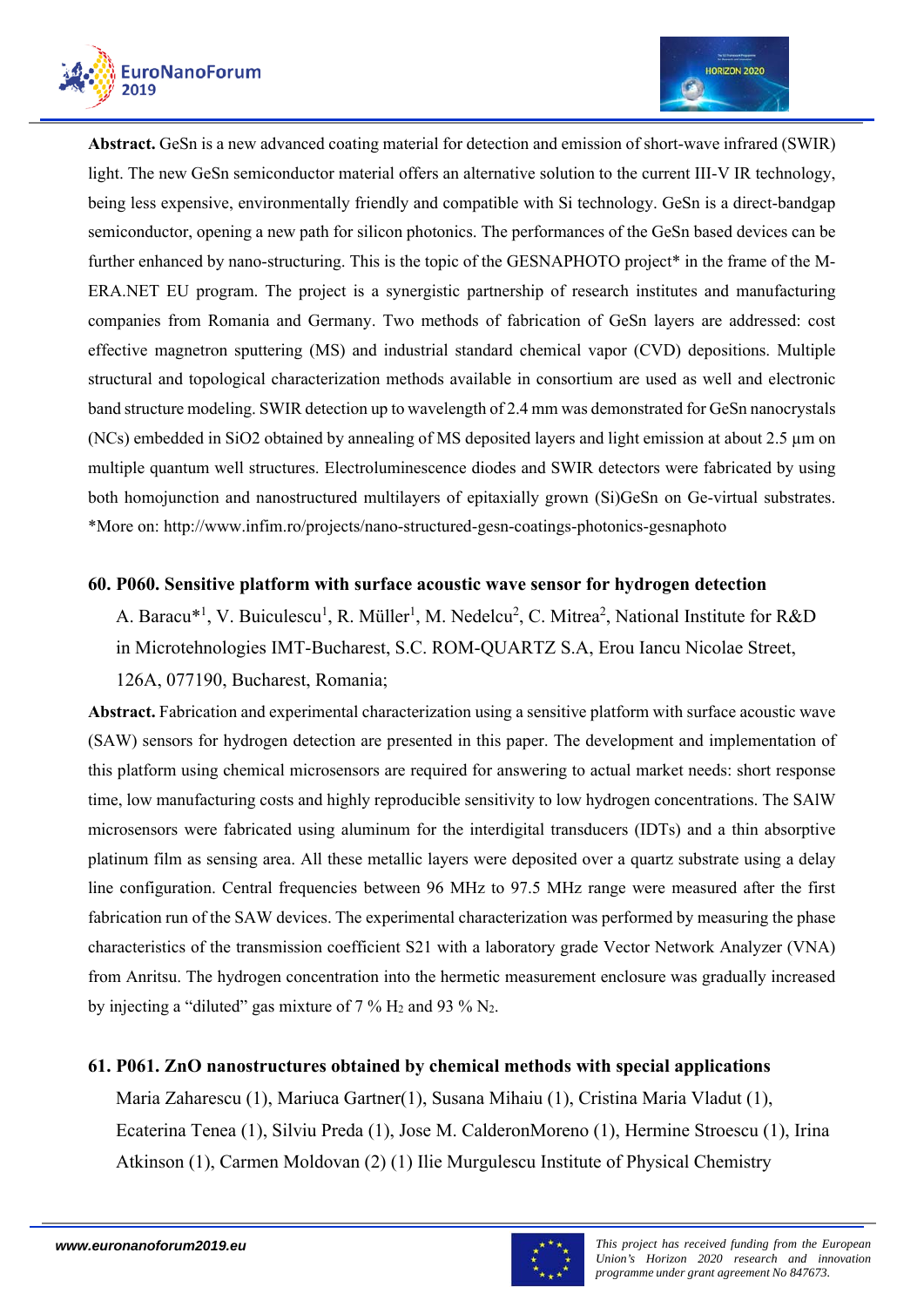

**Abstract.** ZnO is a n-type semiconductor with a large band gap of 3.37 eV at room temperature and it can be used in a large variety of applications like: solar cells, light emitting devices, gas sensors, piezoelectric devices or photocatalysis. In our previous works we have established that the conduction, transparency and charge carriers concentration of ZnO can be controlled by using different dopants (Al, Sn, Li, Ni, In-N). In the most recent research sol-gel (SG) and hydrothermal (HT) methods were used separately or in combination in order to obtain ZnO nanostructures doped with Mn or V (1, 2 and 5%) for possible application in transparent optoelectronics or as piezoelectric materials. Sol-gel films exhibit equiaxed nanoparticles and thikness of about 60 nm, while the films prepared by hidrothermal method show a homogeneous morphology consisting of uniform 1D nanorods and thikness of 200 nm. From the piezoelectric tests, it was found that the d33 coefficient is much larger for the HT samples in comparison with the SG samples, especially for 2 and 5 at% Mn. The optical and piezoelectric results could be of interest for applications in optoelectronic or piezoelectric devices.

# **62. P062. Thermodynamic parameters controlling the interaction at the bio/nano interface: novel criteria for nanomaterials grouping**

Speranta Tanasescu, Aura Precupas, Daniela Gheorghe, Alina Botea-Petcu, Romica Sandu, Vlad T. Popa, Institute of Physical Chemistry "Ilie Murgulescu" of the Romanian Academy, Bucharest, Romania

**Abstract.** The evaluation of the thermodynamic parameters driving the interactions at the bio-nano interface is a key issue for the nanosafety research. Based on the approach of the intelligent testing strategy (ITS), within the Nanoreg2 EU funded project, the identification of energetic parameters describing the interactions between manufactured nanomaterials (MNMs) and several selected relevant proteins has been performed with special focus on an alternative, novel concept for MNM grouping. Thermodynamic signature associated with the interaction of three commonly used metal oxide NMs, i.e. zinc oxide (ZnO), titanium dioxide (TiO2) and silica (SiO2) with three proteins, namely the bovine serum albumin (BSA), bovine plasma fibrinogen (BPF type I-S) and bovine immunoglobulin G (IgG) has been investigated.

The following issues have been addressed: (i) Analysis of binding characteristics for protein-NMs systems represented by the binding constant, stoichiometry, binding enthalpy, Gibbs energy and entropy changes obtained by means Isothermal Titration Calorimetry; (ii) Assessing the effect of the NM on the protein stability by measuring the thermodynamic parameters for the proteins denaturation (denaturation temperature, heat capacity; enthalpy, entropy and free energy changes). The information generated by the calorimetric investigation provides a platform allowing MNM classification by different energetic profiles. Acknowledgements: The support of the project NanoReg2, Nr. 646221/2015, Horizon 2020 Framework Program of the European Union is acknowledged.

# **63. P063. Thermodynamic Nanotechnology in the context of additive manufacturing - Results obtained at IMT Bucharest**

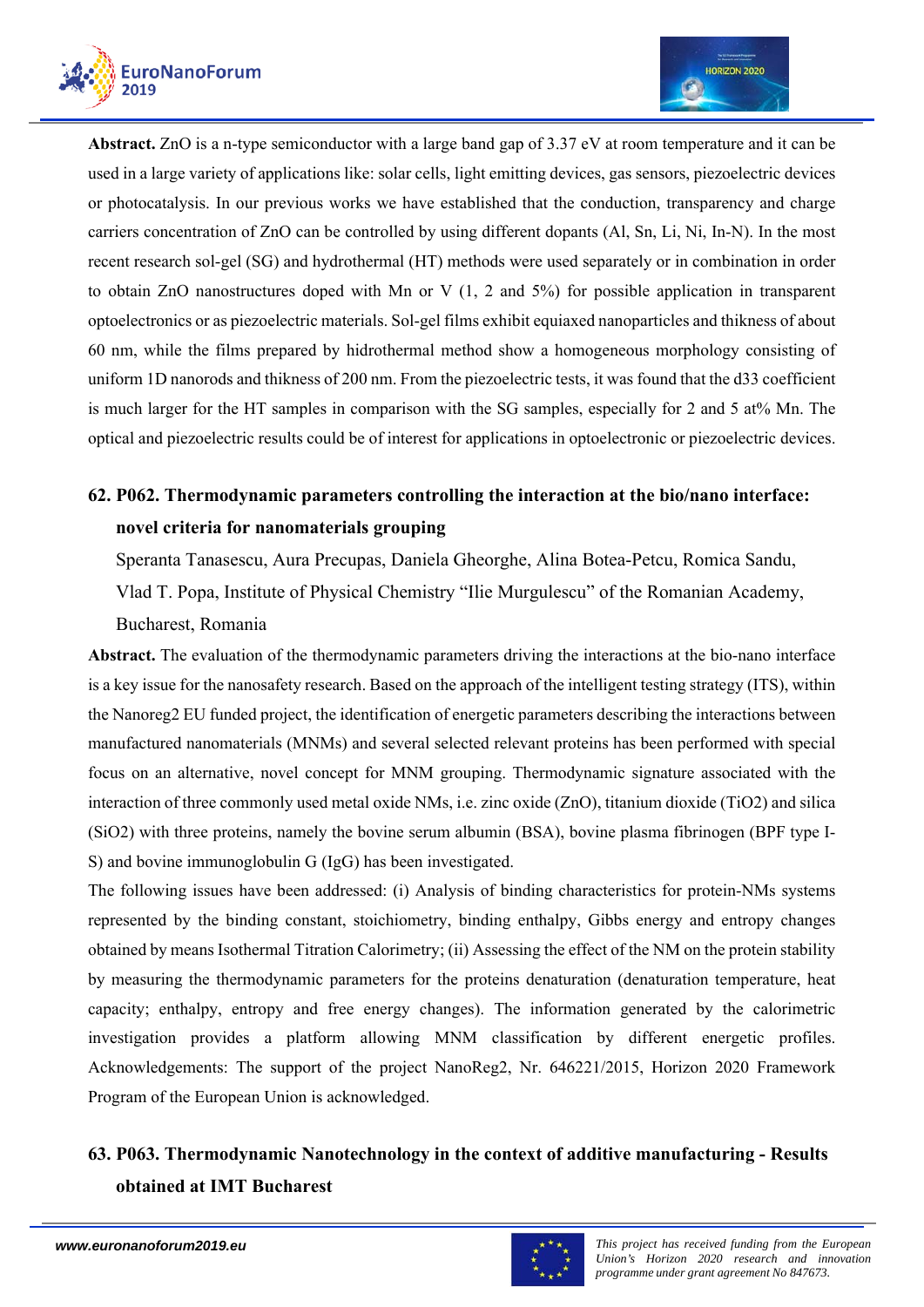



Gabriel MOAGAR-POLADIAN, National Institute for Research and Development in Microtechnology - IMT Bucharest

**Abstract.** We present an overview of research activities at IMT that are made at the junction between nanotechnology and additive manufacturing – two key enabling technologies. Results regarding novel nanofabrication technologies, ways of reaching industrial scale productivity for these technologies, use of nano- and subnanoscale phenomena for achieving 3D Printing of different types of materials previously not accessible (or hardly accessible) for additive manufacturing are among the results that are shown. These results were obtained in national and EU H2020 projects devoted to nanoelectronics.

# **64. P064. Development of enzymatic electrochemical sensors based on minimal-invasive microneedle probes for continuous monitoring of molecular biomarkers in the dermal interstitial fluid**

Eva Melnik (a), Esra Cihan (a), Thomas Maier (a), Moritz Eggeling (a), Joerg Schotter (a,\*), Rainer Hainberger (a), Giorgio Mutinati (a), Christopher Schulz (b), Alfons Felice (b), Roman Kittl (b), Dominik Kovacs (c), Christoph Gamauf (c), Wolfgang Pfersc

**Abstract.** Wearable technologies that continuously monitor physiological parameters for personal health and well-being applications have rapidly entered the consumer mass market. However, a more in-depth analysis requires quantification of molecular biomarkers, which naturally entails direct contact with the user's biofluids. While a number of systems are currently in development that make use of non-invasive biofluids such as sweat, saliva or ocular fluid, these systems generally struggle with specific challenges linked to the nature of the sample. Alternatively, the dermal interstitial fluid has been demonstrated to be highly similar in biomarker composition to blood, and it can be accessed in a painless minimal-invasive manner by microneedle-based probes.

We demonstrate our approach to develop microneedle-based biosensors that are designed to detect glucose levels in the dermal interstitial fluid via electrochemical reactions catalysed by direct electron transfer enzymes. The enzymes are embedded into a hydrogel-based biofunctional layer that is deposited onto the microneedles by inkjet printing. Furthermore, we also give an outlook towards integration of such microneedle-based sensors into a fully self-sustained electronic smart patch.

# **65. P065. One-pot synthesis of tunable photoluminescent interconnected graphene network and its application in SiNWs solar cells**

Iuliana Mihalache, Alexandra Purcarea, Antonio Radoi, Mihaela Kusko. Affiliations: National Institute for Research and Development in Microtechnologies IMT-Bucharest 077190,

Bucharest, Romania iuliana.mihalache@imt.ro

**Abstract.** An interconnected graphene network (IGN) displayed excitation dependent photoluminescence in the 300-450 nm domain owing to the presence of trap states energy levels associated with surface functional

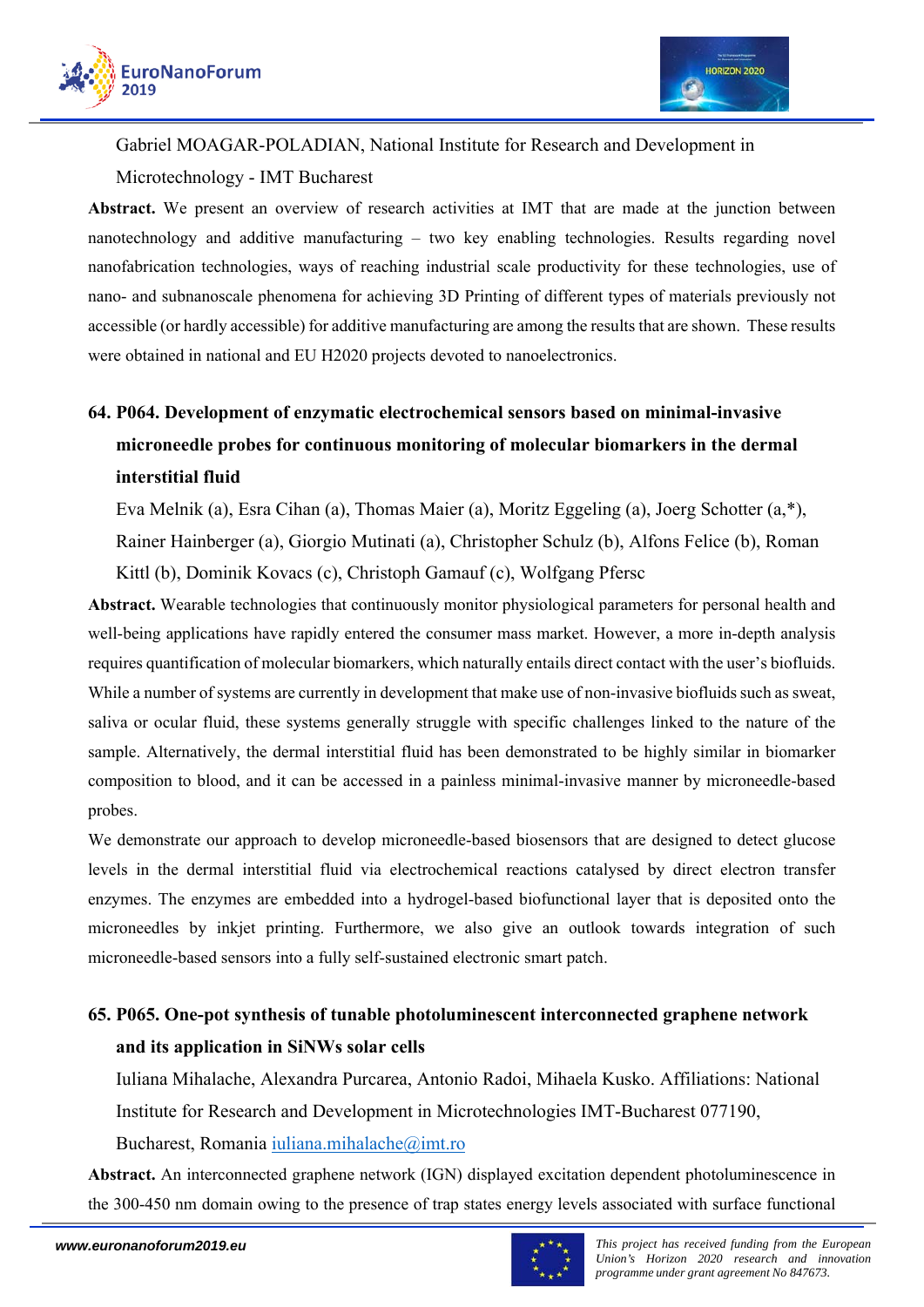

groups. The IGN architecture was synthetized using low temperature hydrothermal carbonization of sucrose/2 amino-2-(hydroxymethyl)-1,3-propanediol. The presence of locally ordered stacks of 2-6 graphene-like layers with enlarged fringe separation ranging between 0.34 and 0.40 nm along (002) was revealed. Remarkably, spontaneous curving of the layers led to the formation of carbon nano-onions containing 3-5 fullerene-like shells with  $\sim$ 4 nm outer diameter, randomly distributed inside the carbon framework. The high degree of  $\pi$ states delocalization in this type of nanostructures also enhanced the electronic conductivity of the sample.

 Further, we fabricated a hybrid Si nanowire photovoltaic device based on IGN/p-SiNWs heterojunction, where the IGN multiple trap energy levels could foster more effectively charge injection into nanowires. The photocurrent showed a 3-fold increase upon the heterojunction formation whereas Voc was found to increase by 9 %. Moreover, IMVS/IMPS spectroscopy revealed the significant increase of the recombination time from 2.82 µs and 7.72 µs demonstrating IGN successful passivation of Si surface. These findings are promising for further exploitation of IGN in the future energy conversion applications.

### **66. P066. Laser-induced gratings in thin films of chalcogenide glasses**

Petronela Gheorghe#, Adrian Petris\* National Institute for Laser, Plasma and Radiation

Physics, Department of Lasers, 409 Atomistilor Street, 077125 Bucharest – Magurele, Romania

\* Corresponding author (e-mail: adrian.petris@inflpr.ro)

**Abstract.** Chalcogenide glasses are promising materials for nonlinear photonics (holography, recording and storage, phase conjugation, image processing, switching, integrated optics etc.). Many of these applications are based on diffraction gratings induced by the laser light in thin film or bulk forms of these nonlinear optical materials. We report the results obtained in the holographic recording of gratings in thin films of As2S3 chalcogenide glass and in the analysis of light diffraction in these gratings. Mixed phase and amplitude gratings (due to the light-induced structural changes) are recorded by the illumination of the film with a laser interference pattern of green light at the band-gap energy of the material. Moreover, there are two components of the light-induced phase grating, a refractive index grating and a surface relief grating.

The diffraction of a probe laser beam at a wavelength (red) below the band-gap energy occurs only on the phase components of the mixed grating. It is analysed by us in the frame of the Raman-Nath diffraction theory. Important parameters of the laser-induced gratings as the refractive index modulation and surface relief amplitude are determined. Acknowledgment: The support of the Ministry of Research and Innovation (Nucleus Programme LAPLAS VI 16N/08.02.2019) is acknowledged.

# **67. P067. Sustainable autonomous system for nitrites/nitrates and heavy metals monitoring of natural water sources (WaterSafe)**

M.Gartner (a), M.Zaharescu (a), M.Anastasescu (a), C.Lete (a), M.Chelu (a), S. Mihaiu (a), C.Moldovan (b), B.Firtat (b), M.Gheorghe (c), A.Duta (d), M.Fried (e), F.Vonderviszt (f) (a) "Ilie Murgulescu" Institute of Physical Chemistry

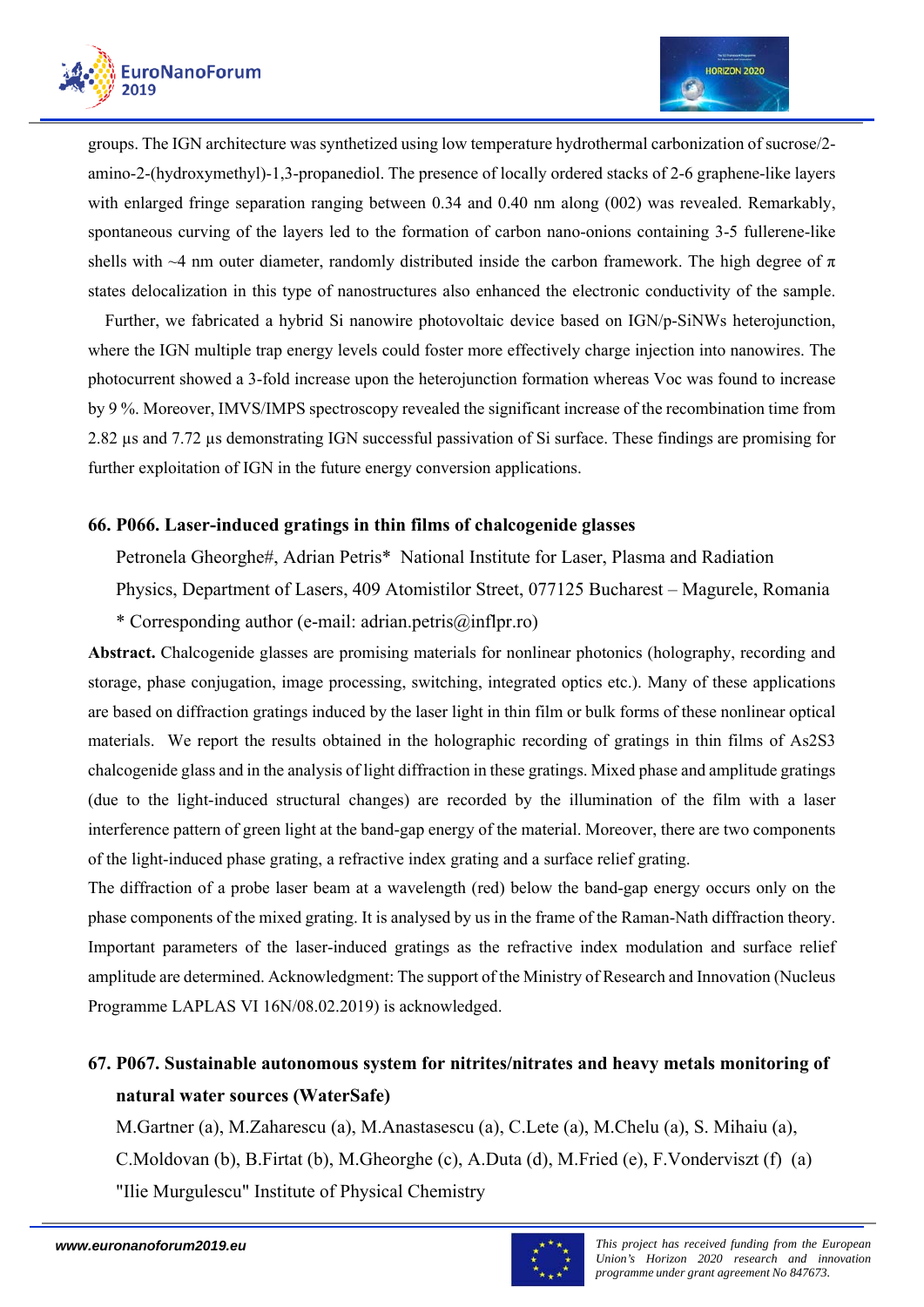



**Abstract.** The purpose of our research was to obtain new electrochemical sensors based on sensitive materials incorporated into a portable device that can provide real-time monitoring of the concentration of water harmful species: nitrites/nitrates and heavy metals. The work was focused on three directions: (i) high efficiency energy harvesting and power stabilized device, able to supply the needed voltage for the sensors and electronic module; (ii) new microsensors for detection of nitrites/nitrates (Romanian Consortium) and heavy metals (Hungarian partners) in water; (iii) low cost autonomous energy system integration and fabrication. The materials optimized for the nitrites/nitrates sensors are SnO2, polymeric membranes and copper nanocomposites while bacterial flagellar filaments were engineered as sensitive biolayer for heavy metal detection. Two photovoltaic panels, based on thin DSSC, were optimised and provided about 10V to the potentiostat.

The main factors in performing an efficient and accurate analysis are the portability of the measuring apparatus, the miniaturization of the electrochemical cell and the sensitivity of the sensors. The WaterSafe portable device allows the determination of contaminants in water samples and the tests can be done with easily not only in the laboratory but also on the field.

### **68. P068. Study of the structural and morphological properties of NixSix thin films**

Oana Tutunaru, Razvan Pascu, Cosmin Romanitan,National Institute for Research and

Development in Microtechnologies -IMT Bucharest

**Abstract.** Nickel silicide (NixSix) is used for both ohmic and Schottky contacts in micro- and nano-devices, due to their remarkable properties, like high temperature stability, low stress and good mechanical strength making them suitable for the micro/nano-systems industry. They also have numerous advantages, such as: low/high formation temperature, low contact resistance, low silicon consummation, etc. In this study, we report microstructural analysis of NixSix thin films formed by rapid thermal processing of nickel thin film deposited on n-type silicon (100) substrates. The Ni thin films were deposited by sputtering on the Si wafer, afterwards was supposed to a post-metallization annealing in an inert atmosphere  $(N_2)$  for 5 minutes in the range of 300  $-400^{\circ}$ C and 850 - 950°C in order to obtain Ni silicide. The obtained thin films of NixSix were microstructural analyzed using techniques like micro-Raman spectroscopy, Grazing Incidence X-ray diffraction (GI-XRD) and scanning electron microscopy (SEM). We observed that the thermal range used to obtain NixSix thin films plays an important role in the obtained crystalline phases, leading to a decreased of Ni concentration with temperature increasing (Ni $\neg$ 2 $\neg$ Si à NiSi<sub>2</sub>).

# **69. P069. A road-mapping process to improve innovation governance of nanotechnologies: practical experiences in nanotech companies**

Daniela Pimponi (1), Andrea Porcari (1), Elisabetta Borsella (1), Elvio Mantovani (1), Giovanni Baldi (2), Francesca Braca (3) [1: Italian Association for Industrial Research – Airi, Italy; 2: Colorobbia Consulting, Italy; 3: Laboratori Archa S.r.l

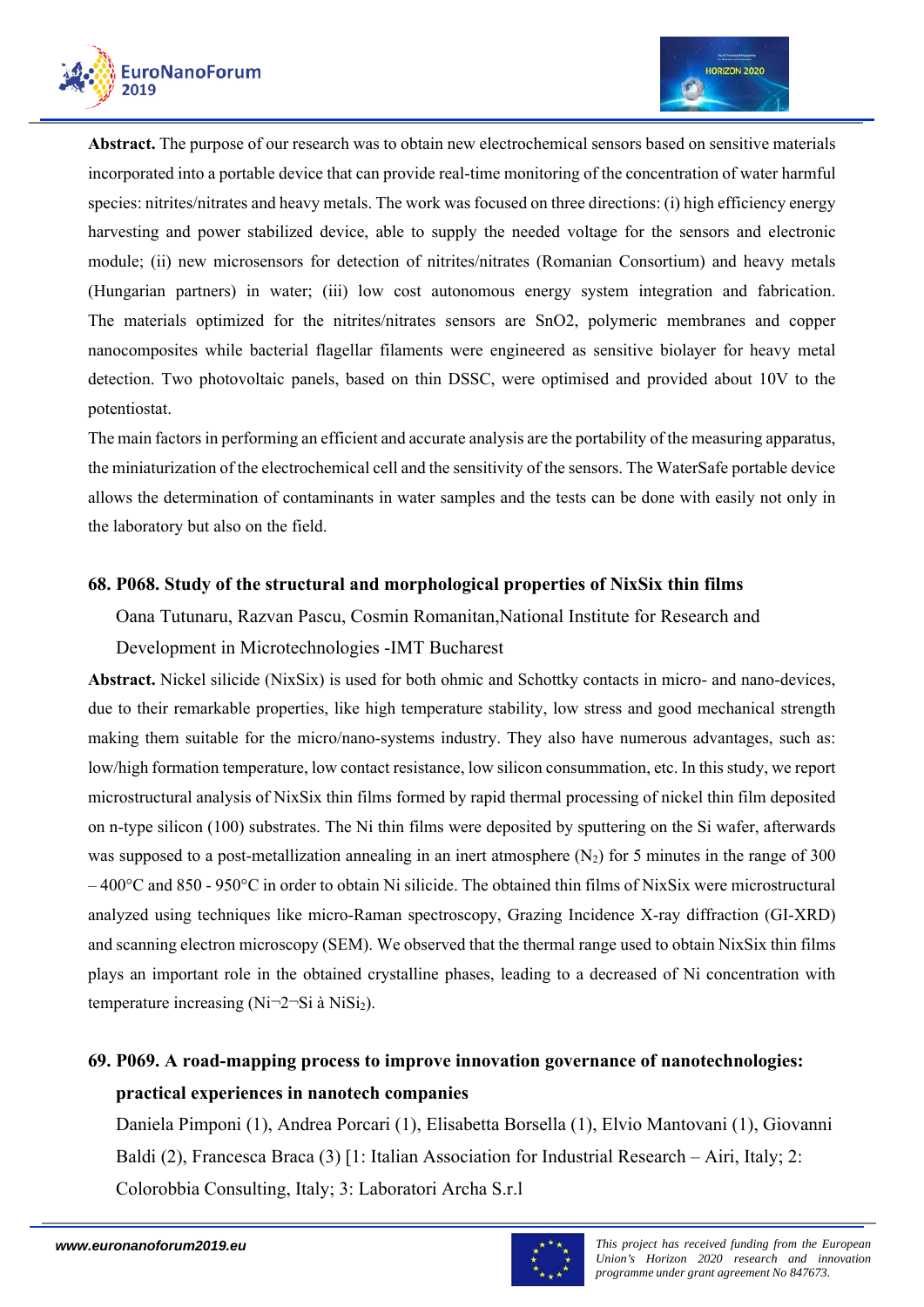



**Abstract.** Enabling and transformative technologies such as nanotechnologies could change society, pervasively impacting on almost all industrial sectors and daily life. The complexity of the innovation ecosystem and the normative context for these ground breaking technologies increases the need of companies to develop long-term, socially attentive governance strategies for the development of innovative products. The EU H2020 PRISMA project (GA nr. 710059, 2016-2019) developed a road-mapping methodology, to integrate values and social impacts in technological innovation promoting safe, trustworthy and sustainable progress. The methodology is the outcome of eight industrial pilots, including companies developing theranostic approaches to treat cancer diseases, and nano-capsules systems for dermo-cosmetics applications, that allowed these companies to: deal with risks and uncertainties related to nanomaterials, inform product development by dialogue with stakeholders, and address public needs and concerns, toward an open innovation approach all along their R&I value chain. The PRISMA approach follows the structure and definitions considered in existing standards on social responsibility, risk management, quality and innovation management (e.g. ISO 26000, ISO 31000). The PRISMA case studies and the socio-technological roadmaps developed for the nanomedicine and nano-related products for the health-care and cosmetics sectors are illustrated.

### **70. P070 Predictive 3D lung models to assess the long-term hazard of nanomaterial aerosols**

Hana Barosova1\*, Kirsty Meldrum2\*, Hedwig Braakhuis3\*, Rob Vandebriel3, Arti Ahluwalia4 **Abstract.** Many cell culture models mimicking the human epithelial tissue barrier are described in the literature and the choice of the model, the mode of exposure to nanomaterials and finally the endpoints investigated depends on the relevant scenario to be studied. There has been a clear trend over the past few years to design reliable advanced, multicellular tissue models that allow the investigation of effects of aerosols under more realistic conditions. Furthermore, since air-liquid exposure scenarios are more realistic towards mimicking in vivo nanomaterial exposure in the lung than the commonly used suspension exposure method, a dose-controlled deposition of various aerosols at the air-liquid interface of cultured lung cells has been developed. Limitations still remain with such systems in terms of their realism regarding extended culture durations considering the long-term, repeated, low-dose exposure of humans to inhaled nanomaterials. The aim for WP3 within PATROLS (Physiologically Anchored Tools for hazaRd assessment of nanOmateriaLS; EU Grant Agreement #:760813) is to improve existing in vitro lung models by increasing their complexity through heightening their physiological relevance in order to valid in vitro alternatives to study ENM hazard towards human health.

# **71. P071. Development of bio- functionalized gold/poly (3,4-etilenedioxythiophene) electrodes for amperometric detection of organophosphate pesticides**

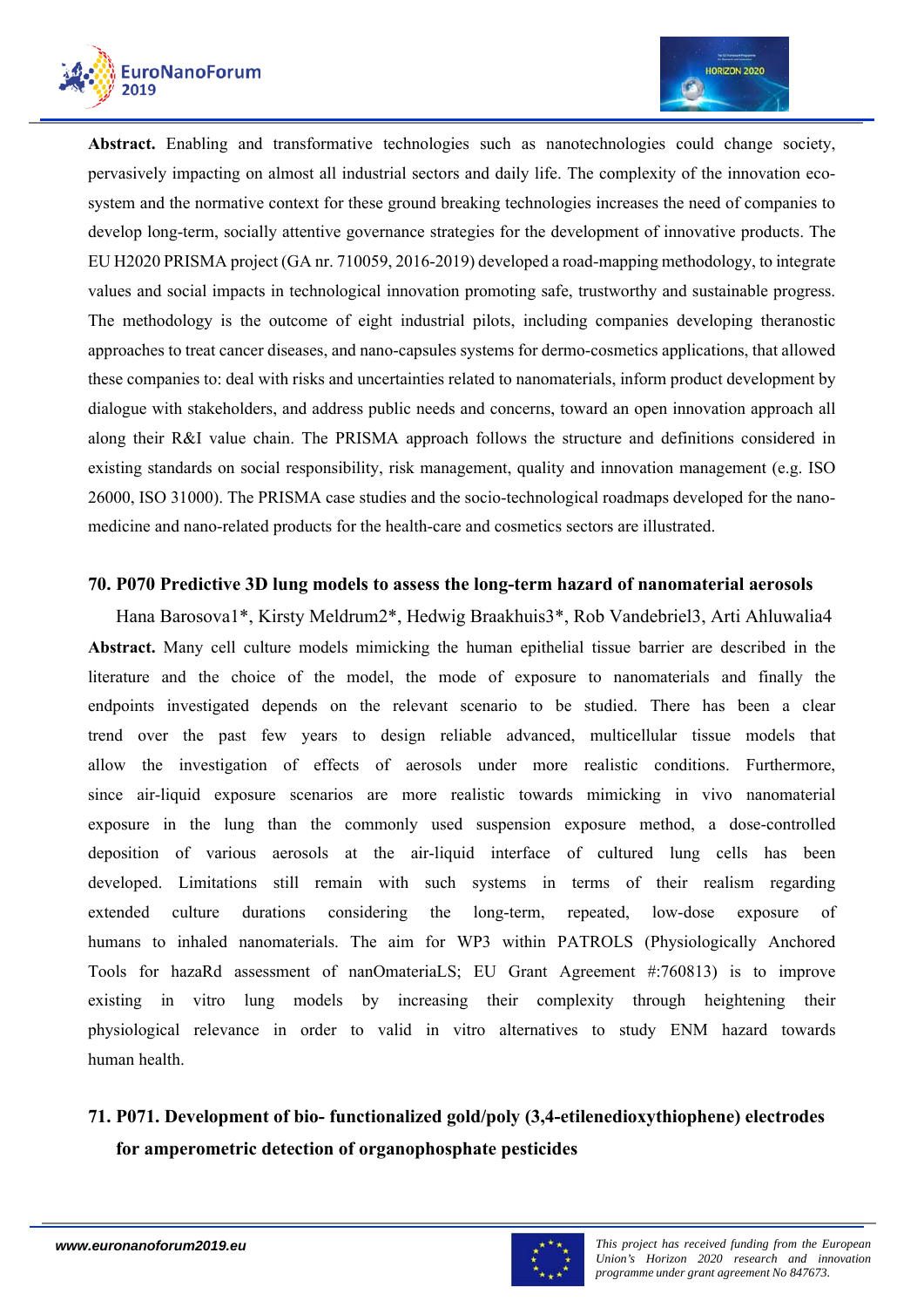



Carmen - Marinela Mihailescu1,2, Carmen Moldovan1, Dana Stan2, Bogdan Firtat1, George Muscalu1, Silviu Dinulescu1, Mihaela Savin1, Costin Brasoveanu1, Clara-Hortensia

Radulescu2, Diana Stan2, 1 – IMT-Bucharest, 2 – DDS Diagnostic SRL

**Abstract.** The conducting polymers which are highly conductive and easily synthesized are suitable for sensors electrochemical reactions and have been used for enzyme immobilization. Some of these sensors are based on the inhibition by the cholinesterase enzymes (AChE). We reported here the synthesis of hybrid film by electro polymerizing 3, 4-ethylenedioxythiophene on a gold working electrode of a sensor for applications in detection of pesticides. After formation of the poly (3, 4-ethylenedioxythiophene) film on the gold electrode, the enzyme, AChE is entrapped into poly (3, 4-ethylenedioxythiophene) matrix and the thickness of sensing film can be controlled by the number of cycles applied or deposition time during electro polymerization. The modified electrodes have been investigated by cyclic voltammetry and by potential step chronoamperometry. The configuration of the sensors was: Au/Ti as working electrode, Pt/Ti as the counter electrode and Ag/Ti as reference electrode. The resulting biosensor, with entrapped AChE, was characterized in term of: the influence of the thickness of the polymer, substrates enzymatic concentration, the optimum pH and range of linear response. The linear range for substrate concentrations was between 2-10 mM and 3 cycles of electro polymerization were optimal parameters for sensor functionality.

Acknowledgements: The results were obtained within the contract C77.6D (TGE-PLAT), SMIS code 105623.

# **72. P072. Detection of ammonia using surface acoustic wave microsensors with different nano - ZnO based coatings**

Violeta Dediu, Ileana Cernica, Ionescu Octavian, Vulpe Silviu and Florian Pistritu, National

Institute for Research and Development in Microtenologies

**Abstract.** In this work, different nanostructures based on ZnO and SiO2 combination prepared through chemical and physical methods, were investigated for ammonia surface acoustic wave microsensors. ZnO, consisting on nanorods (NR) or nanoparticles (NP), were obtained through solvothermal method. ZnO nanorods, having diameters under 50 nm, were decorated with gold nanoparticles, obtained through chemical reduction. Nanocomposites consisting of ZnO (NR or NP) and SiO2 (obtained by RF sputtering and chemical methods) were deposited on langasite or quartz SAW structures and used as sensitive layer materials. Scanning electron microscopy coupled with energy dispersive X-ray spectroscopy (SEM -EDS) and X-ray diffraction (XRD) were used to investigate the morphology and structure of the obtained nanostuctures. The sensing behaviour of nanostructures towards ammonia was investigated. The gas response of these complex nanostructures was superior compared with those of single ZnO layer reported in the literature. The tested materials prove good sensitivity and stability, reversibility at room temperature. Also, the mechanism of ammonia sensing is discussed.

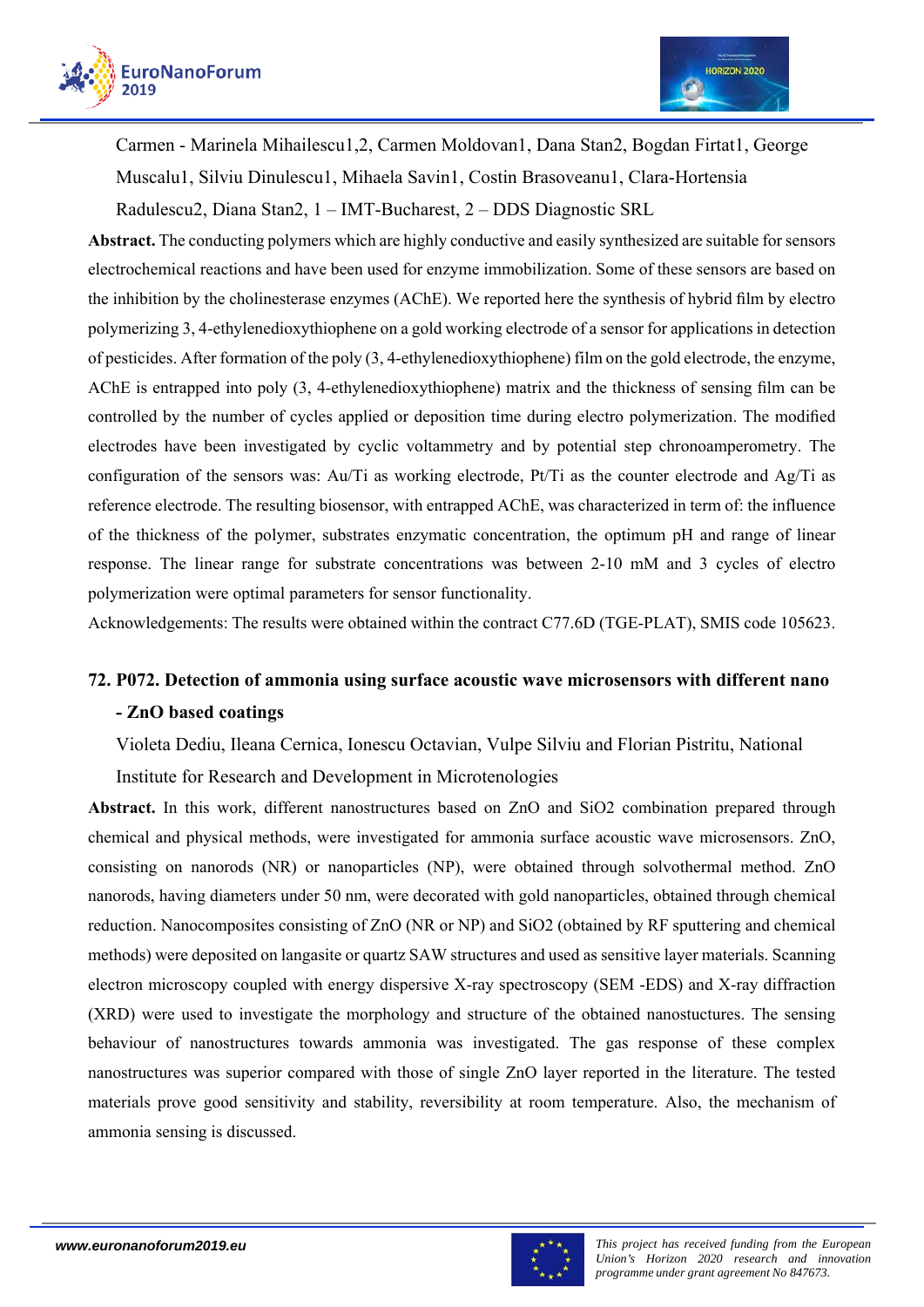



# **73. P073. Raman spectroscopy investigation of structural changes and defects in CVD graphene transferred on oxidized silicon and quartz substrates**

Munizer PURICA, IMT-Bucharest, National Institute for Research and Development in

### Microtechnologies, Bucharest, Romania

**Abstract.** Raman spectroscopy is considered one of the powerful noninvasive method which has successfully applied to investigation and characterization of carbon nanomaterials such as graphene, graphene oxide, carbon nanodots and nanotubes and to study other two-dimensional materials beyond graphene. Current research and development of graphene and graphene based next generation electronic and optoelectronic devices is driven due to its distinct properties (high conductivity and electron mobility 200 000 cm2V-1s-1 at room temperature, high optical transmittance  $\sim$  97 %) and to advancement of its synthesis and transfer technologies on the target substrate. We present the results of micro-Raman studies of CVD graphene grown on copper foil surface and transferred on SiO2/Si and quartz substrates by means of electrochemical delamination. Raman spectra were collected at room temperature using LabRAM HR 800 spectrometer with confocal optical microscope in backscattering configuration using He-Ne laser ( $l=633$  nm) and tunable Ar laser ( $l=514$  nm). Analysis of the characteristics of the main Raman bands G( $\sim$  1580 cm-1), 2D ( $\sim$  2700 cm-1), D ( $\sim$  1350 cm-1), DI ( $\sim$  1625 cm-1) and D+Dl ( $\sim$ 2950 cm-1) and also the intensities ratio ID / IG, I2D / IG, ID/IDl, were highlighted the quality and defects densities of the CVD grown graphene.

# **74. P074. ALD CoCampus Jyväskylä, Finland. Four ALDs and extensive characterization facility**

Sajavara, T. University of Jyväskylä. Alakoski, E., Harju, M., Kallberg, E. and Laine, T. JAMK University of Applide Sciences Finland

**Abstract.** ALD CoCampus, Jyväskylä, Finland. Four ALDs and extensive characterization facility Roll-to-roll ALD and helium ion microscope (HIM) are the main attractions of ALD CoCampus, Jyväskylä, Finland, co-operated by University of Jyväskylä and JAMK University of Applied Sciences. Altogether, there are four ALD equipment at JYU and JAMK.

Beneq TFS 200 https://beneq.com/en/thin-films/products/ald-research-equipment/beneq-tfs-200

Beneq TFS 500 https://beneq.com/en/thin-films/products/batch-production-ald/beneq-tfs-500

Beneq TFS 200 R https://beneq.com/en/thin-films/products/custom-ald-equipment/tfs-200r

Beneq WCS 500 roll-to-roll https://www.youtube.com/watch?v=xOr8UOmSvo4

The helium ion microscope (HIM) is located next to the accelerator based materials physics laboratory, Nanoscience Canter and other top laboratories in the two universities.

https://www.jyu.fi/science/en/physics/research/nuclear-and-accelerator-based-physics/abasedmat

https://www.jyu.fi/science/en/nanoscience-center

Materials research facilities makes it possible to characterize the functionalize ALD coated materials; for example wetting, contact angle, water vapor transmission rate, gas transmission rate, tearing resistance tests.

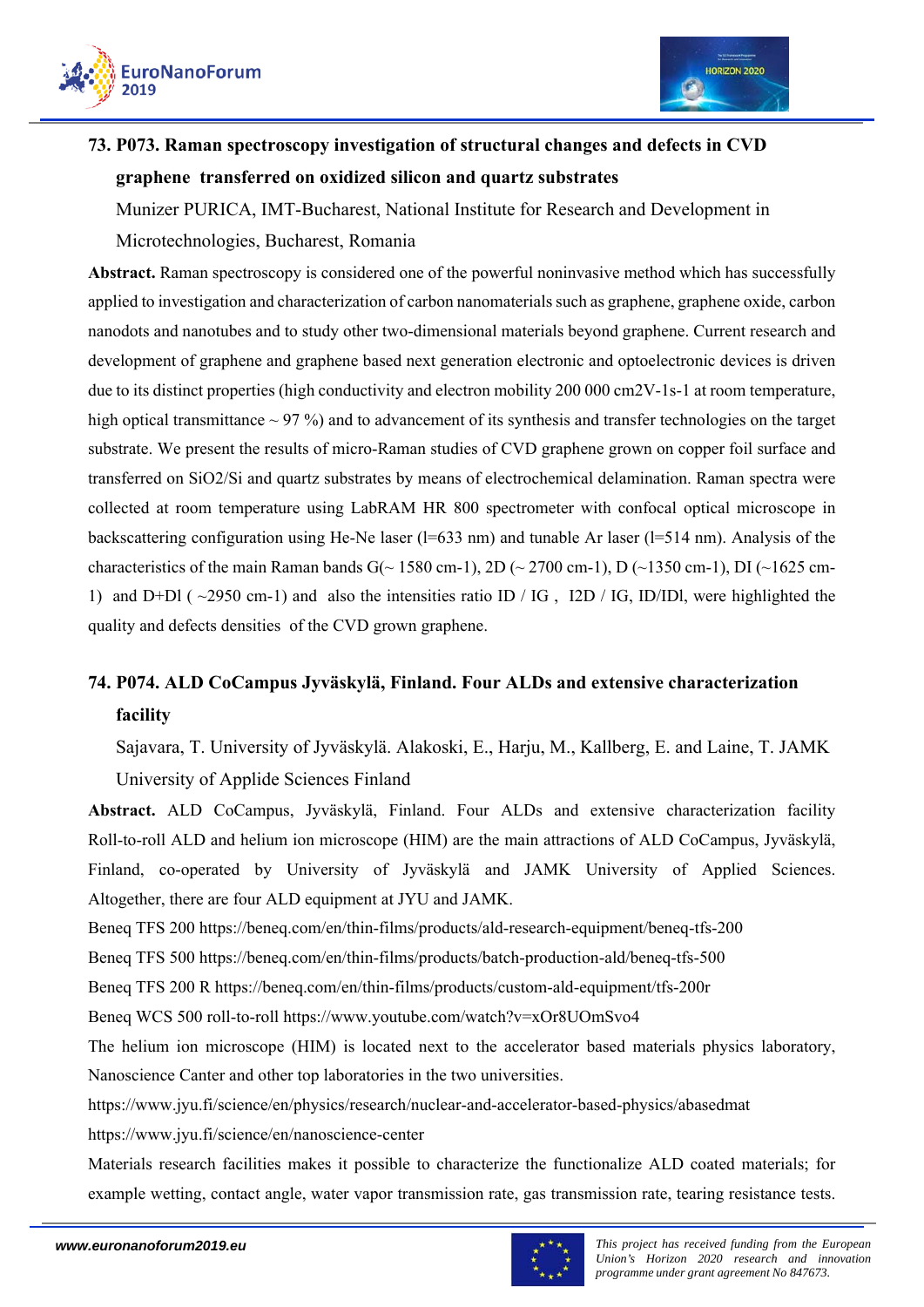

The universities are eager to acquire and develop more testing methods to fulfill the needs of the companies. At JAMK the ALD CoCampus is a part of The Center for Applied Materials Research www.jamk.fi/cams ALD CoCampus, Jyväskylä, Finland, is a unique environment to develop and manufacture atomic layer deposition thin films, characterize surfaces and design equipment. Competent personnel will help the companies to reach their goals and will assist the companies own specialists to operate in the facilities. ALD CoCampus, Jyväskylä, is a platform operated by University of Jyväskylä and JAMK University of Applied Sciences. It offers any company access to top equipped ALD laboratory and other facilities. Contact Dr. Mauno Harju, mauno.harju@jamk.fi, tel. +358 40 768 1931. www.jamk.fi/cams

### **75. P075. ALD Properties of Thermoelectricit Oxide and Silicide Thin Films**

### Liviu P. Zarbo, INCDTIM Cluj

**Abstract.** Starting from theoretical predictions, we select a few more promising oxide and silicide materials and obtain their thin films by pulsed laser deposition. We characterize these thin films in order to determine if their properties are suitable for their use in thermoelements.

# **76. P076. Processing and Characterization of ultrananocrystalline diamond films for MEMS applications**

T. Sandu, C. Pachiu, C.Tibeica, L. M. Veca, R. C. Popa, A. Avram, National Institute for Research and Development in Microtechnologies - IMT Bucharest, 126A Erou Iancu Nicolae,

Bucharest, Romania; C. Popov, Institute of Nanostructure Technologies and Analytics **Abstract.** Fabrication and characterization of suspended microstructures out of ultrananocrystalline diamond film was carried out. Various arrays of bridges and cantilevers were successfully fabricated by a wellcontrolled process. We were also able to estimate the Young's modulus as well as the residual stress existing in the diamond film by mechanical indentation and finite element simulations.

# **77. P077. Expertise of National R&D Institute for Nonferrous and Rare Metals in European Projects in the NMPB Area**

Roxana M. Piticescu-IMNR; Adrian Mihail Motoc-IMNR; Radu R.Piticescu-IMNR

**Abstract.** The poster presents some major achievements obtained by National R&D Institute for Nonferrous and Rare Metals - IMNR - in the key enabling technologies domain Advanced Nanomaterials in the frame of some cooperative projects financed by European Commission in different H2020 calls. Such results include: innovative nanobiomaterials for cancer diagnosis and treatment, hybrid nanocoatings for detection of rare diseases using non-invasive sensors, design of new coatings and solid oxide fuel cells based on collective rare earths, modelling new high entropy alloys with controlled microstructure and properties. The heart of IMNR research is the integration of soft chemical processes for metals extraction and processing, efficient pilot scale EB-PVD coating technologies and additive manufacturing of hybrid nanomaterials in a life cycle concept

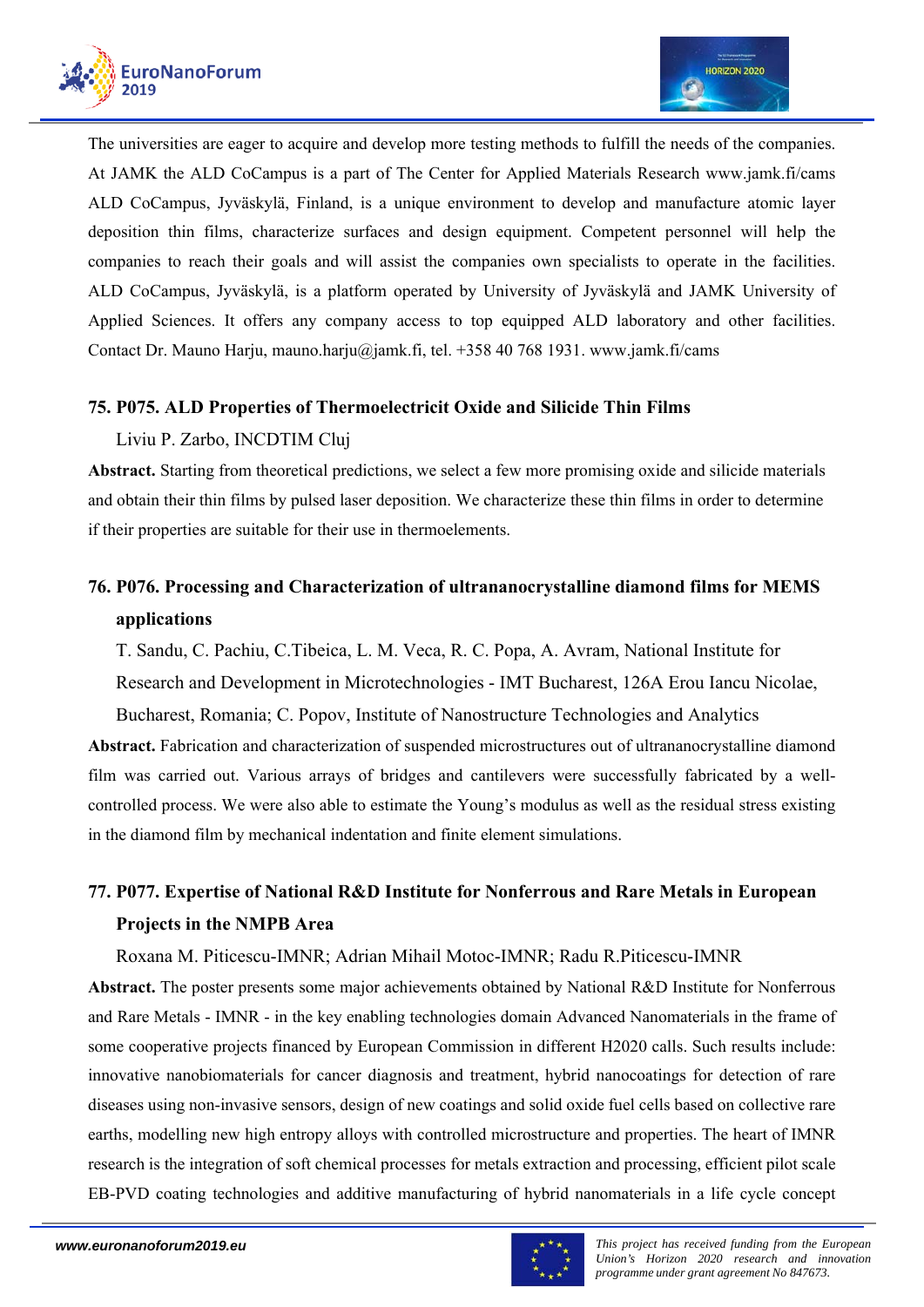

enabling implementation in high added value applications and replacement of critical raw materials. Acknowledgements: H2020 SUPERMAT, H2020 TROPESENSE, Euronanomed NANOVIBER: ERAMIN II MONAMIX, H2020 INTMET, H2020 NEMO, COST Action 15102 CRM Extreme.

# **78. P078. Polylactic acid /silver nanoparticles nanobiocomposites non-thermal processed with potential use as antifungal materials**

P. Preda1\*, M. Râpă2, D.E. Mihaiescu3, B. Tincu1, M. Avram1 1National Institute for

Research and Development in Microtechnologies - IMT Bucharest, 126A Erou Iancu Nicolae

Street, 077190, Bucharest, Romania 2 Faculty of Material Science and Engineering

**Abstract.** Microbial adherence to a polymeric substrate, followed by colonization and biofilm formation, can have a negative impact both in industry and medical fields. Microbial adhesion is the start of a possible infectious process in medical field or food industry. So, for this reason the scope purpose in the present study was to obtain biocompatible, hydrophilic and anti-adhesion/antimicrobial polymeric materials. Novel nanobiocomposites films based on polylactic acid (PLA) and silver nanoparticles (AgNPs) were prepared by the evaporation method of the solvent. They were coded: PLA/ATBC/AgNP 0.004, PLA/ATBC/AgNP 0.007, PLA/ATBC/AgNP 0.009, PLA/ATBC/AgNP 0.015 and PLA/ATBC/AgNP 0.017. Tributyl o-acetyl citrate (ATBC) was used in all formulations as bioplasticizer. The nanobiocomposites were investigated in terms of biocompatibility by using a fibroblast cell line (NCTC clone L929), antifungal activity against Candida albicans ATCC 10231 and water contact angle measurements. Also, it was investigated the morphology of materials by SEM measurements, plasmonic effect of silver nanoparticles by UV-Vis spectroscopy and structural composition by ATR-FTIR analysis. From polymeric variants studied, only PLA/ATBC/AgNP 0.015 and PLA/ATBC/AgNP 0.017 have presented antifungal activity. Also, the experimental results have suggested that these variants have cytotoxic properties, which means that they can not be used as biomaterials but could be approached in the field of food packaging. Keywords: nanobiocomposites, antifungal activity, biocompatibility, microbial-adhesion.

Acknowledgements. This work was supported by a grant of the Romanian Ministry of Research and Innovation, CCCDI-UEFISCDI, project number PCCDI-2017-0214 (Project No. 3PCCDI/2018).

# **79. P079. Silver and gold nanoparticles from aqueous fruit extracts with potential application in environmental protection**

Alexandrina Nuta, Ana-Alexandra Sorescu, Rodica-Mariana Ion, Lorena Iancu, Ramona Grigorescu; The National Research&Development Institute for Chemistry and Petrochemistry – ICECHIM, Bucharest, Romania

**Abstract.** Silver and gold nanoparticles have numerous applications in different scientific fields (e.g.: medicine, pharmacy, diagnosis etc.) especially because they exhibit antimicrobial and antioxidant activity. Both metallic nanoparticles can be obtained using conventional or unconventional methods and, in recent years

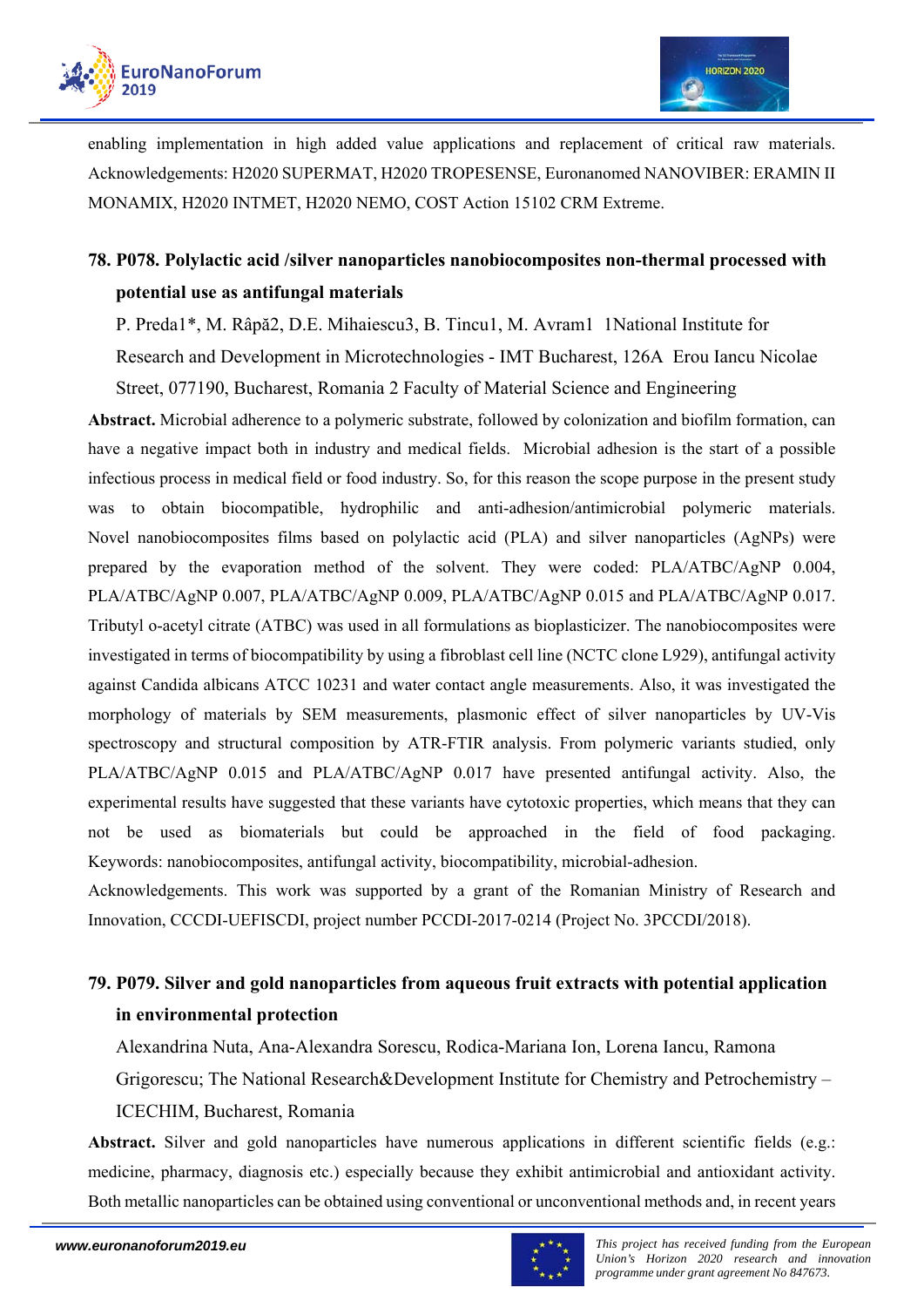

especially, the methods that use aqueous plant extracts are intensively studied because they are eco-friendly, they do not require toxic chemicals and no hazardous by-products result. The present paper describes researches carried out in the field of biosynthesized metallic nanoparticles from different fruits rich in nutrients and vitamins: Sea buckthorn (Hippophae rhamnoides), Jujube (Ziziphus jujube), Gooseberry (Ribes grossularia) and European cornel (Cornus mas). Silver and gold nanoparticles are obtained using two different methods: (a) at room temperature, no stirring, overnight; (b) at 500 C, 600 rpm, 30 minutes. The formation of both silver and gold nanoparticles was studied by different physical-chemical techniques: UV-Vis, FTIR, microscopy, etc.

# **80. P080. Binding of ferrihydrite nanoparticles to lactate dehydrogenase and their influence on thermal denaturation process**

Claudia G. Chilom 1, Silviu Vulpe 2, Vasilica Tucureanu 2, Maria Bălăşoiu 3,4,5, Sergey V. Stolyar 6,7, Sergey Tyutyunnikov 8. 1 Faculty of Physics, University of Bucharest, Romania, 2 National Institute for Research and Development in Microtechnologies

**Abstract.** In this work, the conformational changes of LDH in the presence of Fh-NPs simple and doped with Cu and Co were highlighted by FT-IR spectroscopy, using the Attenuated Total Reflection (ATR) technique. The mechanism of interaction between the three types of Fh-NPs and lactate dehydrogenase (LDH) and the effect on thermal denaturation of LDH were investigated by means of fluorimetry. The experimental results show that the amide I and amide II bands change in the presence of all NPs, thus the tertiary structure of LDH is modified, suggesting that all Fh-NPs interact with the enzyme. The fluorescent quenching of LDH induced by the three types of Fh-NPs is static and the binding occurs with moderate affinity and is driven by electrostatic forces mainly. Thermal denaturation of LDH in the presence of simple Fh-NPs and Fh-NPs doped with Cu and Co shows that the thermodynamic parameters of protein unfolding are significant changing with temperature. The denaturation temperature of LDH shifts to higher values in the presence of all types of Fh-NPs, than in the case of simple LDH. These results have direct implication on the uses of the complex of LDH enzyme with Fh-NPs in various biochimical, biological or clinical applications.

# **81. P081. Binding Mesoporous carbon thin films synthesized by Matrix-Assisted Pulsed Laser Evaporation**

Cristina Nita a,b,c, Mihai Sopronyi d, Aissam Airoudj c, Gautier Schrodj b, Felix Sima a, Camélia Matei Ghimbeu b,c, Emanuel Axente a; Center for Advanced Laser Technologies (CETAL), National Institute for Laser, Plasma and Radiation Physics (INFLPR)

**Abstract.** A fast method to synthesize porous carbon films on solid substrate by using Matrix-Assisted Pulsed Laser Evaporation technique is presented in this work for the first time. The procedure consists of UV (KrF\*,  $\lambda$ =248 nm,  $\tau$ =25 ns, frep=5 Hz) pulsed laser irradiation of a cryogenic target composed of phloroglucinol/glyoxylic acid organic precursors dissolved in different mixtures of solvents. By modifying

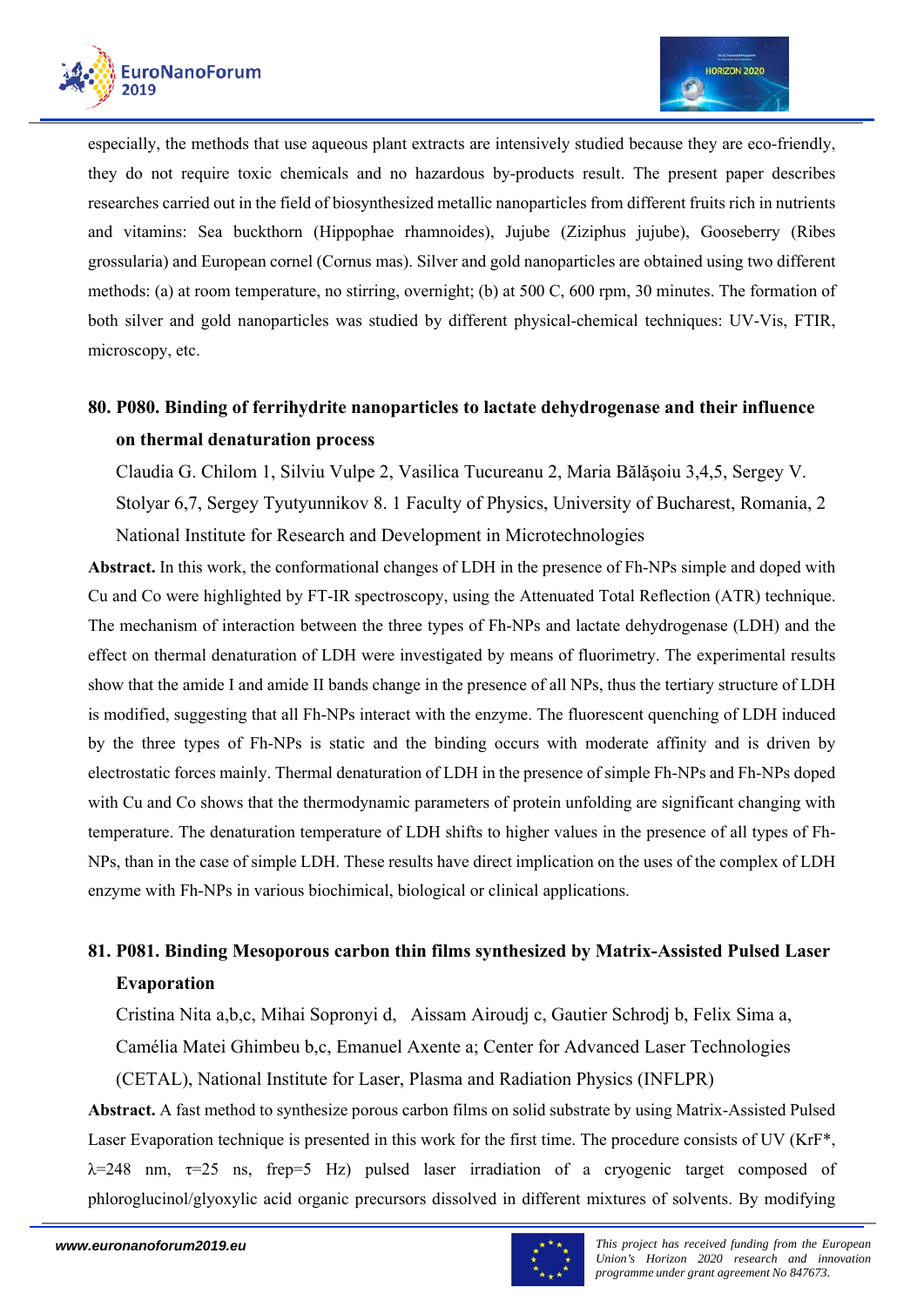

laser energy or target solvents (chloroform, water and dimethyl sulfoxide mixed with ethanol), thin polymeric coatings of hundreds of nanometers with various cross-linking degrees, different morphologies and textural properties were obtained at room temperature, in 10 min only. The physico-chemical characterization of the phenolic resin and carbon materials involved structural (Raman, UV-VIS), morphological (SEM, TEM), topographical (AFM) and textural analysis (Kr adsorption/desorption). Carbon materials with high specific surface areas between 530 m2 g-1 and 702 m2 g-1 were obtained very fast by using the proposed precursors and irradiation conditions, without the need for a drying or thermo-polymerization step.

# **82. P082. Binding Vertical and Lateral Thermoelectric Nanodevice Structures for Real 3D Integrated Circuit**

P.L. Neumann, M. Németh, L. Pohl, B. Plesz, and J. Mizsei, aff. Budapest University of

Technology and Economics, Electron Devices Dep.Hungary

**Abstract.** Nowadays, CMOS technology is approaching its scale-down limits, thus researchers are investigating alternative technologies to keep up with the constant evolution in computing capacity needs and preferred compatibility to current CMOS technologies. The signals of electronic devices are transmitted based on electron transport, where thermal effects appear as unwanted side-effects. In special devices in nanometer range it is possible to use also the thermal energy as a signal for carrying information, in addition to the electron transport. At the nanoscale the propagation speed of a thermal signal is comparable with electron velocity. The thermal electric device is able to utilize both ways of information propagation independently. This device is based on metal-insulator transition (MIT) material (VO2) and is called phonon transistor or phonsistor. The phonsistor's resistance depends on the device temperature and the self-heating by current, and the temperature induced resistance change aggregates to 3 or 4 orders of magnitude. The aim of this research is to fabricate and characterize phonsistor based thermoelectric nanodevice structures. The fabricated samples were lateral and vertical device structures processed by CMOS compatible technology and allow to build up real 3D integrated devices. The device concept and structure, as well as characterization and theoretical results of vertical and lateral devices will be presented. The possible application of the phonsistor based thermoelectric nanodevices is expected to range from simple Boolean functions to complex artificial neuron systems.

# **83. P083. Binding Design and Fabrication of the Bidirectional Micro-Optic Concentrator for Optical Radiation**

E. Manea, C. C. Parvulescu, C. Tibeica, M. Purica, A.Popescu National Institute for Research and Development in Microtechnologies -IMT Bucharest, 126A, Erou Iancu Nicolae Street, 077190, Voluntari, Romania

**Abstract.** This paper presents the design and fabrication of bidirectional micro-optic concentrator for optical radiation based on micro-lenses and micro-prism arrays coupled with a planar slab multimode waveguide. Micro-lenses array, mounted on the top of waveguide, collect and focused incident optical radiation onto to

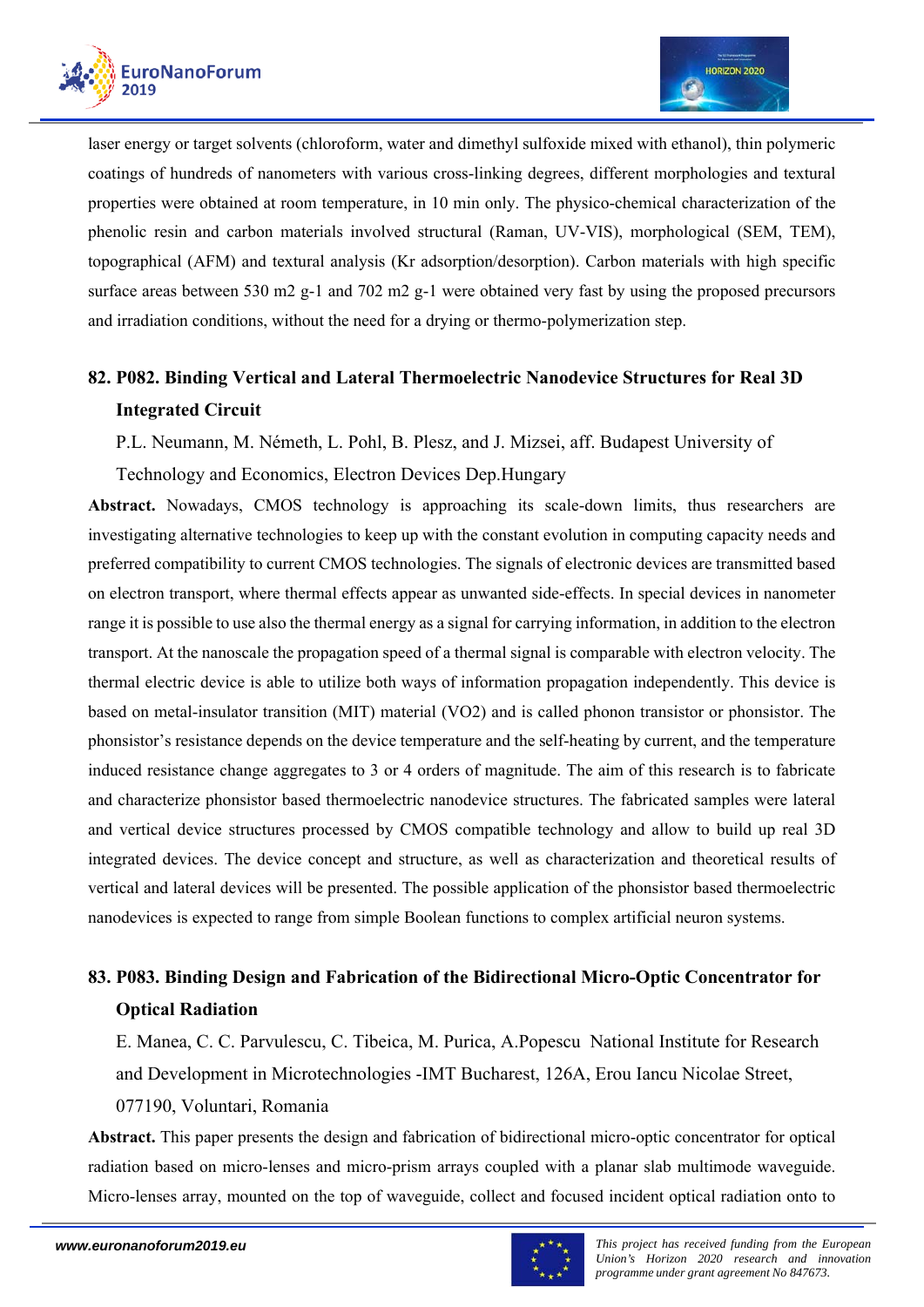



waveguide and the micro-prisme array mounted on the back of the waveguide leads to an increased efficiency of the microconcentrator due to a further concentration of the radiation and to obtaining bidirectionality in this type of micro-system. Numerical simulations were performed using the COMSOL Multiphysics program and the Ray Optics geometric optics module. Analysis and design were performed for the 0.4-1.6um spectral range. Simulations for ray-tracing has been modeled in order to optimize the geometries of micro-optics elements taking into account the optical parameters of the materials to be used (polymers and glass) in the process of micro-concentrator fabrication. To increase the efficiency of the micro-concentrator the simulations are considered the loss due to alignment between the top lensses array and back micro-prism array relative to the optical waveguide. Finally, simulations data for optimization of the individual micro-optic elements and them assembling and the fabrication process allowed to achieve an micro-optic concentrator with 87.4% efficiency.

# **84. P084. Precise 3D micro-fabrication of photosensitive glass materials by high repetition rate picosecond laser-assisted etching**

Authors: Florin Jipa, Stefana Iosub, Bogdan Calin, Cristian Butnaru, Emanuel Axente, Felix Sima. Affiliation: Center for Advanced Laser Technologies (CETAL), National Institute for Laser, Plasma and Radiation Physics (INFLPR)

**Abstract.** In this study, we address the possibility to get precise 3D micro-fabrication of photosensitive glass materials by high repetition rate picosecond laser-assisted etching (PLAE) (ref Nanomaterials) for creating biomimetic environments. The biomimetic characteristics will refer to the flow aspects, 3D characteristics and possibility of producing shape-structure function. In particular, distinct examples are referring to the fabrication of biomimetic micro- to nanoscale materials by: i) generation of 3D structures in glass volume or on surface to be further exploited as microfluidic channels; ii) subtractive 3D surface patterning to create controlled patterned molds for casting polydimethylsiloxane (PDMS) and structuring single cell microchambers and iii) designing glass photo-masks to be used for sequel additive 2D patterning of biomimetic nanomaterials with controlled shapes, sizes and periodicity. The goal is to generate biomimetic cell-instructive environments, able to modulate specific responses for tissue engineering, regenerative medicine, and cancer therapy. Possible applications such as microfluidic devices for cell cultures, micro-chambers for single cell immobilization and customized micro-patterns are herein evaluated.

### **85. P085. Findings on the synthesis and properties of perovskite-type materials**

Mirela Dragan<sup>1</sup>, Stanica Enache<sup>1</sup>, Mihai Varlam<sup>1</sup>, Konstantin Petrov<sup>1,2</sup>, <sup>1</sup> National R&D Institute for Cryogenic & Isotope Technologies, Ramnicu Valcea, Romania 2 Academician Evgeni Budevski Institute of Electrochemistry and Energy Systems; Sofia; Bulgaria

**Abstract.** Synthesis of a single phase ionic material is a challenge and the cost, durability, and scalability represent significant hurdles to large scale implementation of laboratory developments. Solid state ionic materials have received considerable attention due to their potential applications in energy

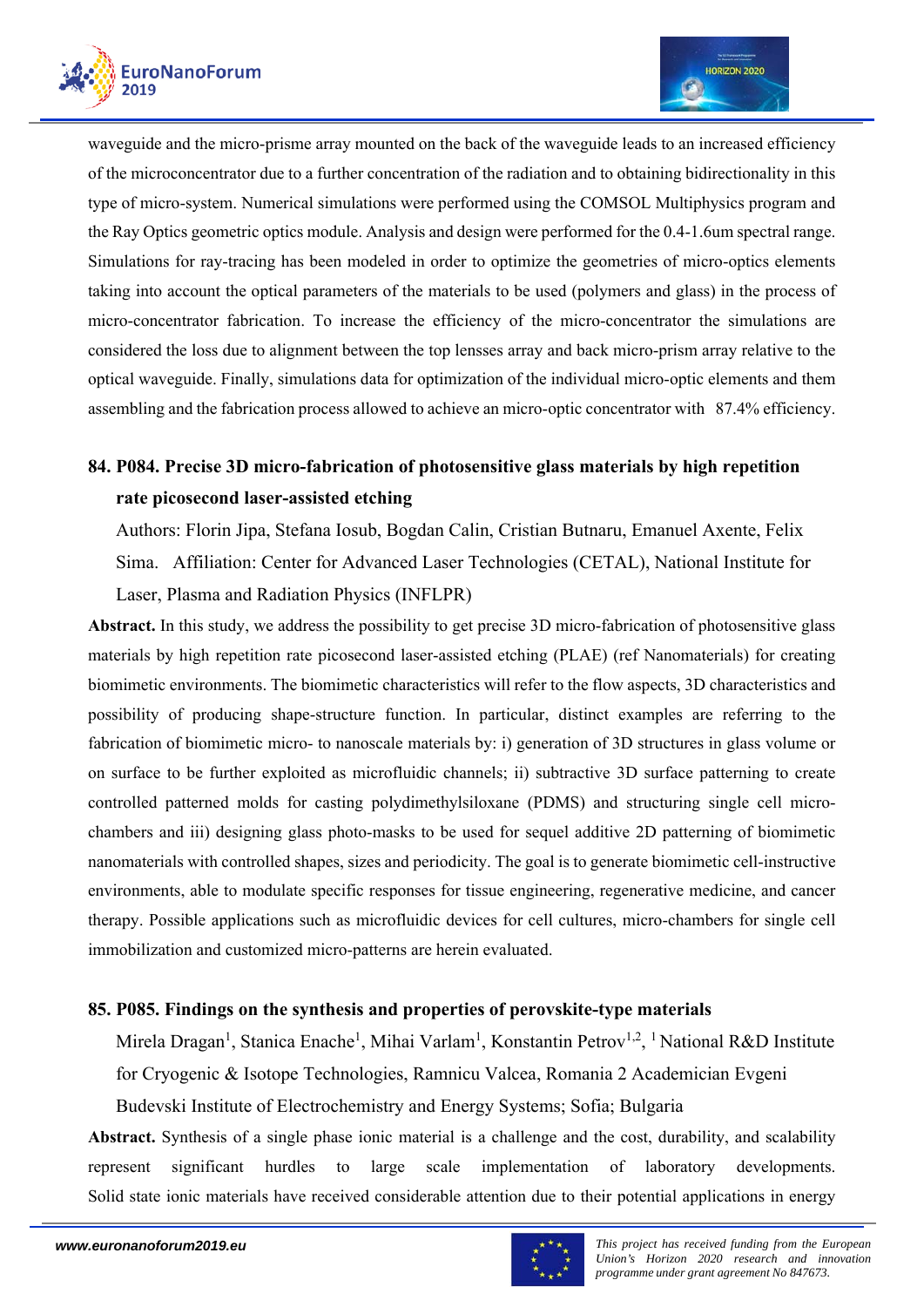

storage applications, which is considered to be promising nonpolluting technology for the substitution of fossil fuels. In this presentation, we aimed at exploring the solid-state reaction process for Lanthanum cobaltite LaCoO3. Characterization of prepared lanthanum cobalt oxide material have been studied by X-ray diffractometry (XRD), scanning electron microscopy (SEM), thermogravimetry - differential scanning calorimetry (TG-DSC) and conduction properties. Physical and chemical properties of the final lanthanum cobalt oxide powder material obtained are strongly dependent on the method of preparation.

### **86. P086. Cell mechanotransdution with piconewton forces applied by optical tweezers**

Fabio Falleroni, Vincent Torre (SISSA, Trieste IT), Dan Cojoc (CNR-IOM, Trieste IT))

**Abstract.** Mechanical stresses are always present in the cellular environment and mechanotransduction occurs in all cells. Although many experimental approaches have been developed to investigate mechanotransduction, the physical properties of the mechanical stimulus have yet to be accurately characterized. Here, we proposea mechanical stimulation method employing an oscillatory optical trap to apply piconewton forces perpendicularly to the cell membrane, for short instants. We show that this stimulation produces membrane indentation and induces cellular calcium transients in mouse neuroblastoma NG108-15 cells dependent of the stimulus strength and the number of force pulses.

# **87. P087. Cell Nanostructured Carbon Materials Obtained from the Pyrolysis of Pelletized Biomass for Applications in Fuel Cells and Ultracapacitors**

Eden MAMUT, Gabriel PRODAN, Laurentiu OANCEA, Institute for Nanotechnologies and

Alternative Energy Sources, Iuliean HORNET, Ecohornet Ltd.

**Abstract.** The proposed paper is synthesizing the research activities and results that have been obtained in the implementation of a scientific research project dedicated to the integration of nanostructured materials in advanced materials for energy systems with multiscale and multiphysics optimization – project MULTISCALE. It has been conceived a special installation of pyrolysis of pelletized biomass integrating a module for synthesis of nanostructured carbon materials. There were carried out several tests with various compositions of biomass, different values of operation parameters and different precursors. The nanostructured carbon materials have been investigated using electronic microscopy and spectrometric analyses. The results were evaluated in respect to the composition of the biomass, the operation parameters and the types of precursors that have been used in the experiments. Selected samples of nanostructured carbon materials have been tested for the possibility of being used as catalyst supports in electrochemical applications and porous electrodes for ultracapacitors. There were prepared catalyst layers that have been integrated in Membrane Electrode Assemblies – MEAs and layers for porous nanostructured carbon materials that have been tested for their performances. In the presentation there will be included results obtained on the testing of sample MEAs and porous nanostructured carbon films.

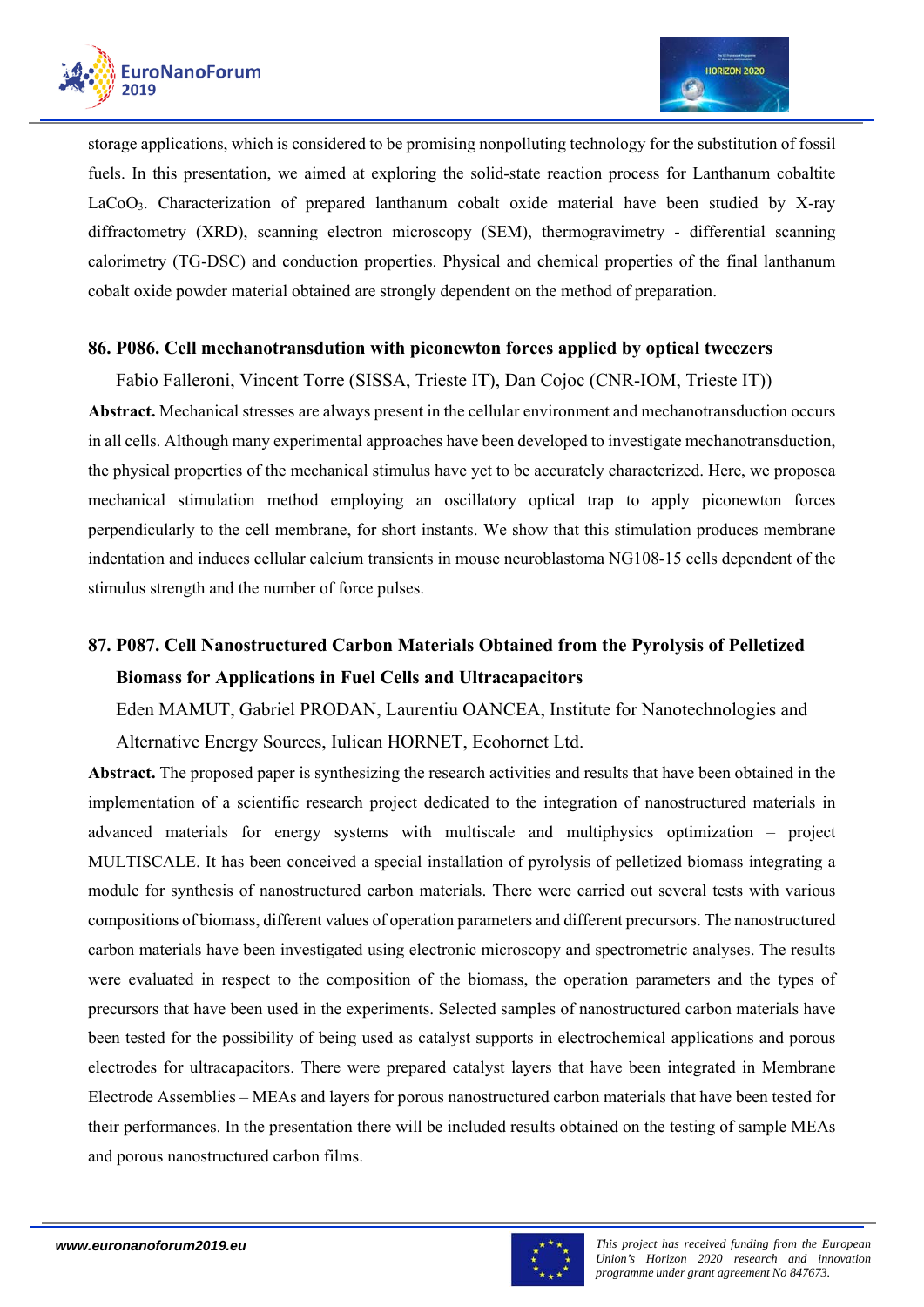



# **88. P088. Label-free impedance-based nanotoxicity testing: Static vs. dynamic exposure to nanomaterials**

Ivan-Rios Mondragon1, Melanie Ostermann1, Emil Cimpan<sup>2</sup>, Alexander Sauter<sup>3</sup>, Mihaela Roxana Cimpan<sup>1</sup>, <sup>1</sup>University of Bergen, Bergen, Norway;2Western Norway University of Applied Sciences Bergen, Norway; <sup>3</sup>Royal Norwegian Naval Academy, Bergen, Norway;

**Abstract.** Reliable, robust and cost-efficient methods, which are less prone to interferences from nanomaterials (NMs), are urgently needed in order to ensure a correct hazard assessment and risk/ benefit analyses for the benefit of manufacturers, workers, policymakers, healthcare providers, and patients. NM interferences with traditional in vitro toxicity assays have been reported. Moreover, these assays are usually performed under static, non-physiological conditions and therefore do not reflect the in-vivo exposure situation. Label-free methods can provide a reliable alternative since they are less prone to NM interferences. To assess the impact of the exposure conditions on the putative toxic effects of NMs, we monitored in real time adherent cells exposed to NMs under static conditions (xCELLigence, ACEA) and under dynamic exposure conditions. For the latter we employed a multi-channel microfluidic device with integrated microelectrode arrays, which allows a well-controlled perfusion of NM dispersions under physiologically relevant flow conditions. To evaluate the response of cells in suspension to NMs, impedance- microfluidic chip-based flow cytometry (IFC) (AmphaZ30, Ampahsys) was used. The cellular responses were influenced by the exposure conditions both in the short and longer-term exposure to NMs. This work was supported by the EC FP7 NANoREG (Grant Agreement NMP4-LA-2013-310584), the Research Council of Norway project NanoBioReal (288768), UH-Nett vest, and the EuroNanoMed II "INNOCENT" project (271075).

### **89. P089. Label Optical vortices for communications**

Authors: Cristian Kusko, Rebeca Tudor, Mihai Kusko, Affiliation: National Institute for R&D

in Microtechnologies IMT-Bucharest, Voluntari, Romania

**Abstract.** We present different methods to generate optical vortices (OVs) both with diffractive optical elements working in reflection and in integrated photonic circuit in order to exploit a new degree of freedom for encoding the information – Orbital Angular Momentum (OAM). OAM provides high capacity and security for information channels in optical communications systems.

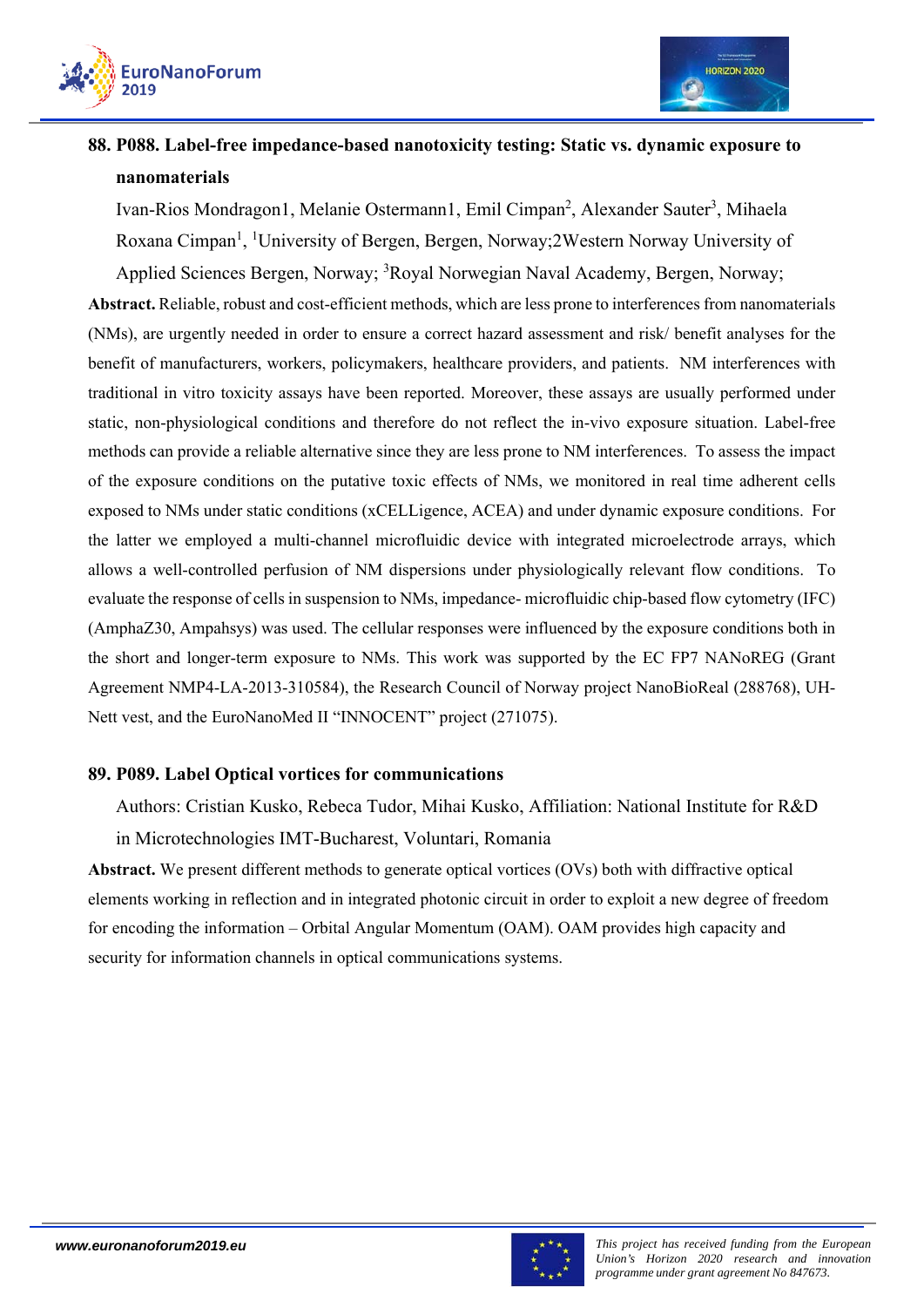

# **Student poster contest**

# **90. S001. Label Unraveling the strain state of the silicon nanowires arrays using High Resolution X-ray diffraction**

C.Romanitan (IMT-Bucharest), M.Kusko (IMT-Bucharest), M.Popescu (IMT-Bucharest),

P.Varasteanu (IMT-Bucharest), A.Radoi (IMT-Bucharest), C.Pachiu (IMT-Bucharest)

**Abstract.**Semiconductor nanowires (NWs) gained an increased attention in the last years due to their improved physical properties, favourable for opto- and upwards bio-electronic applications. In this paper, we investigated the bending and torsion evolution and emerged strain relaxation processes in highly dense arrays of silicon nanowires obtained through metal assisted chemical etching. To circumvent the issues related to the anisotropic distribution of the strain and structural defects along the z-direction, we proposed a non-destructive High Resolution X-ray method that exploits the finite penetration depth nature of X-rays and their ability to imagine the arrays morphology in terms of tilt and twist. Our method enables us to build unambiguously the bending and torsion profiles and to gain a quantitative description of the relaxation processes in connection with their morphological features using laboratory X-ray diffraction experiments. It is important to remark that, in most cases, the X-rays diffraction studies concerning the strain and relaxation processes in nanowires systems employ synchrotron X-ray sources.

# **91. S002. Towards an integrated chip for quantum sensing using color centers in diamond for biological applications**

A.R Ortiz Moreno, C.G Mignon, R. Schirhagl (University Medical Center Groningen, University of Groningen, 9713 AW Groningen, The Netherlands) // A. S. Goossens (Zernike Institute for Advanced Materials, University of Groningen, 9747 AG Groningen, The Netherlands

**Abstract.** Nitrogen vacancy (NV) centers in diamond are promising candidates for quantum sensing in biological media, due to their optical readout capabilities at room temperature. In this project we present an integrated circular resonator in a microscope slide that is capable of generate microwave excitations that manipulate NV center spins in diamond.

### **92. S003. Towards H2020 - CUPIDO**

Degli Esposti Lorenzo (a), Catalucci Daniele(a), Iafisco Michele(a), Miragoli Michele(a), Post Heiner(b), Carullo Pierluigi(a), Modica Jessica(a), Alogna Alessio(b), Tampieri Anna(a), CUPIDO Consortium(a); (a) Italian National Research Council, Piazzale A

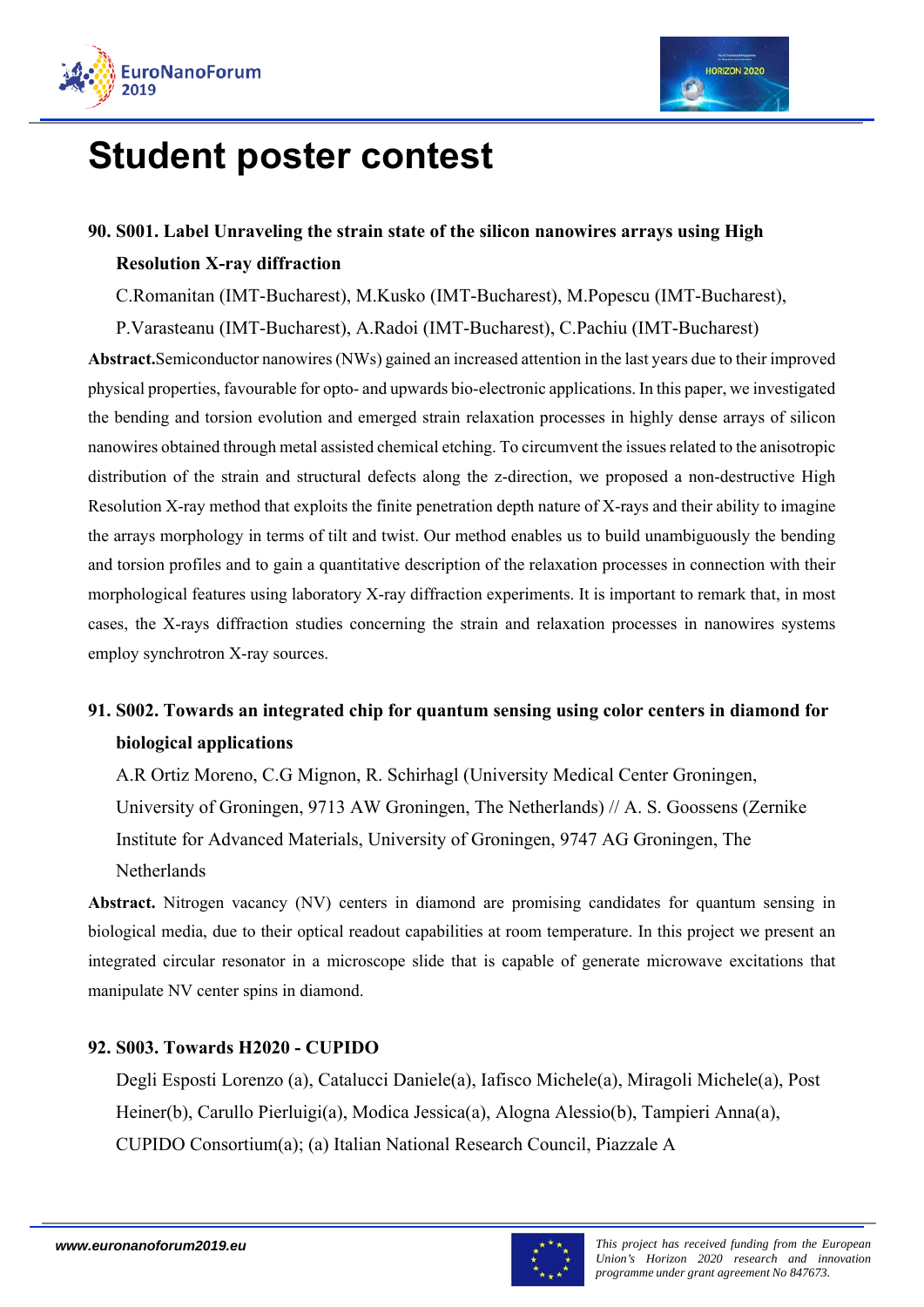

**Abstract.** CUPIDO is an EU-funded project that aims to develop an innovative and patient-friendly drug delivery system for diseased heart treatment: inhalable nanoparticles that can carry and release therapeutic molecules directly to the myocardial cells.

Peptides or small RNAs represent efficacious tools for cardiovascular diseases treatment. However, their hearttargeting is unspecific and currently possible via invasive methods. We demonstrate that inhalation of small (<50 nm), biocompatible and biodegradable calcium phosphate nanoparticles (CaPs) allows for rapid translocation of CaPs from the pulmonary tree to the bloodstream and to the myocardium, where their cargo is released. We tested the CaPs delivery capabilities with two biomolecules:

1) An MP mimetic peptide able to improve myocardial contraction through restoration of altered cardiac channel protein. Inhalation of MP-loaded CaPs restores cardiac function in a rodent model of diabetic cardiomyopathy.

2) The cardiac-enriched microRNA-133, which level is inversely related to failing heart conditions. A therapy via inhalable miRNA-133-loaded-CaPs prevents the cardiac remodeling in a mouse models of left ventricular pressure overload. The rapid accumulation of inhaled CaPs in the heart of healthy pigs encourages the application of CUPIDO approach in large animals. Results demonstrate that inhalation of drug-loaded nanocarriers represents a pioneering approach for heart failure treatment.

# **93. S004. The influence of molecular weight of ssDNA-SRY and BSA on SPR signal amplification**

Elena CONSTANTIN, Melania POPESCU, Monica SIMION - National Institute for Research and Development in Microtechnologies, IMT Bucharest, 126A Erou Iancu Nicolae Street, 077190, Bucharest, Romania

**Abstract.** The discovery of cell-free fetal DNA (cffDNA) in maternal plasma led to a new noninvasive prenatal testing that allows determining the fetal sex from 9th week of pregnancy, in order to detect diseases with recessive X-linked inheritance. SPR is a sensitive biosensor technique monitoring in real-time very small changes in refractive index induced by analytes bonding on Au. To set up the technical parameters for SRY-DNA identification, we perform two experiments. Our first study was focused on determining the detection limit in relation with the molecular weight. To accomplish this study, we have attached bovine serum albumin (BSA) and ssDNA-SRY on a Au chip and then studied the changes in SPR signal response for the two probes of ssDNA-SRY having 6,668 kDa, 41,553 kDa and BSA having 68 kDa. The second experiment aimed for obtaining a decrease of detection limits by signal amplification and for that we used BSA and BSA modified with gold nanoparticles. The experiment was performed using BSA concentrations from 1 uM to 10 pM. All the experiments indicate a strong dependence of detection limit in relationship with the molecular weight and the necessity of a signal amplification.

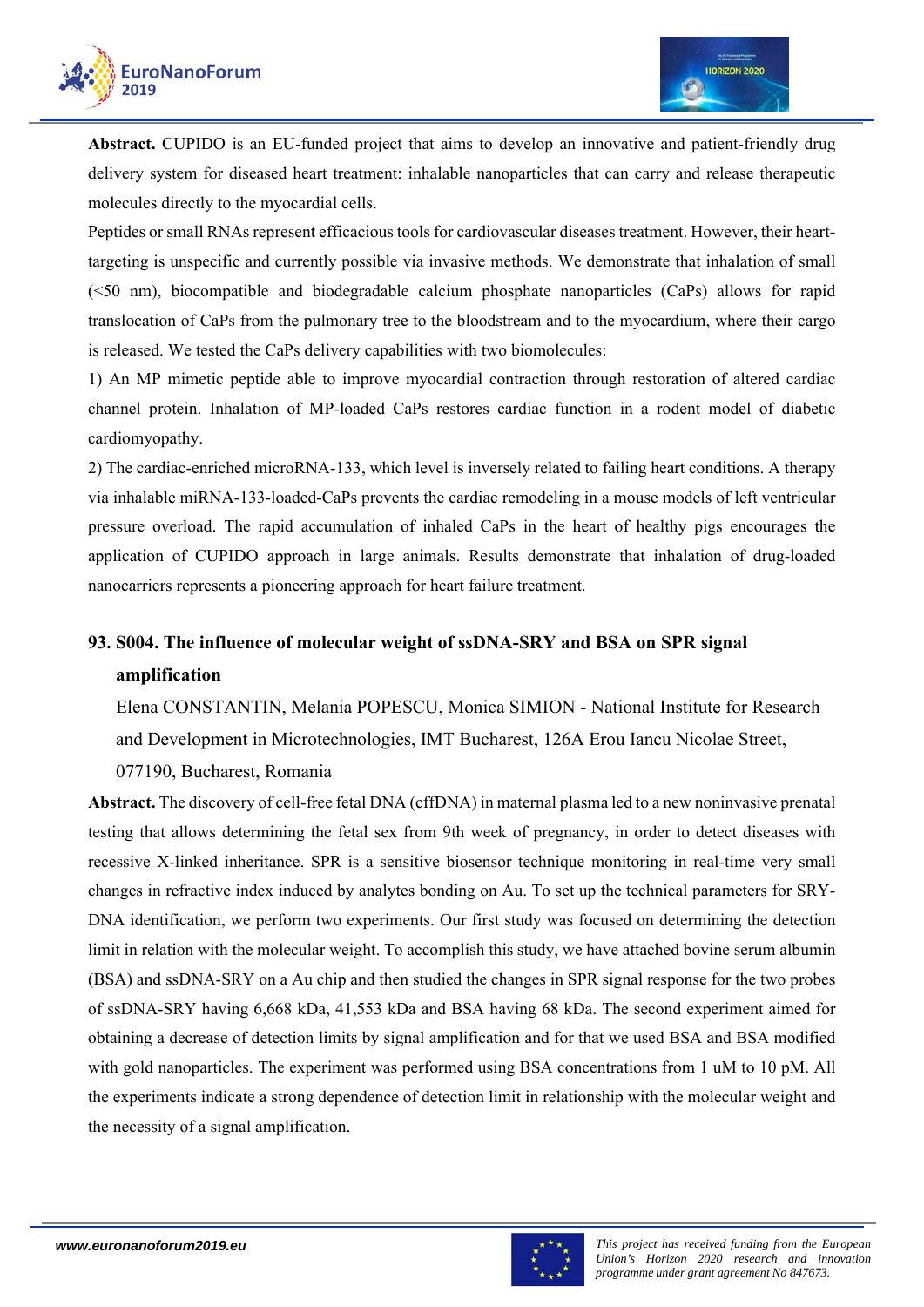



### **94. S005. "H2020 - Smart multifunctional GLA-nanoformulation for Fabry Disease"**

Johanna K Scheper1, José L. Corchero1, Miriam Royo 1,2, Ibane Abásolo1,3, Angel del Pozo4, Santi Sala5, Xavier Lúria6, Dganit Danino7, Jan Skov Pedersen8, Thomas Birngruber9,

Andreas Falk10, Hazel Clay11, Andreu Soldevila12, Nora Ventosa1,2. 1 Consorci

**Abstract.** Lysosomal storage disorders (LSDs), such as Fabry, Gaucher, Hunter, and Sanfilippo diseases are a group of rare diseases that currently lack a definitive cure. LSDs individually occur with incidences of less than 1:100,000; representing a serious global health problem. Therefore, development of new treatments for this type of rare diseases has become a key priority for European Research policy. In Fabry Disease (FD), the lack of α-galactosidase A (GLA) activity in FD patients causes the accumulation of glycosphingolipids (such as Gb3) in the vasculature leading to multiple organ pathology, and the death of patients before 45 years old. Enzyme replacement therapy (ERT), the most common treatment of LSDs, exhibits several drawbacks: short plasma half-life, poor biodistribution, high immunogenicity, and low capability to cross biological barriers such as the blood brain barrier (BBB). In the frame of the Smart-4-Fabry EU project (#720942), a new GLA nanoformulation (nano-GLA) more effective than current treatments for FD patients will be obtained. Such gain in the efficacy would further allow lowering the clinical dose and spacing the administration schedule for FD patients, being the final benefit a reduction on the FD treatment cost and improvement in the quality of life for FD patients.

# **95. S006. H2020 - Development, characterization and evaluation of 3D liver models for in vitro Engineered Nanomaterial toxicology testing.**

Samantha Llewellyn, Ume-Kulsoom Shah, Stephen J. Evans, Jana Rupp, Wolfgang Moritz, Ali Kermanizadeh, Vicki Stone, Gareth J. S. Jenkins, Martin J.D Clift and Shareen H. Doak. In

Vitro Toxicology Group, Swansea University Medical School, Swansea, UK. InSph

**Abstract.** Hepatic toxicology is key when considering engineered nanomaterial (ENM) exposure, as it widely known that the liver is a major site of ENM accumulation post exposure. The liver serves a vital role in metabolic homeostasis and detoxification, thus it is imperative that robust and physiologically representative models for ENM liver hazard assessment in vitro are established. The PATROLS (Physiologically Anchored Tools for hazaRd assessment of nanOmateriaLS; EU Grant Agreement #:760813) project is aimed at building upon existing 3D in vitro liver models to better understand hazard associated with long-term exposure to ENM, while further advancing the technology to include multiple cell types and fluid flow. The in vitro 3D liver models developed are based on immortalised cell line and primary human hepatocyte (PHH) based spheroids, which are viable for long-term culture, able to support both extended and repeated ENM exposures. Their ability to predict a range of toxicity and genotoxicity endpoints has been characterised using a range of ENMs (e.g. TiO2, ZnO and MWCNT). The ability of each model system for evaluating more realistic ENM exposures has been established, thereby providing a future approach based on alternative in vitro liver models to better support ENM hazard assessment.

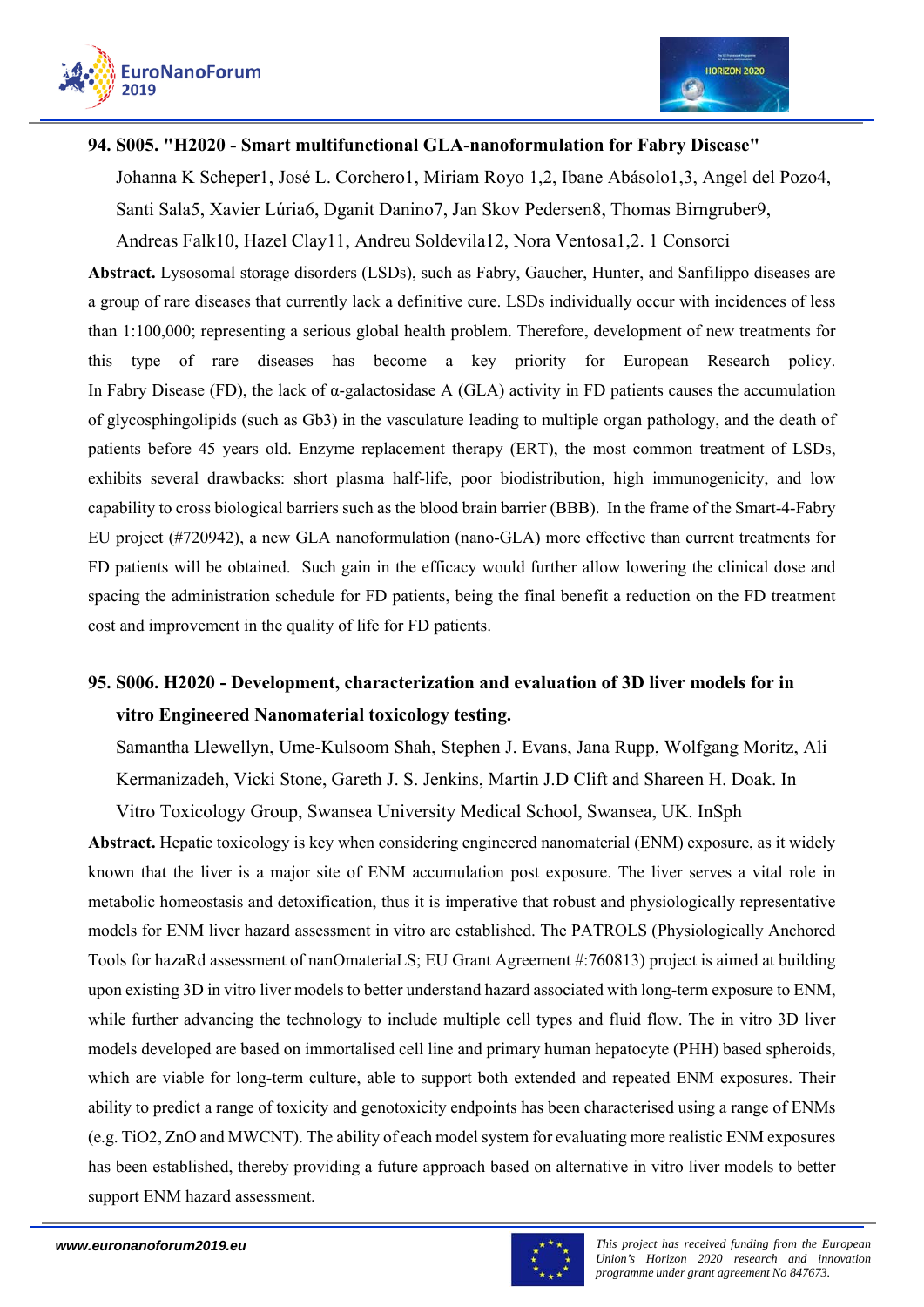



### **96. S007. Novel [ZnLn] luminiscent coordination compounds deposited of graphene**

A.A. Apostol 1,2, T. Mocanu 1,3, C. Maxim 1, I. Mihalache 2, O. Tutunaru 2, C. Romanițan 2,

C. Pachiu 2, M. Andruh 1. Affiliation: 1.University of Bucharest, Faculty of Chemistry,

Department of Inorganic Chemistry, Dumbrava Roșie 23, 020464 – Bucharest

Abstract. Attempts were made to functionalize the graphene surface with different complex compounds, in order to enhance its properties. In order to perform this, the most studied methods are covalent bond formation, encapsulation or non-bonding interactions, including hydrogen bonds and  $\pi$ -  $\pi$  stacking [1]. Heterometallic [ZnLn] complexes containing as ligand a Schiff-base derived from o-vanillin have been studied in the past for their luminescent properties [2]. By using the appropriate lanthanide precursor, it is possible to create a carboxylate bridge between the two metallic ions. For instance, the 1-pyrenebutirate was added in the structure, resulting [ZnLn] complexes containing a pyrene fragment (Ln = Nd, Eu, Gd, Tb, Sm, Dy). Having this moiety, the complexes were attached to the graphene surface, where they kept their luminescent properties. All the compounds have been characterized in solid state using FTIR, UV-Vis spectroscopy, luminescence measurements, powder and single crystal X-ray diffraction. In order to prove that the selected complex has been attached to the graphene, the composite material has been characterized via SEM/EDX, Raman and luminescence measurements.

[1] K.Karami, A.Ramezanpour, M.Zakariazadeh, C.Silvestru, Appl. Organometal. Chem., 2019, 33, e4907. [2] T.D.Pasatoiu, C.Tiseanu, A.M.Madalan, B.Jurca, C.Duhayon, J.P.Sutter, M.Andruh, Inorg. Chem., 2011, 50, 5879.

# **97. S008. Composite materials circular economy. The case of green fibres and nanoenhanced fibrous polymer composites**

Aikaterini Flora Trompeta, Tatjana Kosanovic Milickovic, Elias P. Koumoulos, Costas A. Charitidis, Research Unit of Advanced, Composite, Nanomaterials and Nanotechnology, R-

NanoLab, School of Chemical Engineering, National Technical University of Athens,

**Abstract.** Science and Technology are pushing the boundaries, aiming to design composites structures by carbon fibers (CFs) through environmental friendly processes, with reduced cost and improved mechanical properties. After long research, a growing industry with a multitude of applications has been established and the need of new precursors has been revealed. New approaches are necessary to be developed based on chemical modification and functionalization of CFs. This requires novel techniques that introduce the challenge of CFs production from green precursors and manufacturing of fibre-reinforced composites via ecofriendly-production methodologies. In this context, CFs production, matrices modification, hybrid materials, smart structures, surface/interface functionalization, manufacturing and processing, pilot and upscaling, as well as green and low cost materials, together with recycling topics, are considered. In addition, development of innovative reclamation and repurposing routes for the end-of-life of fibre-based composites in on the scene. Practices of interest for electronics, aviation and automotive industry have been addressed during

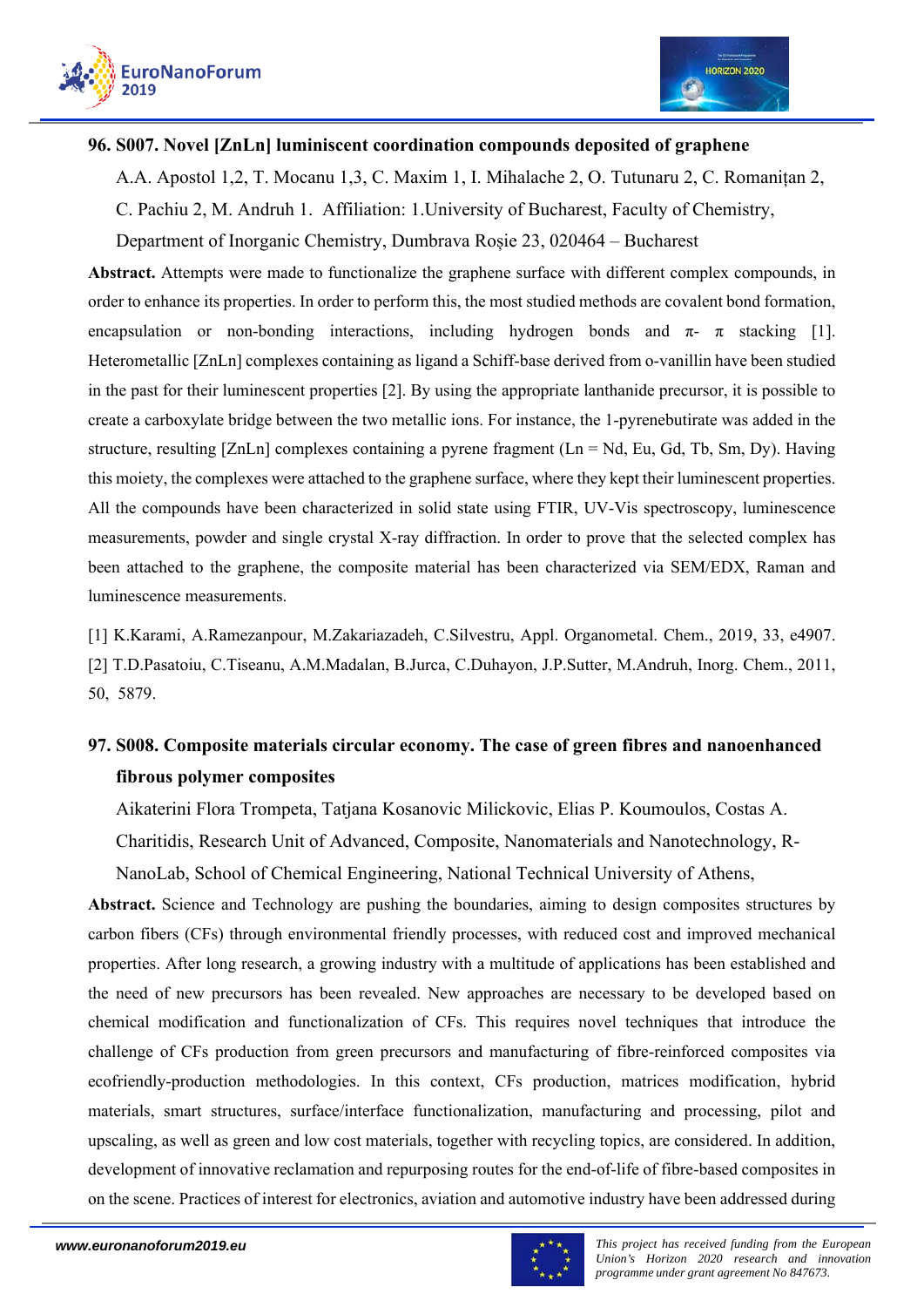

the last four years, proving that EC provided a consistent strategic plan with NMBP Programs, offering regularity, stability and continuity in composites research. This work has been partially supported by the EU Horizon 2020 Programmes MODCOMP (GA No 685844), SMARTFAN (GA No 760779) and REPAIR3D (GA No 814588).

### **98. S009. Numerical investigation of SPR (bio)sensors modified with 2D materials**

Pericle Varasteanu (1 National Institute for Research and Development in Microtechnology

(IMT-Bucharest), 126A Erou Iancu Nicolae, 077190, Voluntari, Romania , 2 Faculty of Physics, University of Bucharest, 405 Atomistilor Street, 077125, Magurele, Romania

**Abstract.** Surface Plasmon Resonance (SPR) based sensors are well known for their high sensitivity, real-time monitoring of surface interactions and label-free detection for a broad range of molecules. However, the detection capabilities become significantly lower for small sized molecules. This drawback can be overcome by coating the sensor's metallic surface with thin layers of materials with high refractive index in order to increase the refractive index contrast and consequently enhance the electromagnetic field confinement at the interface between the metal and detection medium. In this study, we investigated the influence of modification of a standard SPR sensor metallic surface with monolayers of 2D materials, such as MoS2, WS2, MoSe2, WSe2. Firstly, the plasmon properties at the interface were analyzed using COMSOL Multiphysics by calculating the SPP dispersion relations as a function of the number of 2D monolayers. In addition to the dispersion relations, reflectivity maps were also calculated using Transfer Matrix Method, because they provide information about the angles at which the resonance arise. Finally reflectivity response and phase response for the modified structures were compared showing that coating the metallic layer with 2D materials monolayers improves the sensing performances.

### **99. S010. Metasurfaces for controlling absorption in infrared**

Ramona Calinoiu<sup>1</sup>, Roxana Tomescu1, Cristian Kusko<sup>1</sup>, Adrian Dinescu<sup>1</sup>, Dana Cristea<sup>1</sup>, Laura Mihai<sup>2</sup>,<sup>1</sup>National Institute for R&D in Microtechnologies – IMT Bucharest, Bucharest,

Romania<sup>2</sup>National Institute for Laser, Plasma and Radiation Physics

**Abstract.** Nanophotonic metamaterials are a special type of artificial materials with engineered subwavelength structures. They have evolved rapidly into a functional platform for engineering of nanoscale photonic "metadevices" and were conceived as a means of achieving specific optical properties [R.F.Waters et al, Appl.Phys. Lett.107, 081102(2015)]. This type of structures has the role of tailoring the shape of the optical fields by nanostructuring the substrates with structures smaller than the wavelength of the field [N.Yu, FCapasso, Nature Materials, 13, 139–150(2014)- XLiu, et al, Phys.Rev.Lett.107, 045901(2011)]. We propose a metasurface with a configuration consisting of a circular-shaped metallic resonator of diameter in the order of nanometers used for improved absorption in narrow wavelengths intervals of the IR domain. Our metamaterial is obtained by nano-patterning an array of gold pillars of 100 nm height on a 200 nm thick amorphous silicon substrate. The

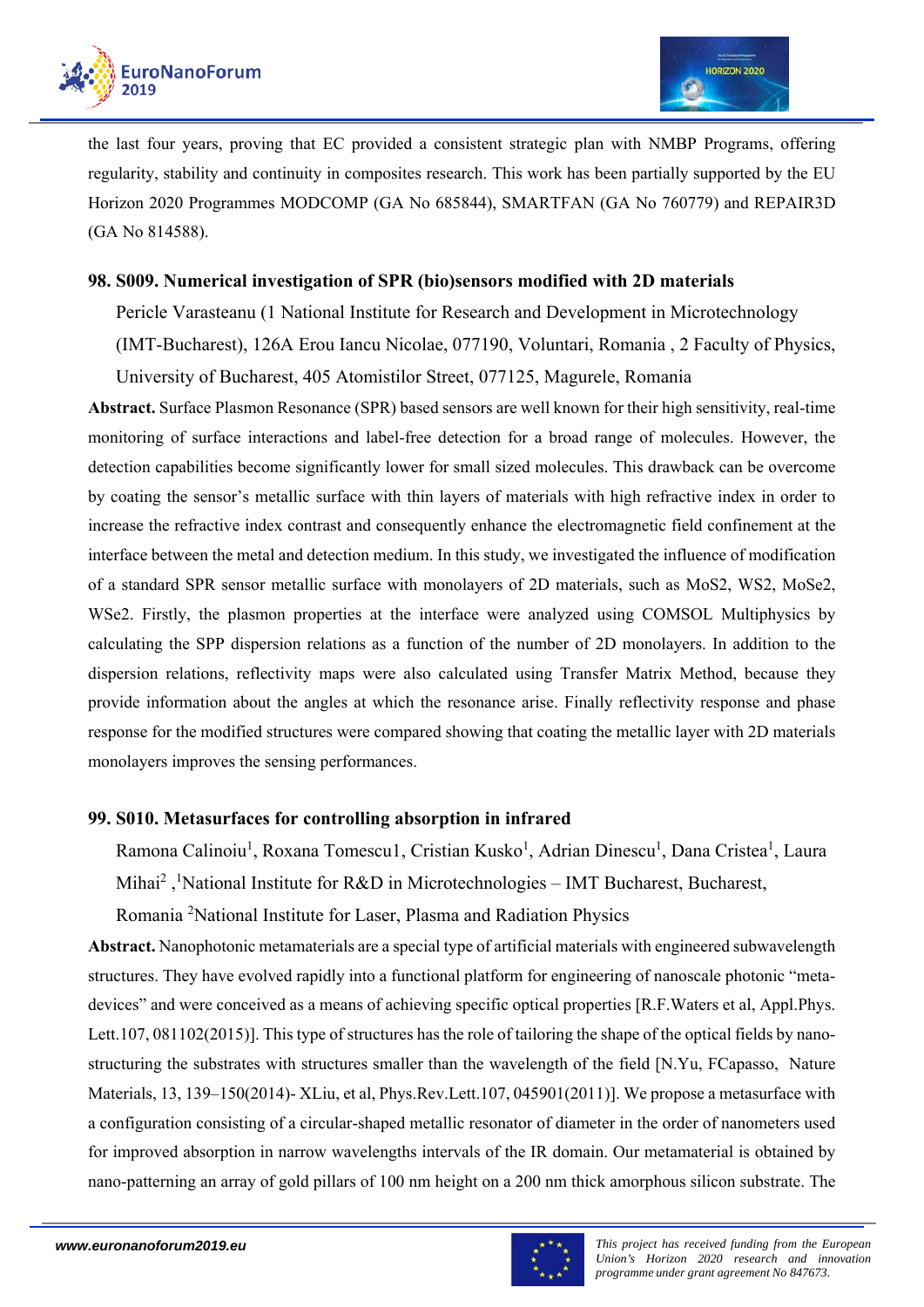

diameter of the metallic pillars is selected in order to achieve an almost total absorption at a specific wavelength. For example, a rectangular array of gold disks with 230 nm diameter with the lattice constant of 400 nm offers perfect absorption at 2.3μm wavelength. The designed structures can be employed in developing IR selective emission sources or perfect absorbant metamaterials.

# **100. S011. Microfluidic glass biochip fabricated by picosecond laser assisted etching for controlled release of biomolecules**

Ștefana Orobeți1,2, Florin Jipa1, Cristian Butnaru1, Emanuel Axente1, Gabriela Chirițoiu2, Livia Sima2, Felix Sima1; 1Center for Advanced Laser Technologies (CETAL), National Institute for Laser, Plasma and Radiation Physics (INFLPR), 409 Atomistilor,

**Abstract.** Various material processing techniques have been proposed for the fabrication of smart interfaces to modulate cellular behaviour and address specific clinical issues. Particularly, laser-based technologies have attracted growing interest due to processing versatility. Latest development of ultrashort pulse lasers with pulse widths of several tens of femtosecond (fs) to several picoseconds (ps) allows fast and clean micro-fabrication of a variety of materials at micro- and nano-scale both at surface and inside volume. High quality microchannels embedded in photosensitive glass can be successfully generated by ultrafast laser-assisted etching. We propose here a novel microfluidic glass biochip fabricated by picosecond laser assisted etching (PLAE). This has a splitter configuration consisting of a distributor reservoir connected to three collecting reservoirs via channels of various dimensions distributing different flow rates. The potential of fibroblast growth factor (FGF2) to prevent or treat bone degeneration was assessed using an "in vitro" model of osteogenesis. Using the microfluidic biochip, we tested the effect of perfusing different controlled doses of FGF2, thereby creating a miniature platform for therapeutic testing allowing identification of optimal dosages and development of temporal administration protocols. These findings could guide the design of novel therapeutic strategies for treating spaceflight osteopenia or osteoporosis.

# **101. S012. Graphitized Porous Silicon Electrodes for High Performance Quasi-Solid Supercapacitor**

Irina-Nicoleta Bratosin, Cosmin Romanitan, Antonio Radoi,Mihaela Kusko

**Abstract.** Porous silicon offers a very high inherent surface area to volume ratio, while also being compatible to the prevalent Si based technology, which makes it a suitable candidate for supercapacitor electrodes. The device presented is based on two symmetric porous p-doped Si electrodes on which 7-hydroxy-1,2,3,4 tetrahydronaphtalene-2-carboxylic acid was deposited electrochemically before being treated thermally at 800o C for graphitization. The cyclic voltammetry (CV) performed on it between the potential range of -1 V to 1.5 V revealed two charge storage concurrent mechanisms, double layer and Faradaic charge storage, as well capacitance values from 3.26 mF at 50 mV/s to 0.46 mF at 12 V/s. The device's capacity retention was tested through galvanostatic charge discharge (GCD) carried out at six different current values, from 50 µA to

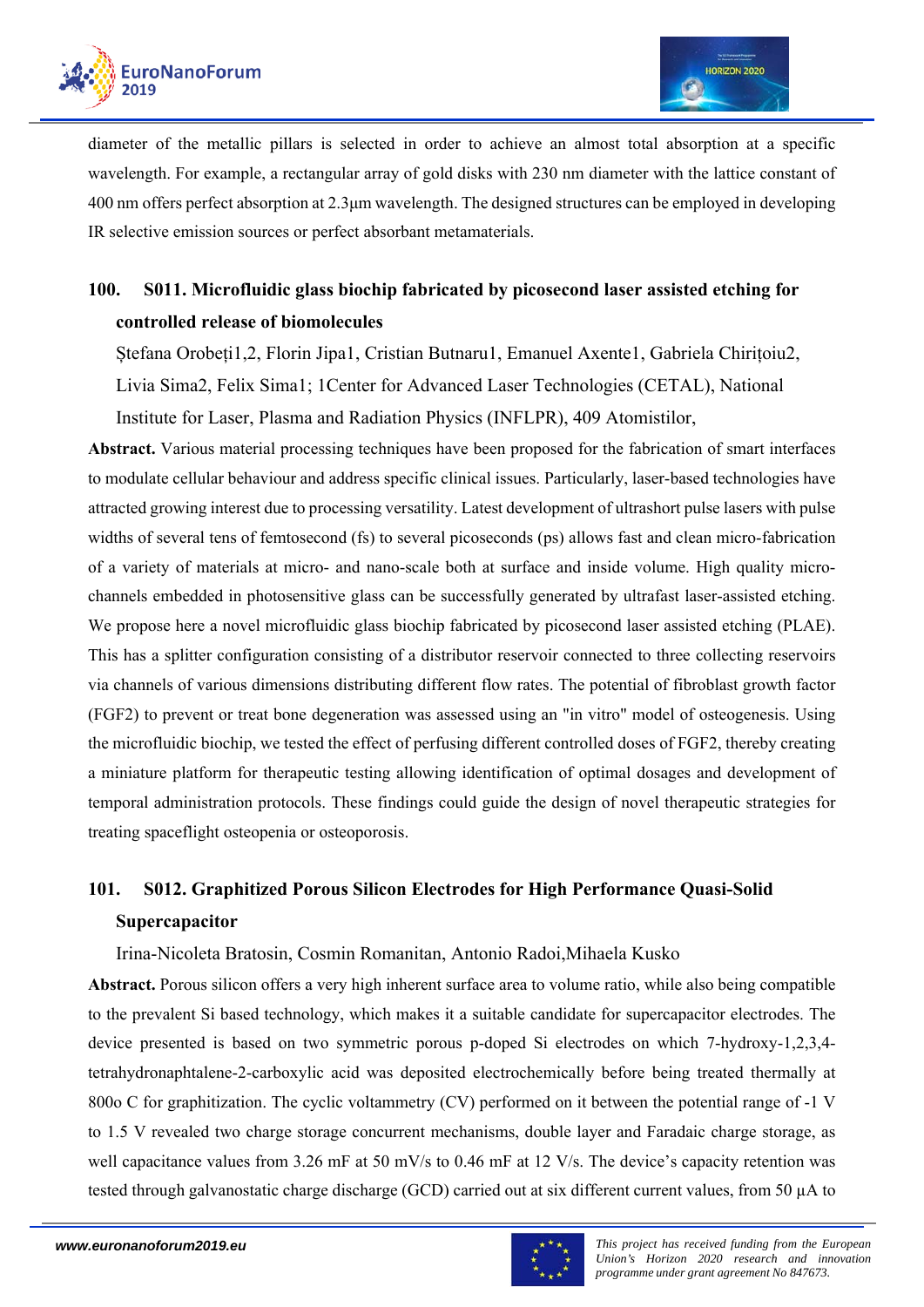



1mA, presenting an ohmic drop between 10.07 mV to 107.12 mV. Furthermore, the supercapacitor was charged and discharged 3000 times at 0.1 mA, which led to a decrease of 45 % from its initial capacitance. In summary, the porous p-Si based device presented showed promising results, with a potential window of 2.5 V, low ohmic drop and a high capacitance which has maintained more than half of its initial value after 3000 charge-discharge cycles.

# **102. S013. SCATTERING MATRIX MAPLE APPLICATION FOR PROPAGATION OF ELECTROMAGNETIC RADIATION IN STRATIFIED MEDIA**

Adrian MURARIU, Gabriel MURARIU; Imperial College London, South Kensington, London SW7 2AZ UK; Dunarea de Jos University of Galati

**Abstract.** A recurrent scattering matrix formalism for electromagnetic wave propagation modeling in stratified media structures. The python procedure is computationally efficient and stable. For a case study, it is applied successfully to the modeling of total attenuated reflection in nematic liquid crystals. The modes of a planar multilayer waveguide can readily be determined by using an algorithm that exploits the analyticity of the waveguide dispersion relation. No prior knowledge of the number of solutions or their approximate locations is required; the algorithms finds all the solutions within the region of interest. The application could be used for structures of transparent and lossy materials.

# **103. S014. Prototyping a Miniaturized Microfluidic Sensor for Real-Time Detection of Airborne Formaldehyde**

Daniel Măriuța - Institute of Microstructure Technology (IMT), 76344 Eggenstein-Leopoldshafen, Karlsruhe Institute of Technology (KIT); Lucien Baldas - Clement Ader Institute CNRS, INSA, ISAE-SUPAERO, Mines Albi, UPS, Université de Toulouse, 31400 Toulouse

**Abstract.** Formaldehyde is a carcinogenic volatile organic compound that is largely used in the fabrication process of a variety of household products, being sometimes released indoor in concentrations that are beyond the limits recommended by the World Health Organization. The current commercially available formaldehyde sensors are far from simultaneously being ultra-portable, highly sensitive (< 1 ppb), real-time, and especially cost-efficient. This work aims to study the feasibility to miniaturize the formaldehyde sensing system down to a palm hand device, based on the microfluidic Hantzsch reaction method and fluorescence detection. A Gas-Liquid Micro-Reactor based on integration of a hydrophobic membrane inside a polymer flat chip is proposed and its formaldehyde trapping yield is planned to be further tested. By combining contact sensing with timeresolved CMOS sensors, the dimensions of the fluorescence detection component could go down to millimeters using commercial-available components and therefore, enabling continuous and fast-response measurements in small volumes and low concentration samples.Keywords—Contact sensing, Microfabrication, On-chip membrane-based gas-liquid contacting, Time-Resolved CMOS Sensing.

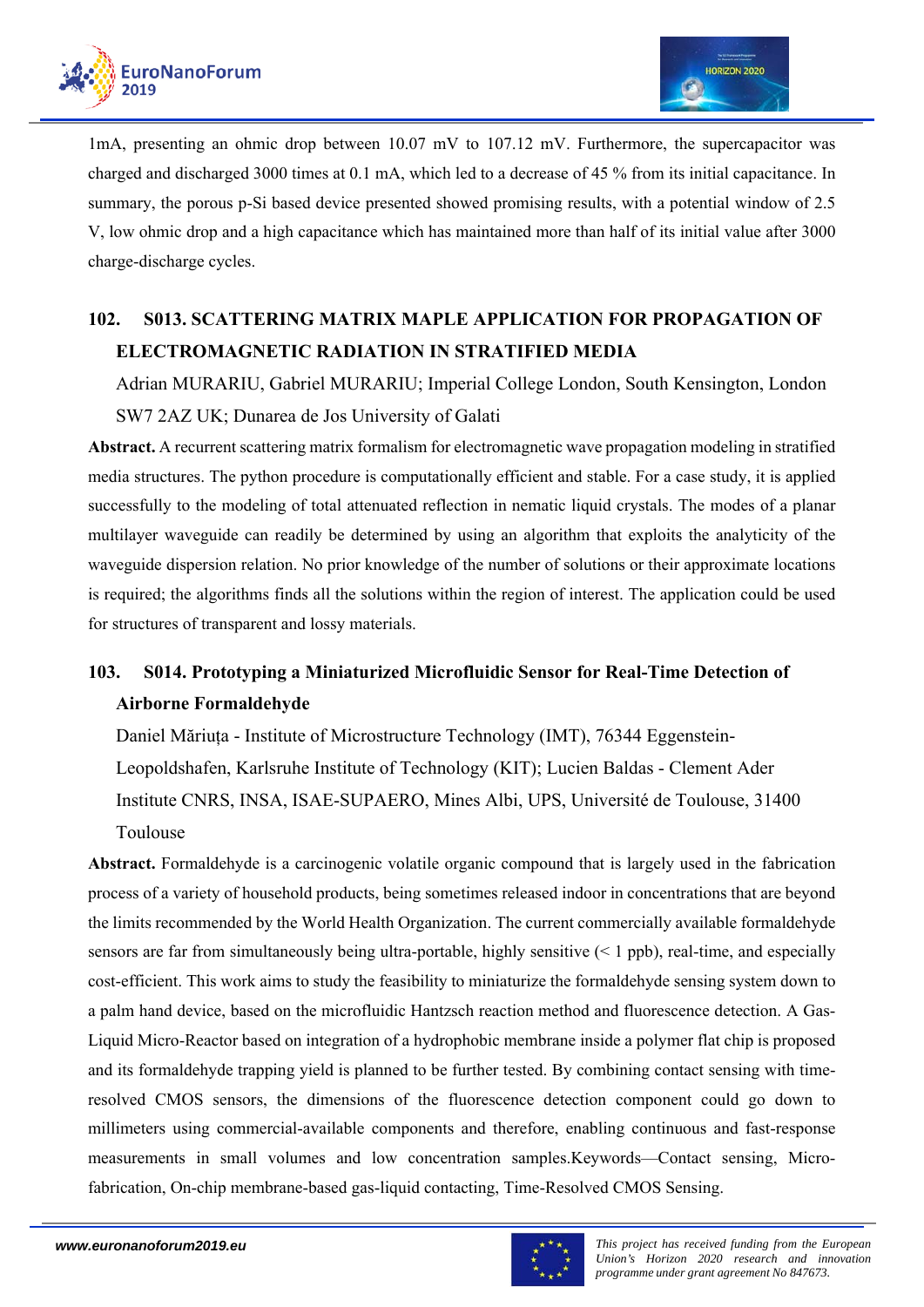



# **H2020/NMBP Project contest (posters and exhibition)**

### **104. H01. H2020 - INNOVIP**

Daniel Măriuța - Institute of Microstructure Technology (IMT), 76344 Eggenstein-Leopoldshafen, Karlsruhe Institute of Technology (KIT); Lucien Baldas - Clement Ader Institute CNRS, INSA, ISAE-SUPAERO, Mines Albi, UPS, Université de Toulouse, 31400 Toulouse Dr. Panagiotou - Bavarian Research Alliance Germany

**Abstract.** INNOVIP - EEB-01-2016 - Highly efficient insulation materials with improved properties: INNOVIP Consortium will reinvent the top-of-the-line insulating material vacuum-insulation-panels (VIP) by improving their thermal performance over the entire lifetime by at least 25 % and making VIPs adjustable, mountable and machineable. By reducing the density of the core material and/or using an alternative core material together with less expensive VIP-envelopes as gas barrier, it will be possible to sell the new product INNOVIP by more than 20 % lower price. Besides, the new product has a reduced embodied energy by at least 25 % and, attaching different cover layers, the panels can fulfill different functions. These additional functions can be adjusted according to the application they address, for example photocatalytic VOC removal from indoor- and outdoor air, anti mould coating, moisture buffering by Aluminium Compounds or summer heat cut-off by latent heat activated in phase change materials (PCMs).

#### **105. H02. H2020 - LISA**

Jeromy Snel - LEITAT Technological Center, Spain

**Abstract.** Li-ion batteries are still the limiting factor for mass scale adoption of electrified vehicles and there is a need for new batteries that enable EVs with higher driving range, higher safety and faster charging at lower cost. LiS is a promising alternative free of critical raw material (CRM) and non-limited in capacity and energy by material of intercalation. LISA aims to develop high energy and safe LiS battery cells with hybrid solid state electrolytes validated at 20Ah cell level according to EUCAR industrial standards for automotive integration. LISA will solve specific bottlenecks of lithium sulphur technology on metallic lithium protection, power rate, and volumetric energy density. Today, LiS is twice lighter than Li-ion and has reached only 10% of the sulphur theoretical energy density (2600Wh/kg) at cell prototype level (250-300Wh/kg), with potentially 800Wh/l (600Wh/kg) achievable by improving materials, components and manufacturing. LISA will have a large impact on existing and next-generation EV batteries, delivering technology with higher energy density beyond the theoretical capacities of chemistries using CRM – i.e. natural graphite and cobalt - or silicon-based chemistries.

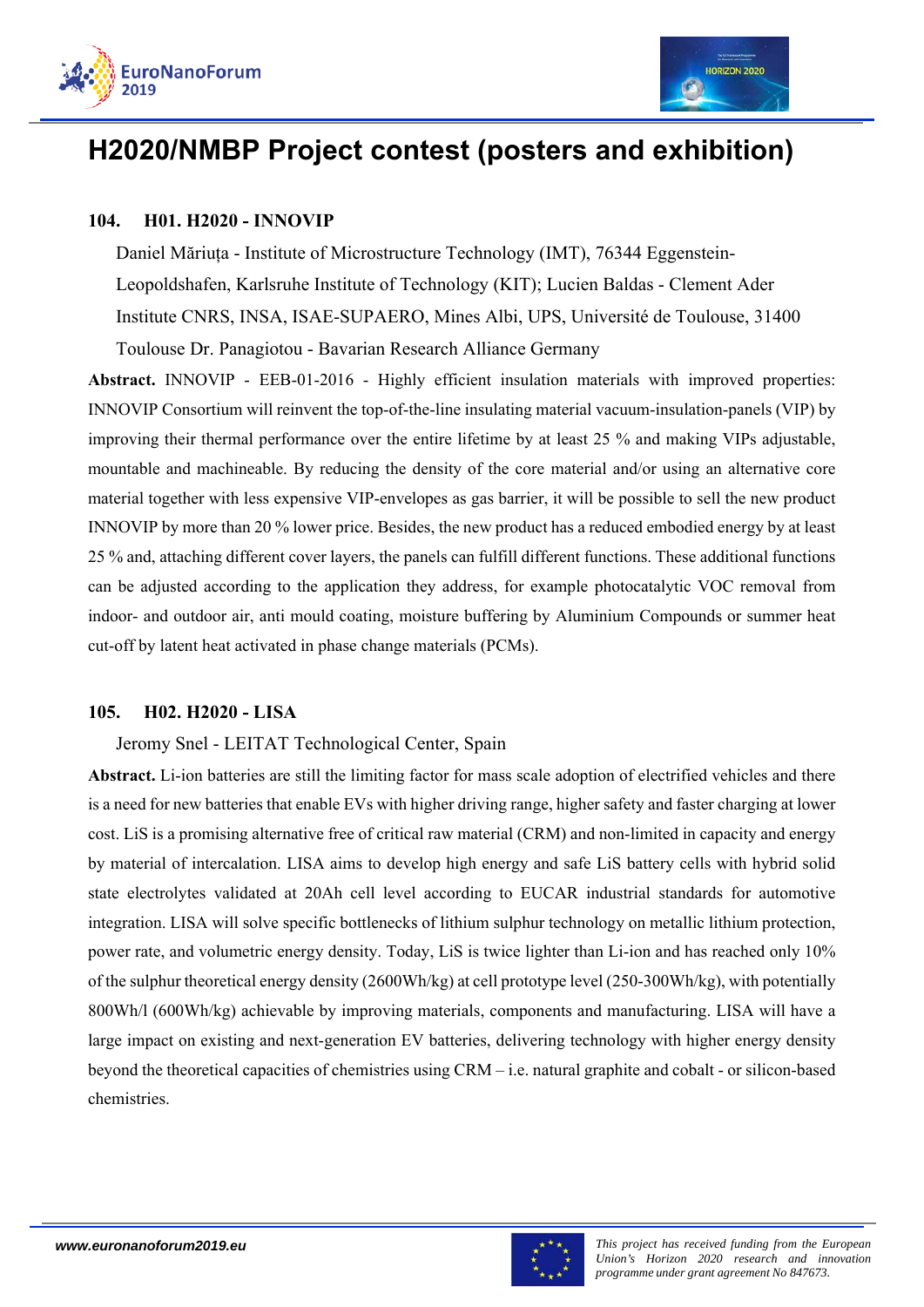

# **106. H03. H2020 - NEXTOWER Project (GA 721045) : Advanced materials solutions for high temperature heat storage block in concentrated solar power (CSP) tower systems**  A. Rinaldi - ENEA, Italy; C. Testani - CALEF, Italy; P. Szakalos - KUNGLIGA TEKNISKA HOEGSKOLAN, Sweden; M. Pedemonte - IIS, Italy; E. Melotti - BEWARRANT SL, Belgium; J. Ejenstam - SANDVIK MATERIALS TECHNOLOGY AB, Sweden; J. Fernández-Reche - CENTRO D…

**Abstract.** NEXTOWER H2020 funded project proposes a set of innovative materials to boost the performance of atmospheric air-based concentrated solar power (CSP) systems through a comprehensive conceptual and manufacturing approach. Bulk and joining materials optimized for durability at the component level and for maximum thermodynamic efficiency at the system level have been developed, lab-tested and will be then fullscale validated in the new SOLEAD demo (in Spain) made within the project. One of the innovations introduced consists in the use of liquid lead instead of molten salts as heat transfer and storage fluid, which allows to achieve high temperature heat storage at unprecedented working temperature (about 750°C and above). The high temperature liquid metal corrosion that prevents use of standard Ni-based alloys is effectively addressed by adopting a superalloy structural shell coated with innovative FeCrAl-based alloys to fabricate especially designed storage vessels and heat exchangers in NEXTOWER. Other advances in the solar receiver compartment spur a new generation of CSP materials that allow both an increased working temperature of the receiver and a new storage concept based on liquid metal, so contributing to the next-generation of CSP towers, capable of competing with other industrially-relevant CSP alternatives and sustainable power supply options.

# **107. H04. "H2020-DEVELOPING AND IMPLEMENTATION OF A NEW GENERATION OF NANOSAFETY ASSESSMENT TOOLS "**

Dumitru Ulieru1 ,Oana-Maria Ulieru1,Xavi Vila1,Alexandru Topor1,Alvaro Cabeza De Vaca Gomez2:1-SITEX 45 SRL,Bucharest Romania (2) Univeristy of Burgos UBU/ICCRAM,Spain **Abstract.** NanoMaterials safety is of great societal concern and raises many questions for the general public, governments, industry, scientists and regulators. Identifying and controlling the hazards associated with NMs is required to ensure the safety in parallel to exploiting the technological benefits. NANOGENTOOLS answers this challenge by creating a collaborative excellence-based knowledge exchange network that will: i) push forward knowledge via method development and pre-validation, ii) train scientists in new methodologies to assess long term nanosafety, and iii) support their inclusion in standardization and EU regulations. NANOGENTOOLS combines toxicogenomics, proteomics, biophysics, molecular modeling, chemistry, bio/chemoinformatics to develop fast in vitro high throughput (HTS) assays, with molecular based computational models for nanotoxicity.NANOGENTOOLS brings together cutting edge research, innovative knowledge-transfer and co-development, and cross-sectoral and cross-disciplinary secondments linking EU academic institutes/networks with industry and policy makers across 8 countries. Expected impacts include pre-validated tools for efficient cost-effective nanosafety assessment applicable to SMEs for incorporation into

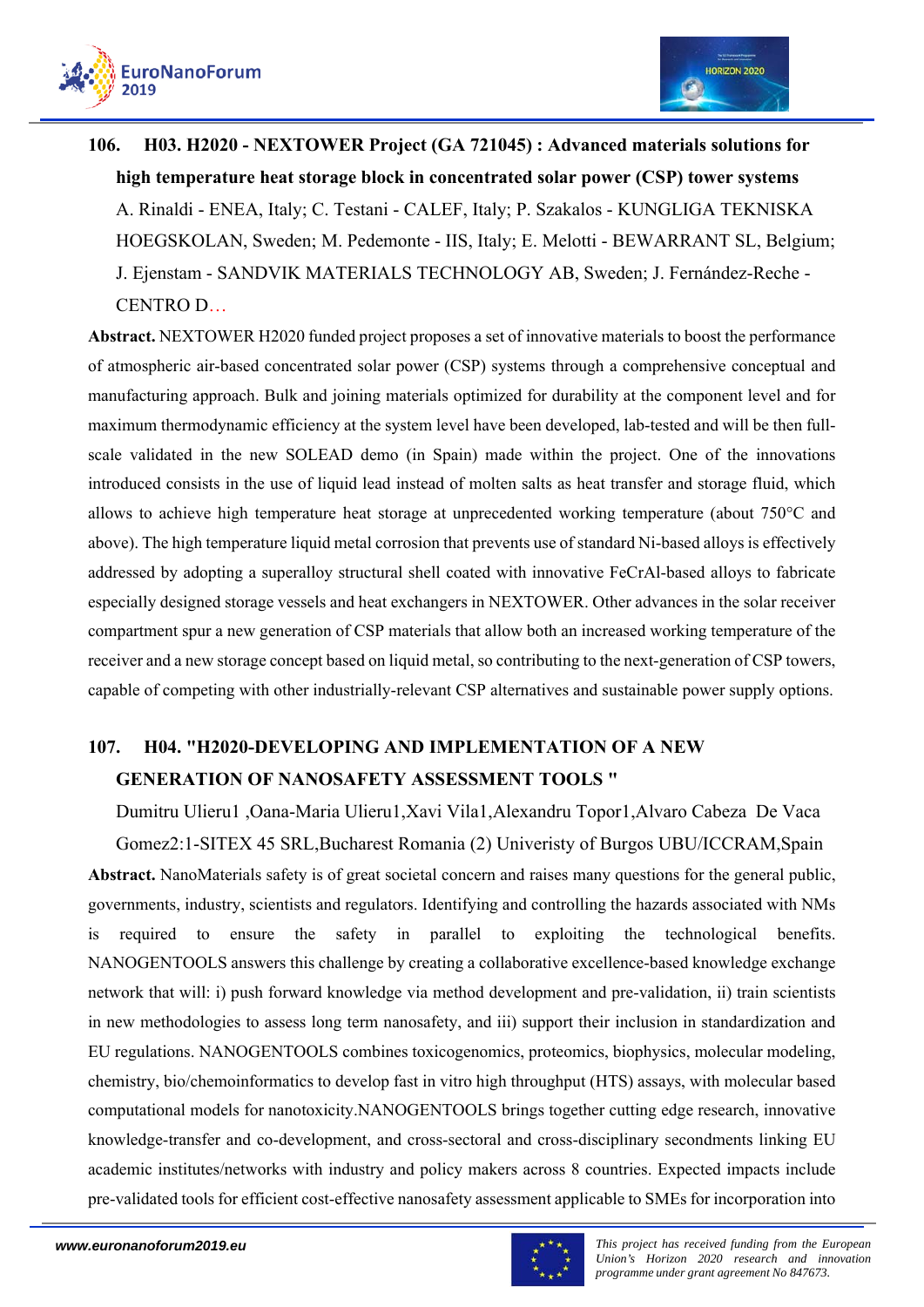



regulatory frameworks, and translation of knowledge via development of a CNT-based nanosensor based on safe-by-design SoF principles.

# **108. H05. "H2020 - M3DLoC - Additive Manufacturing of 3D Microfluidic MEMS for Labon-a-Chip applications"**

Jelena Aleksic, Monica Spreadbury, Bojan Boskovic, Costas A. Charitidis

**Abstract.** MEDLOC aims at the employment of multi-material 3D printing technologies for the large-scale fabrication of microfluidic MEMS for lab-on-a-chip and sensing applications. The concept is based on the combination of multimaterial direct-ink-writing method and an extrusion-based 3D printing pilot line, in order to fabricate microstructured detection devices with the ability to perform all steps of chemical analysis in an automated fashion. The functionality of these devices will be evaluated based on their ability to streamline all steps needed to obtain mobility and binding-based identity information in one continuous biochemical detection system. Optimum in-line control systems will be incorporated in various stages of the fabrication process, to achieve precise control and repeatability. Microfluidic MEMS are increasingly recognized as a unique technology field for the development of biomedical devices (BioMEMS), due to their functional performance on the microscale, at the dimensions of which most physiological processes are operative. Applications near micro- and nanoscale are promising in the field of intelligent biosensors, where it enables the monolithic integration of sensing devices with intelligent functions like molecular detection, signal analysis, electrical stimulation, data transmission, etc., in a single microchip.

# **109. H06. H2020-GIOTTO: Active aGeIng and Osteoporosis, the next challenge for smarT nanobiOmaterials and 3D technologies**

Isella Vicini – Warrant Hub S.p.A., Italy

**Abstract.** Osteoporosis ("porous bone") is a very common bone disease. It occurs when the body loses too much bone, as a result bones become so weak and brittle that a fall or even mild stresses can cause a fracture. The GIOTTO project is funded by the European Union under the Horizon 2020 research and innovation programme (grant agreement n 814410), call H2020-NMBP-TR-IND-2018-2020 (TRANSFORMING EUROPEAN INDUSTRY), and it will exploit the most recent materials and manufacturing technological advancements to help healthcare systems fight the consequences of bone fractures caused by osteoporosis. Medical doctors will work together with scientists and medical device producers to develop and test new solutions based on cutting edge technologies such as 3D printing and smart nano-biomaterials. Ad hoc devices will be designed for the different types of osteoporotic fractures stimulating bone regeneration while reducing bone loss. In addition to 3D-printing and the most updated technologies for bone scaffold manufacturing, also the most advanced technologies will be put in place such as the nano-functionalisation for the smart release of active molecules.

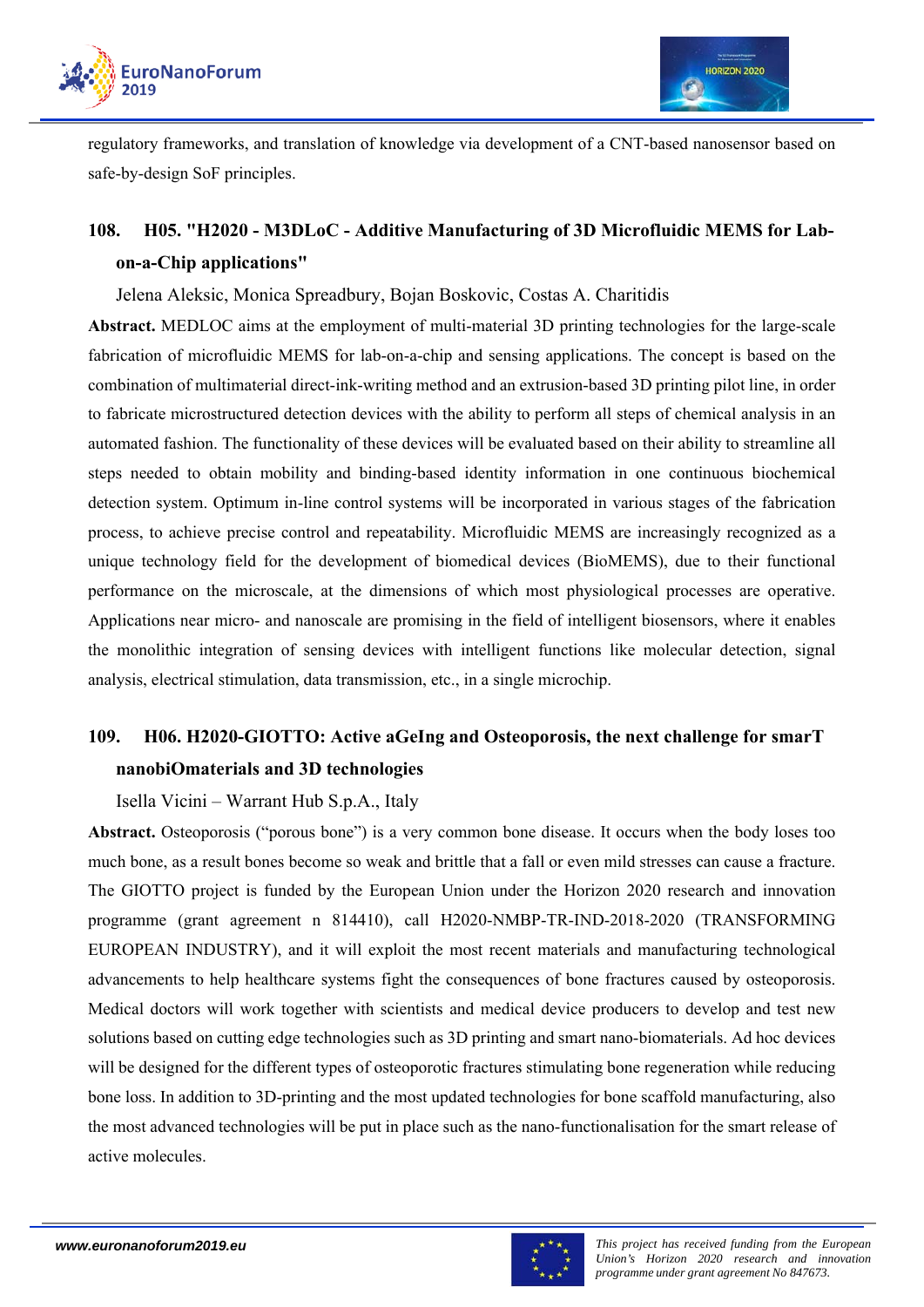



# **110. H07. Smart by Design and Intelligent by Architecture Nanocomposites Materials (SMARTFAN Project)**

### Isella Vicini - Warrant Hub S.p.A., Italy

**Abstract.** SMARTFAN project aims at the development of smart (bulk), through micro and nano components, for final application on intelligent structures with integrated functionalities that are able to communicate and interact with their environment (upon IoT and in line with Industry 4.0), store data about their condition and, based on external stimuli, react accordingly; at the same time, real-time monitoring of processes and materials performance are foreseen. The cases include carbon fibers (CFs) for reinforcement and conductivity variance, carbon nanotubes (CNTs) and carbon nanofibers (CNFs) for sensing, micro-containers for self-healing, nanoparticles for electromagnetic fields detection and shielding, colouring agents for marking cracks and defects, and piezoelectric materials. In order to develop lightweight composite materials and transfer the properties of smart components into bulk materials, polymer based matrices (such as epoxy resins, polypropylene, polylactic acid, etc.) are used, due to their compatibility with the above mentioned components, their low cost and in case of thermoplastics their recyclability/reusability. The composite material (layers and grids) architectures will be the crucial parameter for dealing with Smart-by-Design intelligent structures that leads to reduction of environmental impact (reuse/recycling of materials at their End-of-Life). Acknowledgements

SMARTFAN project has received funding from the European Union's Horizon2020 research and innovation programme under grant agreement n° 760779.

### **111. H08. H2020 - OYSTER**

Bojan Boskovic, Monica Spreadbury, Jelena Aleksic Cambridge Nanomaterials Technology Ltd United Kingdom

**Abstract.** A failure to quantitatively control adhesion costs billions of euros each year in failed components, suboptimal product performance and life-threatening infections. Nano-enabled and bio-inspired products offer practical solutions to overcome adhesion and friction problems in these application areas. Current tools and methodologies, however, have so far failed to produce any standardised interpretation of adhesion data linking nanoscale adhesion to the macroscopic data. OYSTER uses contact mechanics to bridge adhesion data at multiple length scales and link interfacial adhesion to physicochemical properties. OYSTER brings Europe's first-class laboratories and SMEs to take existing nanoscale characterisation technologies towards widespread utilisation in process optimisation and model validation. OYSTER achieves this by sharing metadata and by creating Open Innovation Environment (OIE), where new paradigms of multi-scale contact mechanics are validated on selected application oriented reference materials through continuous interaction with the European Materials Characterisation Council (EMCC). This way, OYSTER generates wider agreement over adhesion measurement protocols by multimodal Atomic Force Microscopy and high-speed nanoindentation.

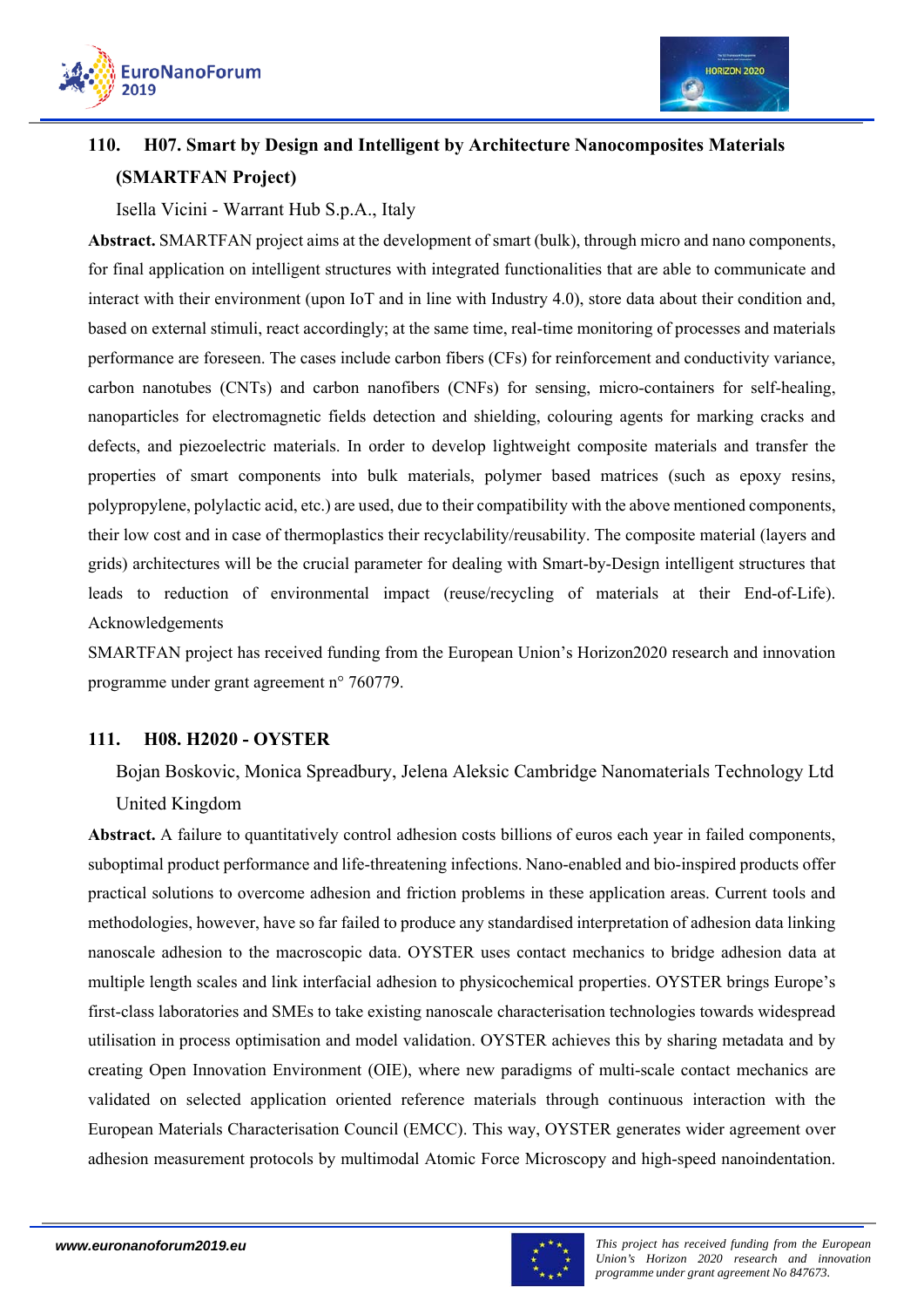

Nano-patterned wear resistant surfaces and chemically/topologically functionalised soft contact lenses will show case nano-enabled and bioinspired products for significant market impact.

# **112. H09. H2020-NEMOSINE-Innovative packaging solutions for storage and conservation of 20th century cultural heritage of artefacts based on cellulose derivative.**

Ferran Marti and Serafin Garcia, AIMPLAS, Spain

**Abstract.** A huge percentage of the recent European cultural heritage (CH) can be found in movies, photographies, posters and slides produced between 1895 and 1970 were made using cellulose derivates. More than 75 years of visual and audio memories are in serious danger to be lost due to the natural instability cellulose acetate (CA) and Cellulose nitrate (CN) materials. In case of cellulose derivates and other components of the movie or photos, once initiated, degradation cannot be prevented, reversed or stopped, but only inhibited or slowed. Inhibitive conservation of cellulose derivates can either involve the removal or reduction of factors causing degradation including light, oxygen, acids, fungus and relative humidity among others, as well as costsensitive processes such as freeze. NEMOSINE improves the traditional storage solutions, such as freeze storage, by developing an innovative package with the main goal of energy saving and extent conservation time. NEMOSINE will develop: i) Active packaging using non-odour additives, ii) Active acid adsorbers based on functionalized Metal Organic Framework integrated in innovative structures, iii) Gas detection sensors to monitoring, iv) Multi-scale modelling to correlate degradation  $\&$  sensors signals, v)Packaging with modular design.

# **113. H10. H2020 – NANORIGO: a Risk Governance Framework and Council for Nanomaterials and Nano-enabled Products NANORIGO**

Mark Morrison, Optimat Ltd., United Kingdom

**Abstract.** The main objective of NANORIGO (NANOtechnology RIsk GOvernance) is to develop and implement a transparent, transdisciplinary and science-based Risk Governance Framework (RGF) for managing possible nanotechnology risks regarding social, environmental and economic benefits. A new risk management approach is formed based on available high-quality data and advanced scientific tools developed for industry and regulators' decision-making, and on communication with all stakeholders (regulators, industries, politicians, the civil society). The RGF will use a life-cycle perspective and integrate available knowledge on ethical, social, environmental and economic concerns into a user-friendly format that can be easily adapted and transferred into regulation for hazard, exposure and risk assessment and management of nanomaterials. It will consist of: (i) risk management strategies based on reinforced tools for guidance and decision-making developed for risk assessment, (ii) validated methodologies to identify potential hazard and exposure, and (iii) a web-based information and communication platform to facilitate access to good quality data and a clear risk understanding of stakeholders, and their valuable feedback. The NANORIGO work plan consists of 7 work packages covering all major risk governance aspects. Finally, a self-sustained European

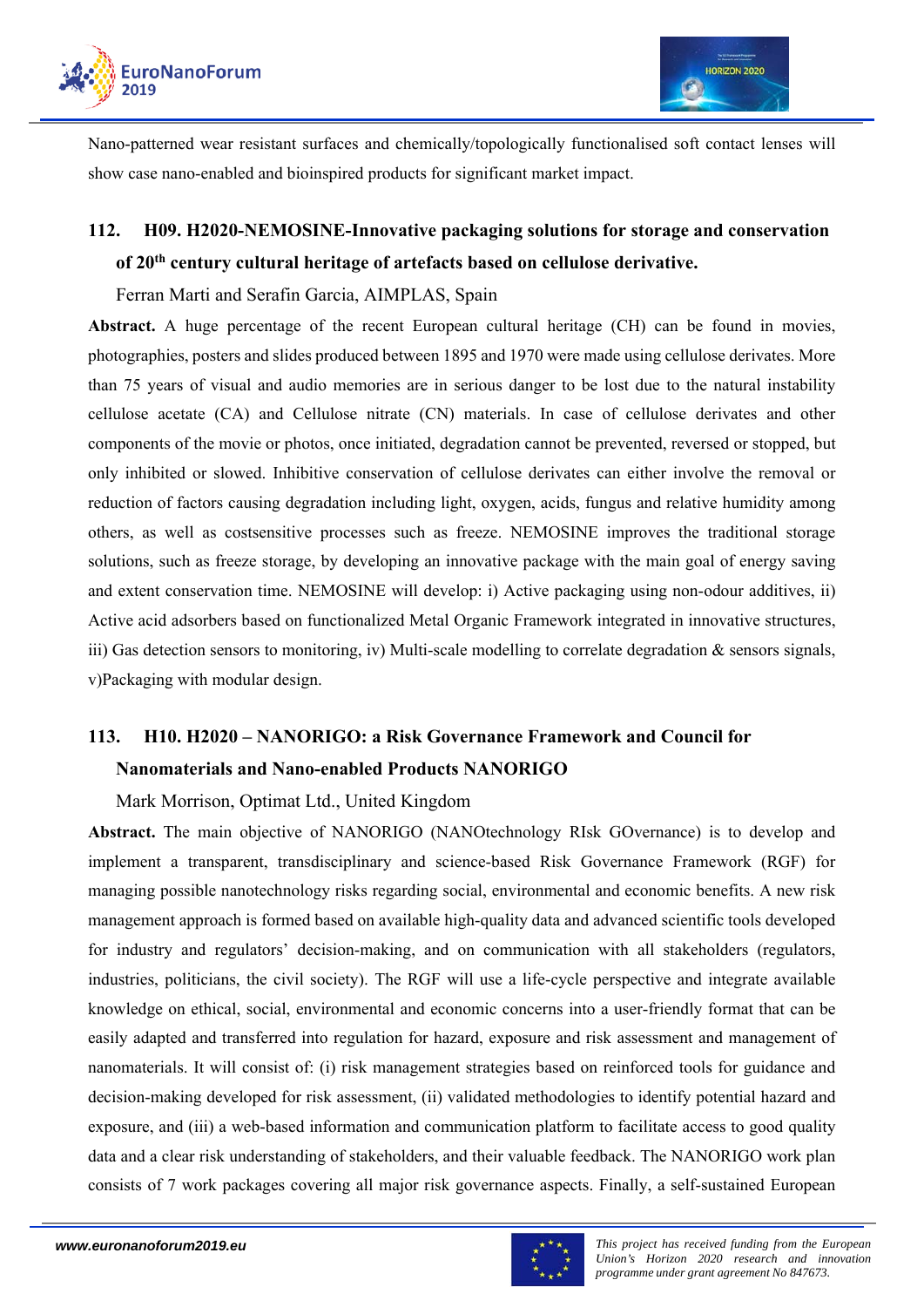

Risk Governance Council (ERGC) will be installed and implemented by NANORIGO and all relevant stakeholders, and embedded in relevant international structures, in close cooperation with the International Risk Governance Center (IRGC). Case studies will demonstrate the sustainability of solutions and their consistent integration into regulatory applications under real conditions. For the first time, all stakeholders will be brought together under a common "umbrella" to share and integrate the most appropriate governance tools, frameworks and plans for future scientific and regulatory research and to foster consistency of management approaches in the EU and synergies internationally.

# **114. H11. H2020- ACEnano knowledge infrastructure to support data collection, methods optimisation and knowledge sharing in the area of physicochemical characterisation of nanomaterials**

Lucian Farcal(1), Maja Brajnik(1), Oana Florean(1), Geert Cornelis(2), Jani Tuoriniemi(2), Anastasios Papadiamantis(3), Iseult Lynch(3) and Thomas Exner(1) (1)Edelweiss Connect GmbH, Basel, Switzerland, (2)Swedish University of Agricultural Sciences, Upp

**Abstract.** ACEnano knowledge infrastructure (KI) supports the activities related to data collection and method optimisation in the area of physicochemical characterisation of nanomaterials. The KI provides a central place to access harmonised and standardised methods and data, supporting the implementation of Findable, Accessible, Interoperable and Reusable (FAIR) data principles, the reproducibility and documentation process towards the goal of generating reference resources for nanomaterials risk assessment. The KI includes instances to accommodate data and protocols. The protocols database facilitates adding, sharing and comparing methods in a questionnaire-like format guiding users through the documentation process from starting material identification to sample preparation, measurement and data processing. The data warehouse offers long-term storage of the results in a reusable format that are directly linked to the methods applied. A public version of the data warehouse is being integrated in the NanoCommons data ecosystem. By semantic annotation and linking, this guarantees harmonisation and interoperability with other data sources of the EU NanoSafety Cluster like the eNanoMapper and NanoFASE. The development of the KI is supported by ACEnano (EU Horizon 2020 NMBP project no. 720952), while its availability to a wider community is assured by the activities in NanoCommons (Horizon 2020 INFRAIA project no. 731032).

### **115. H12. H2020-BIORIMA - Biomaterial Risk Management**

Lang Tran (IOM), Janeck Scott-Fordsmand (AU), Anna Luisa Costa (CNR), Bernd Nowack (EMPA), Bengt Fadeel (KI), Danail Hristozov (UNIVE), Carlos Fito-López (ITENE), Lisa Bregoli (WG), and Rudolf Reuther (ENAS, Germany)

**Abstract.** BIORIMA is a EU H2020 project (contract 760928) and stands for Biomaterial Risk Management. BIORIMA aims to develop an integrated risk management (IRM) framework for nano-biomaterials (NBM) used in Advanced Therapeutic Medicinal Products (ATMP) and Medical Devices (MD). The BIORIMA IRM

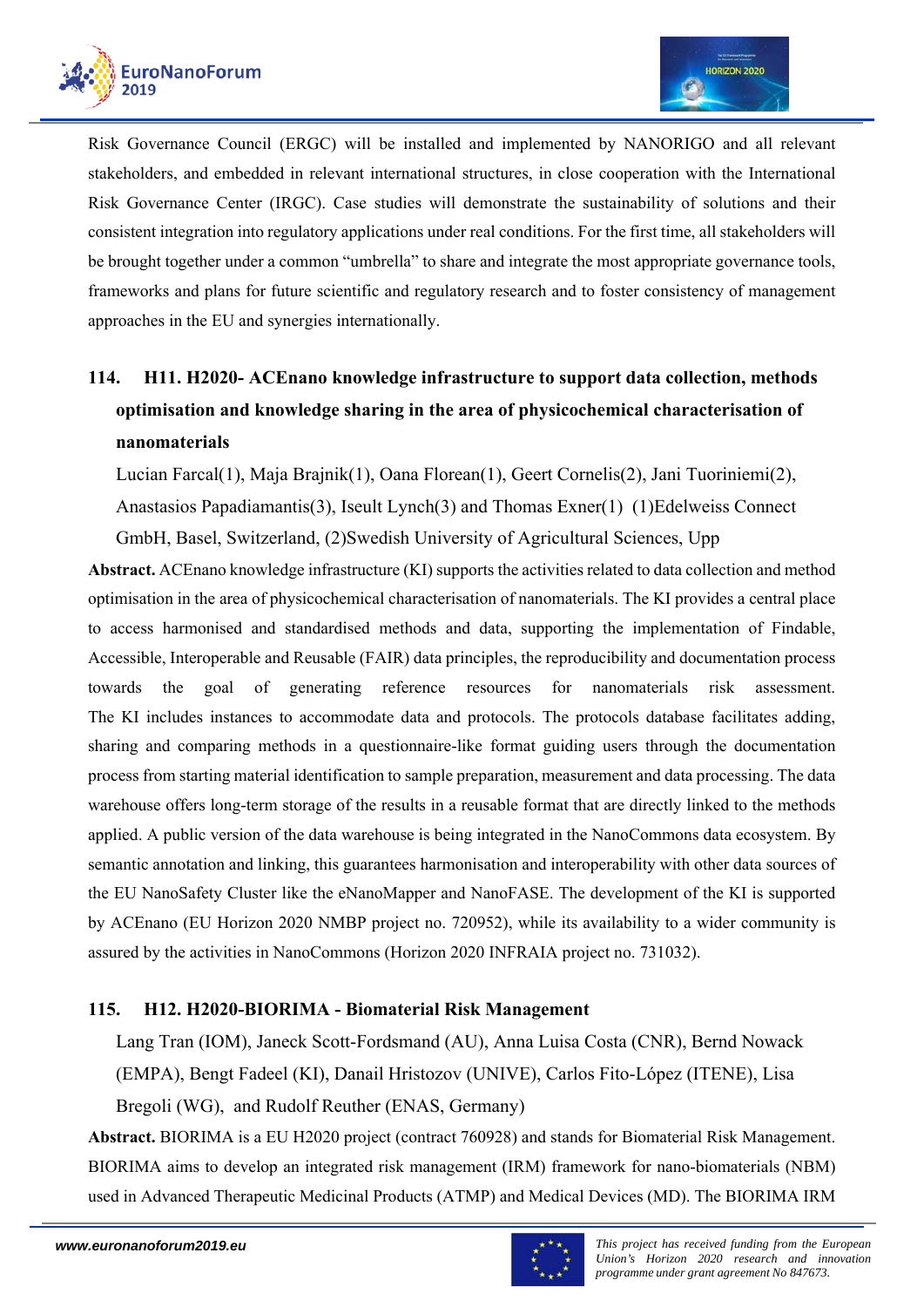



framework is an operational structure designed to implement validated tools and methods developed for materials, exposure, hazard and risk identification/assessment and management, plus a decision-support system for selecting and using the most appropriate tools to manage and reduce possible risks associated with production, use and final disposal of NBM in ATMP and MD. The IRM framework will consist of (1) risk management strategies based on validated methods, (2) guidance documents for monitoring, evaluating and reducing risks; (3) validated tools to identify potential exposure and hazard of NBM to humans and the environment; (4) a strategy for Intelligent Testing (ITS), (5) a tiered risk assessment system for NBM in ATMP and MD; (6) risk reduction measures and the safer-by-design approach. The BIORIMA IRM framework will be a web-based Decision Support System to help end-users, such as regulators, industries and in particular SMEs, to evaluate the risk/benefit profile of their NBM products and to shorten their time from design to market.

# **116. H13. H2020- PATROLS: Physiologically Anchored Tools for Realistic nanOmateriaL hazard aSsessment**

Shareen H. Doak, Swansea University Medical School, Singleton Park, Swansea, SA2 8PP, UK **Abstract.** Classical hazard testing strategies for the human and environmental health impact of engineered nanomaterials (ENM) commonly apply unrealistic acute, high-dose exposures to models that poorly reflect the in vivo environment. Furthermore, existing in vitro and in silico hazard detection methods are not accurately predictive, hence, there is an urgent need for improved tools. The Horizon2020 PATROLS project is aimed at addressing these issues by establishing a battery of next generation hazard assessment tools that more accurately predict adverse human health and environmental effects caused by long-term, low dose ENM exposure. PATROLS will develop: 1) more realistic in vitro 3D lung, gastrointestinal tract (GIT) and liver models for mechanism-based hazard assessment; 2) Novel methods to evaluate hazard associated with longterm exposure in ecologically relevant test systems and organisms; 3) in silico methods for exposure and dosimetry modelling, in vitro-to-in vivo extrapolation (IVIVE) and hazard prediction. ENM characterisation under physiologically relevant experimental conditions will be integral to this approach, coupled to iterative training and testing phases to establish fit-for-purpose hazard bioassays. The battery of risk prioritisation methods generated will provide an effective mechanism-based weight of evidence approach to establish the long-term (eco)toxicological effects of ENM to support regulatory risk decision making.

# **117. H14. H2020- Online training tools for nanosafety assessment – NanoCommons for researchers and safety assessors in industry, academia and regulatory authorities**

Martin Himly<sup>1</sup>, Mark Geppert<sup>1</sup>, Anastasios Papadiamantis<sup>2</sup>, Albert Duschl<sup>1</sup>, Iseult Lynch<sup>2</sup> and the NanoCommons consortium Paris Lodron University of Salzburg<sup>1</sup> and University of Birmingham2

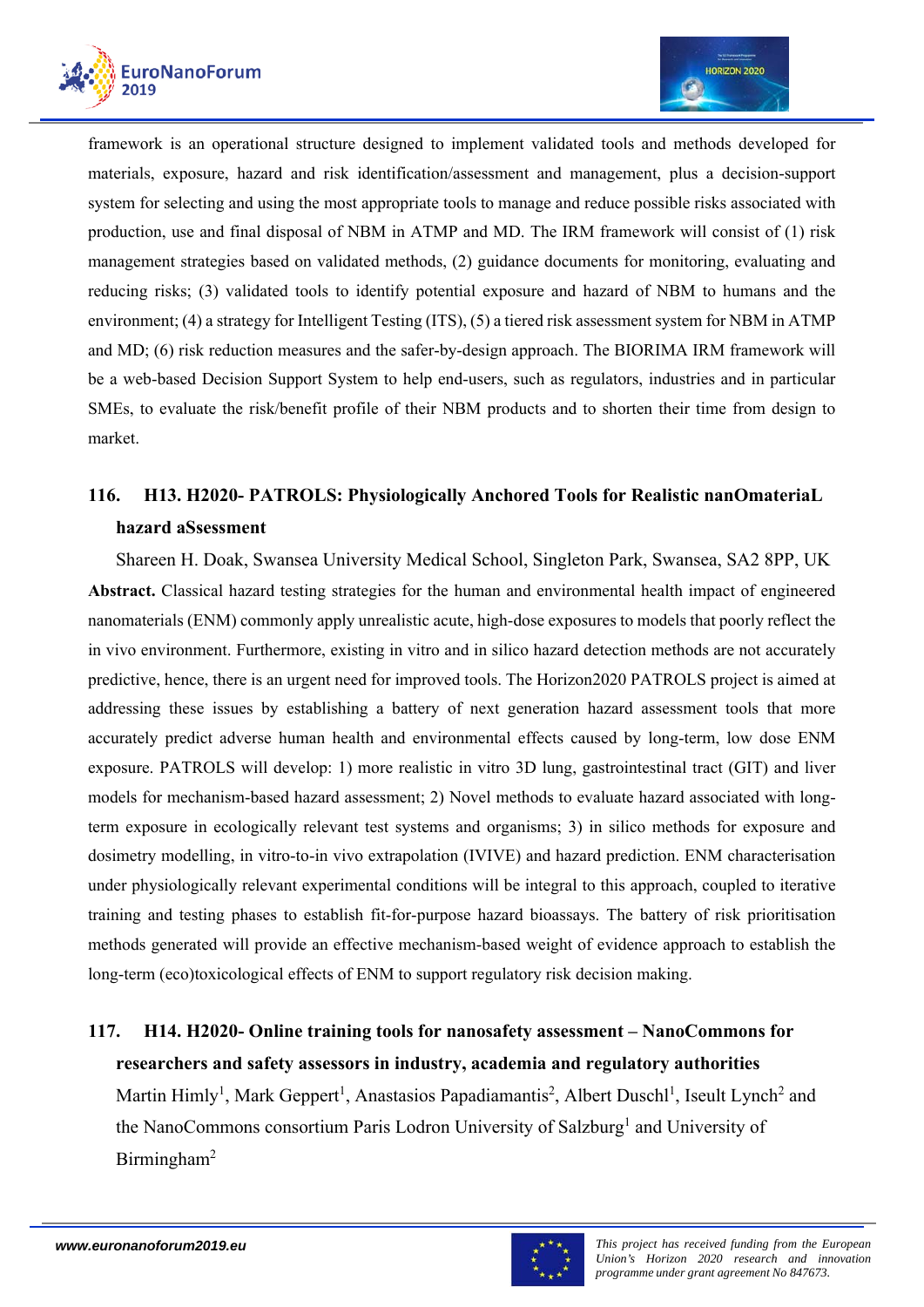

**Abstract.** NanoCommons is a research e-infrastructure project offering access to high quality nanoinformatics tools and services for nanotechnology and nanosafety stakeholders (academia, industry, regulators). It is userled, offering and developing the services needed by the user community of nanotechnology, nanosafety and related fields. NanoCommons is built on 3 main pillars: joint research activities, networking activities and transnational access services, covering four categories relevant for nanosafety assessment:

• experimental workflows design and implementation; • data processing and analysis; • data visualisation and predictive toxicity; • data storage and online accessibility.

These services are designed to promote data FAIRness (Findable, Accessible, Interoperable, and Reusable), a key NanoCommons goal, that can be made Open through the NanoCommons Knowledgebase. Thus, NanoCommons provides innovative solutions for data mining, harmonisation, utilisation and re-utilisation, including incorporation of a range of modelling and decision support tools that require and/or can produce organised, high-quality datasets. A number of online training tools have been developed for each of the offered services to help users chose and use the services relevant to their needs. The NanoCommons help-desk and training library shall bridge academic research with industry and regulators, as recommended by the EU NanoSafety Cluster's "Closer to the Market" Research Roadmap serving the Safe-by-Design concept in nanotechnology.

Acknowledgment: This work is funded by the European Union's H2020 Research & Innovation Action "NanoCommons – The European Nanotechnology Community Informatics Platform: Bridging data and disciplinary gaps for industry and regulators" (grant agreement No 731032).

### **118. H14. H2020- Online The GRACIOUS draft Framework for the Grouping of Nanomaterials in order to streamline risk assessment and decision making**

Vicki Stone, Eric Bleeker, Teresa Fernandes, Judith Friesl, Danail Hristozov, Nina Jeliazkova, Helinor Johnston, Frank von der Kammer, Agnes Oomen, Hubert Rauscher, Dave Spurgeon, Claus Svendsen, Soccoro Vazquez-Campos, Alejandro Vichez and Wendel Wohlleb, Heriot-

Watt University

United Kingdom

**Abstract.** Nanomaterials exist in a variety of nanoforms characterised by properties such as size, shape or coating. In order to streamline the assessment of risk, the GRACIOUS project has developed a framework that groups nanoforms together. The initial steps require basic information relating to the purpose of grouping (e.g. regulatory risk assessment or product innovation), the physicochemical properties, the intended uses and the potential releases of the nanoform(s). The GRACIOUS framework uses this basic information to formulate hypotheses to explain why certain nanoforms can be grouped. These hypotheses may be well defined hypotheses, for which the scientific evidence is (being) gathered and risk implications are clear. Tailored Integrated Approaches to Testing and Assessment (IATA), which combine in silico and testing methods, then guide the user through identification or acquisition of information in order to assess whether the grouping